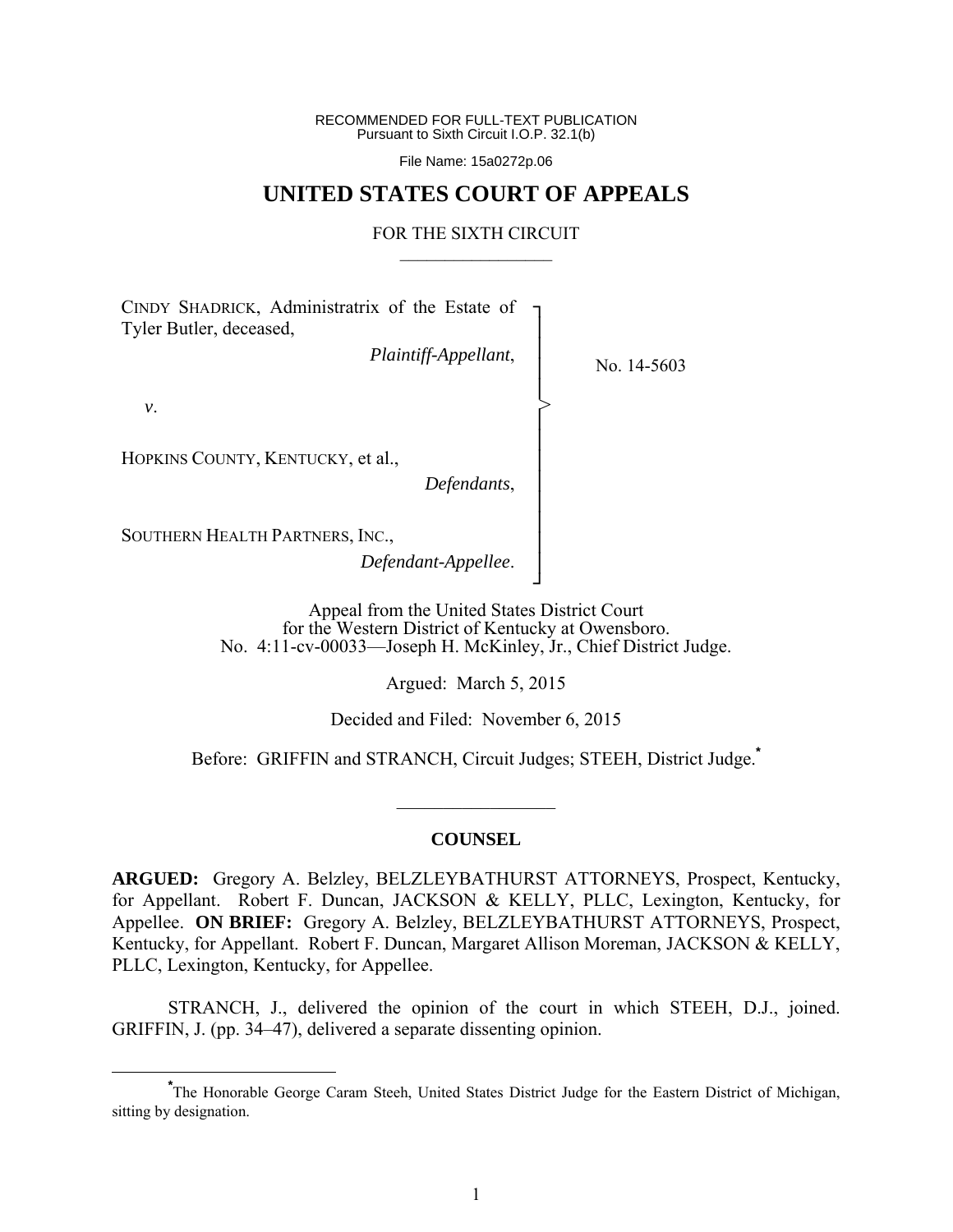#### **OPINION**

 $\frac{1}{2}$ 

 $\frac{1}{2}$  ,  $\frac{1}{2}$  ,  $\frac{1}{2}$  ,  $\frac{1}{2}$  ,  $\frac{1}{2}$  ,  $\frac{1}{2}$  ,  $\frac{1}{2}$  ,  $\frac{1}{2}$  ,  $\frac{1}{2}$ 

STRANCH, Circuit Judge. Hopkins County contracted with Southern Health Partners, Inc. (SHP), a private, for-profit corporation, to provide medical services to inmates housed at the Hopkins County Detention Center (HCDC) in Madisonville, Kentucky. On April 8, 2010, twenty-five year old Tyler Butler entered the jail to serve a short sentence for a misdemeanor offense. He died three days later from complications of an untreated methicillin-resistant staphylococcus aureas (MRSA) infection.

Butler's mother, Cindy (Jimenez) Shadrick, filed suit under 42 U.S.C. § 1983, alleging that SHP's failure to train and supervise its LPN nurses employed at HCDC violated Butler's constitutional right to adequate medical care. She also alleged that SHP was negligent under state law. The district court granted summary judgment for SHP on both claims. *Jimenez v. Hopkins Cnty.*, No. 4:11-CV-00033, 2014 WL 176478, at \*19–20, 22–23 (W.D. Ky. Jan. 13, 2014). Because the record demonstrates that there are genuine issues of material fact on the § 1983 claim and SHP is not entitled to share the county's governmental immunity on the statelaw claim, we REVERSE the grant of summary judgment in favor of SHP and REMAND the case to the district court for further proceedings.

#### **I. FACTS**

 Butler arrived at HCDC close to five o'clock on the afternoon of Thursday, April 8, 2010. He was late for his scheduled intake appointment, having walked from his residence. While Butler stood outside the door, Sherri McDowell, control tower operator, saw Butler put something in his mouth and swallow it. McDowell relayed her observation to Deputy Angela Peterson who, along with Deputy Rodney Knox, started Butler's booking procedures.

As Deputy Knox helped Butler change into a prison uniform, Butler vomited twice. Deputy Peterson noticed that Butler appeared to be under the influence and was sweating profusely. As she asked him questions to complete intake paperwork, his demeanor deteriorated and he had difficulty standing up.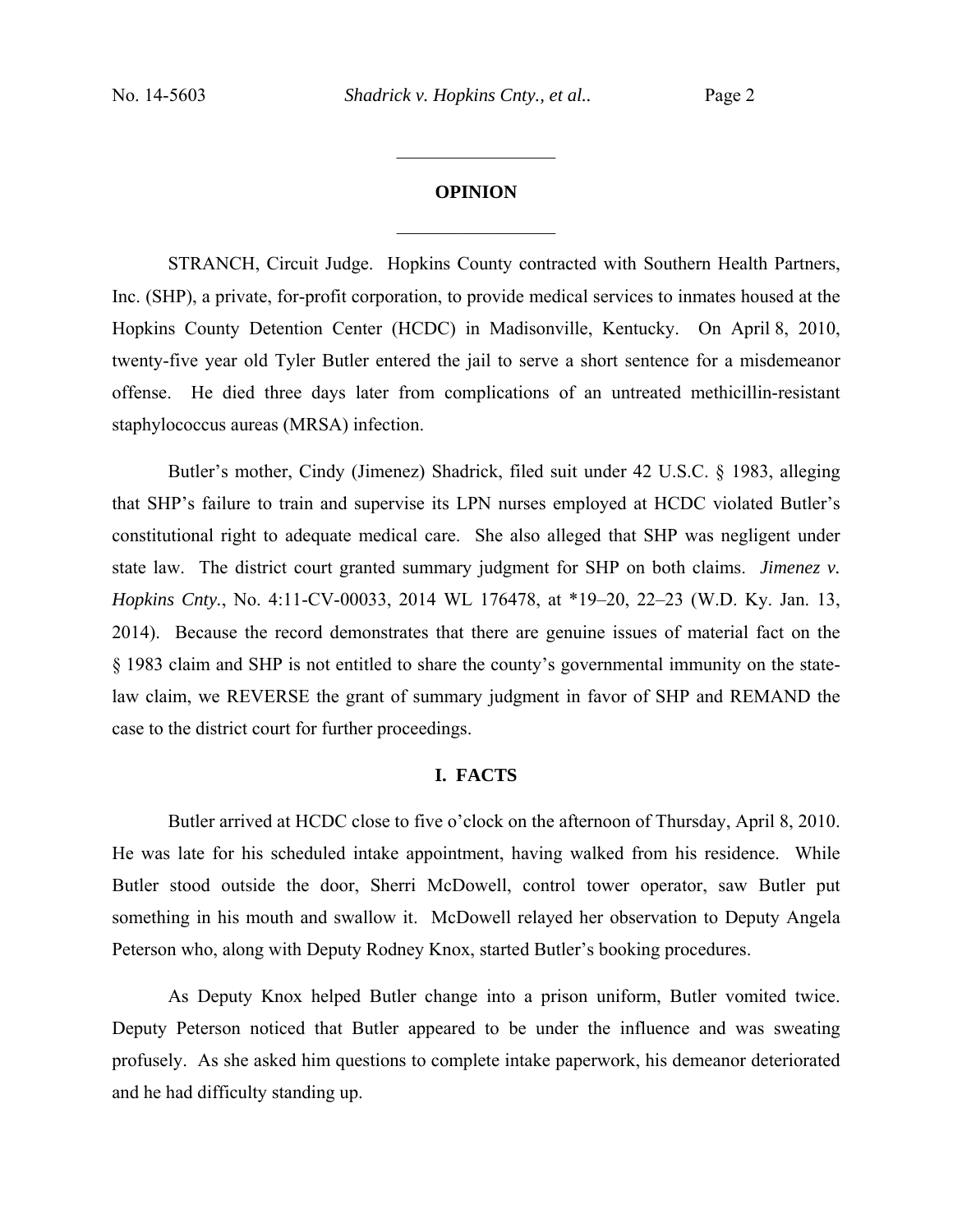Butler told Deputy Peterson that he had an MRSA infection and he was under a doctor's care for high blood pressure, rheumatoid arthritis, gout, and osteoporosis. He listed several prescribed medications he was taking, including Prednisone, Seroquel, Allopurinol, and Colchicine.**<sup>1</sup>** Butler denied drug or alcohol addiction.

Deputies Peterson and Knox did not want to admit Butler to HCDC due to his condition. Deputy Peterson asked Sgt. Carl Coy if she could refuse admission to an inmate who reported to HCDC pursuant to a court order. Sgt. Coy replied, in alignment with HCDC's written policy, that only the medical staff possessed authority to refuse admission of an inmate for health reasons.

Deputy Peterson asked Candace Moss, SHP's licensed practical nurse (LPN) and the only medical staff member on duty at the jail, to come to the booking area. It was 5:25 p.m., shortly before shift change at 6:00 p.m. Moss knew she had to decide whether to admit Butler to HCDC. He told her that he had frequent staph infections, that he was suffering from a staph infection in his groin area that his doctor had not examined, and that he had been vomiting, which he attributed to the staph infection. He also reported having a different rash that his doctor had not diagnosed.

As Moss talked with Butler, Deputy Jennifer Chambers noticed that Butler's skin was clammy, he was almost gray in color, and he was bloated. She saw Butler lift his shirt and pants legs to show Moss open wounds on his skin. He pulled his pants down slightly to show Moss part of his groin area. Deputy Chambers heard Butler say, "I have staph infection all over me... it's in my groin. . . . I don't need to be here."

Moss instructed the deputies to admit Butler to the jail. As an LPN, she knew she lacked the credentials to diagnose any illness, but she was aware that MRSA infection could lead to sepsis and death if not treated. She asked the chief deputy to accompany her as she physically examined Butler, but he declined and told her not to worry about it. Moss returned to the medical office where she wrote a short incident report at 5:40 p.m., placing Butler on 72-hour

 $\frac{1}{1}$ <sup>1</sup> According to Shadrick, Butler also took Lortab, a controlled substance, for arthritis pain and Benicar for hypertension.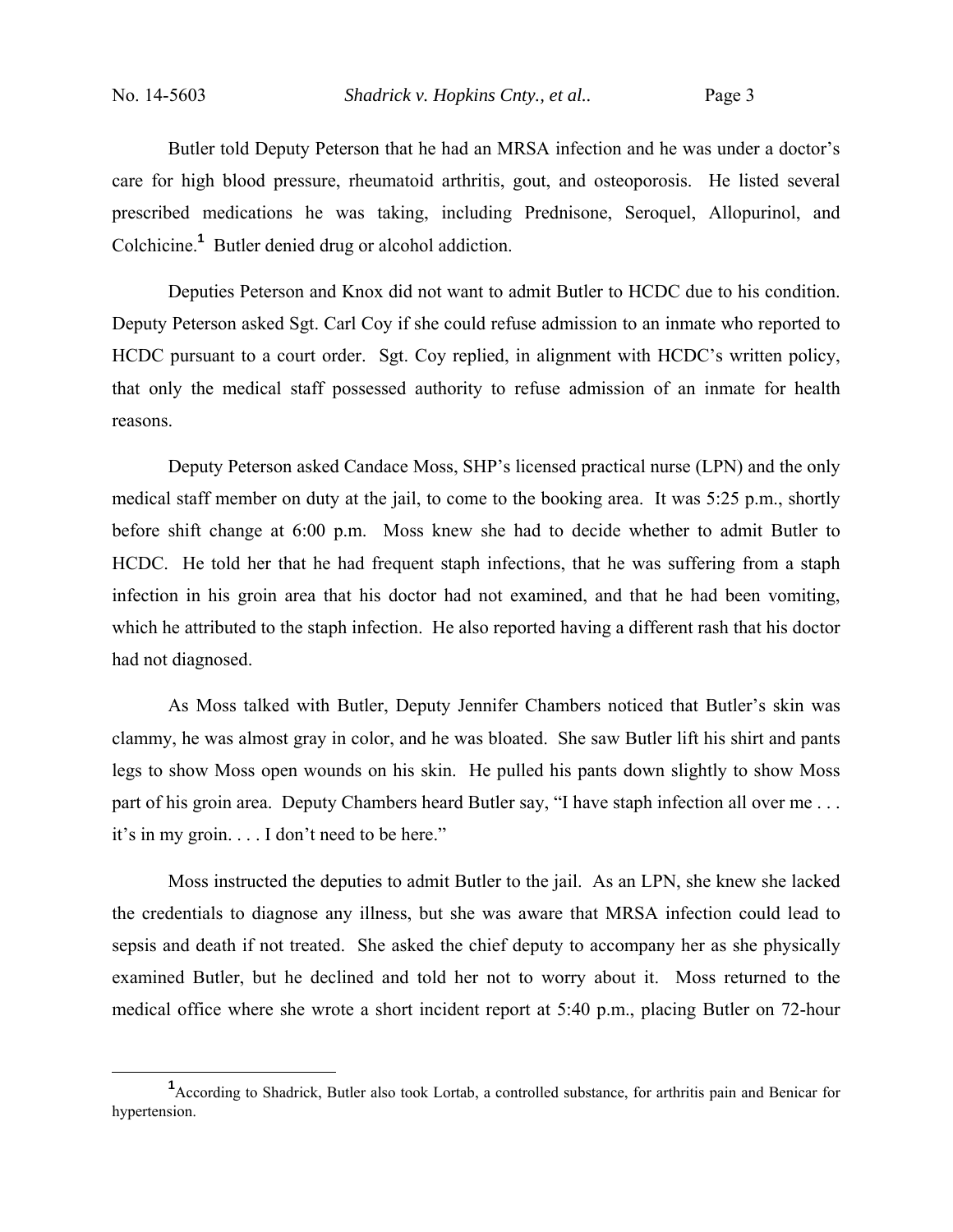detoxification for suspected drug use and on medical watch due to his reported staph infection.**<sup>2</sup>** Moss admitted that she did not contact SHP's Medical Director for HCDC, Dr. Henry Davis, to request medical orders for Butler's care during the detoxification period.

SHP's "Intoxication and Withdrawal Policy" provided that "[d]etoxification will be carried out only under medical supervision *and initiated by the medical staff with physician overview on an individual care basis*." R. 101-5 PageID 2037 (emphasis added); R. 84 PageID 1407–08, 1418. The policy further required consistent monitoring, documentation of all findings in the inmate's medical chart, and documentation of vital signs twice daily on an Alcohol and Drug Detox Flow Sheet. Anticipating the end of her shift, Moss expected that Andy Johnson, LPN, the nurse coming on duty, would take Butler's vital signs, start the Alcohol and Drug Detox Flow Sheet, and monitor Butler's condition. Moss told Johnson that she had not examined Butler. When Johnson started his shift, he did not examine Butler or record his vital signs on an Alcohol and Drug Detox Flow Sheet. He did not call Dr. Davis for orders to manage Butler's medical conditions or to insure continuity of prescription medications.

HCDC staff assigned Butler to cell 203, located across from the booking area. His bed consisted of a mat placed on a concrete slab three to four inches off the floor. Although HCDC staff placed Butler on suicide watch, there is no evidence that Butler was evaluated for suicidal ideation.

During Butler's short stay at HCDC, his blood pressure was taken once each day on April 9, 10, and 11 at unknown times, as shown on a "Blood Pressure Record Form" bearing the nurse initials "AJ." Nurse Andy Johnson did not recall ever touching Butler. Each reading showed a decrease in blood pressure, but there is no evidence that Butler received blood pressure medication during his confinement or that the nurses took steps to assess why his blood pressure was falling in the absence of medication. A "Medication Administration Record" indicates Butler received Allopurinol twice on April 9, Prednisone twice on April 9, and Quetiapine (Seroquel) once on April 9; however, SHP stated under oath in response to a discovery interrogatory that "Butler's medical record does not reflect that he was given any medications

**<sup>2</sup>** Apparently, the nursing shift report documented that Butler "'has a staph infection, no antibiotic—has not seen doctor—vomiting—rash all over body. Detox/Medical Watch x 72 hours.'" R. 101-3 PageID 2024. We have not located a copy of this report in the record.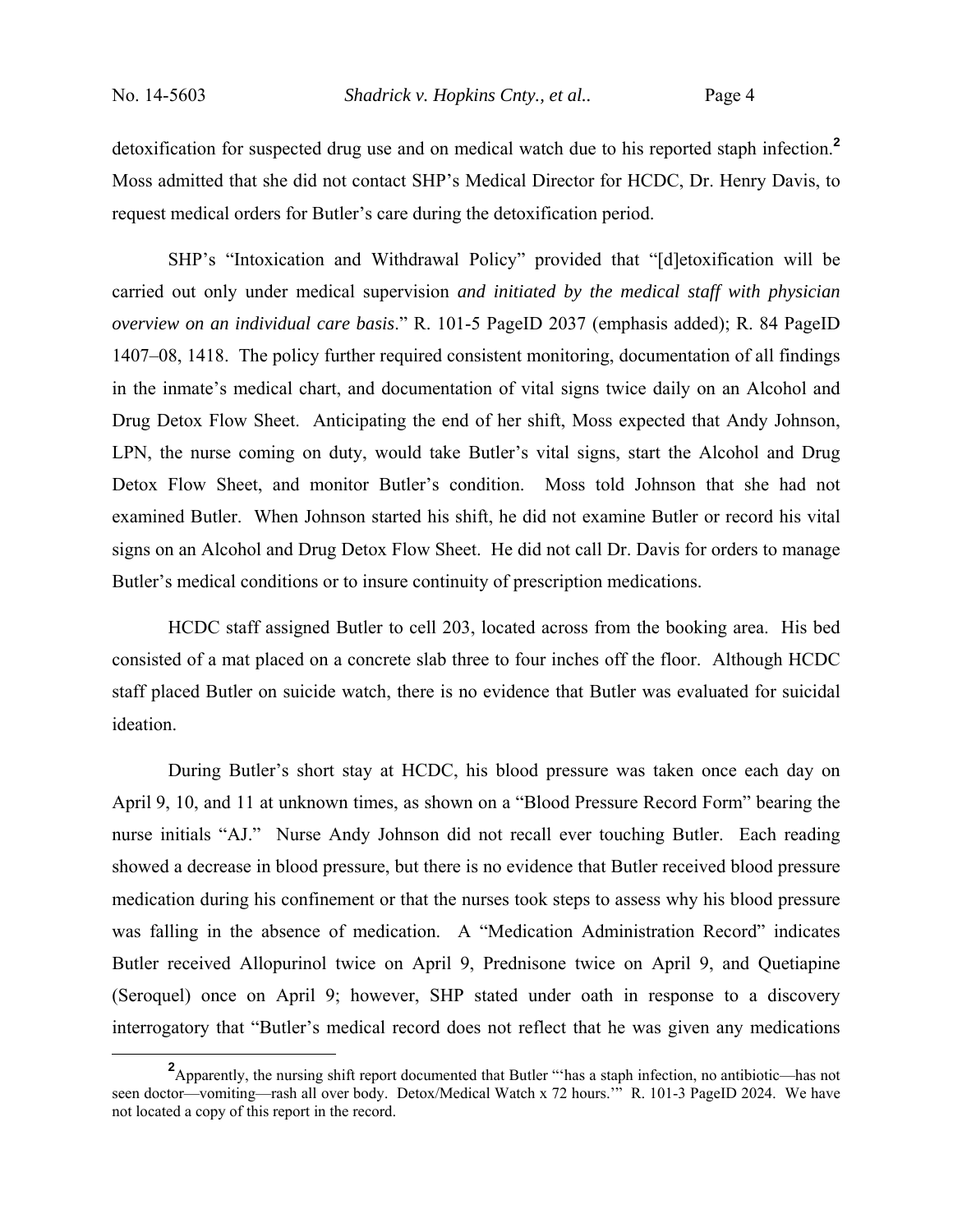during his incarceration beginning on April 8, 2010." R. 101-12 PageID 2051–52. Even if Butler received medication at HCDC, there is no evidence it was prescribed by Dr. Davis.**<sup>3</sup>**

 None of the nurses who worked shifts during Butler's confinement at HCDC followed SHP's written policy guidelines for the treatment of staph and MRSA infections. Because these infections can progress rapidly, the policy instructs medical staff to: examine inmate skin infections carefully; monitor the patient and document all medical findings; report the infection to the HCDC Medical Director and obtain orders for proper antibiotic treatment; seek emergency hospital care if the inmate's condition worsens; notify jail staff to institute universal precautions to prevent spread of the infection; and report the infection to SHP's corporate headquarters. These steps were not taken after Butler reported his staph infection.

 As medications were passed out to inmates late on Friday afternoon, April 9, Deputy Knox heard Butler tell Candace Moss through the food flap of his cell that he had a staph infection. Although Butler was still on detoxification and suicide watch, Moss did not medically assess Butler's condition. Moss later admitted that her failure to monitor Butler and chart his vital signs in the medical record violated written SHP policies.

At mid-afternoon on Saturday, April 10, Butler told Deputy Knox that he was too sick to be in jail. He asked for a sick-call slip, which Deputy Knox provided. Knox and Deputy Chambers discussed Butler's bloated appearance and gray pallor, and Knox tried to persuade the SHP nurse on duty to see Butler. The record contains no evidence that a nurse examined Butler at that time.

Later on Saturday afternoon, Sgt. Coy accompanied an unknown nurse as she handed out medications to inmates. When Butler stated that he was unable to get up from the floor and walk

**<sup>3</sup>** According to Shadrick, Butler suffered from many medical conditions, including an ongoing MRSA infection that required antibiotic treatments. During Butler's 2007 confinement at HCDC for ninety days, the staff refused to allow Butler to bring his prescription pain medication into the facility. The nursing staff asked Shadrick to refill her son's 30-day supplies of Allopurinol and Colchicine only once during the 90-day confinement period. During that same incarceration, Butler contacted his mother repeatedly to report that he was not receiving his medications and to ask for help. He told her that, without his medications, he became immobile and had vomiting and diarrhea. According to Shadrick, Butler pleaded, "Please help me. They're going to let me die." When Shadrick called the jail to ask why Butler was not receiving his medications, the nurse told her that medications were handed out to inmates twice each day, at 5:00 a.m. and 5:00 p.m. If the inmate did not walk to the cell door to receive his medications, the nurse passed the cell without giving the inmate the medication. R. 86 & 86-1 Page ID 1579–81, 1583, 1588.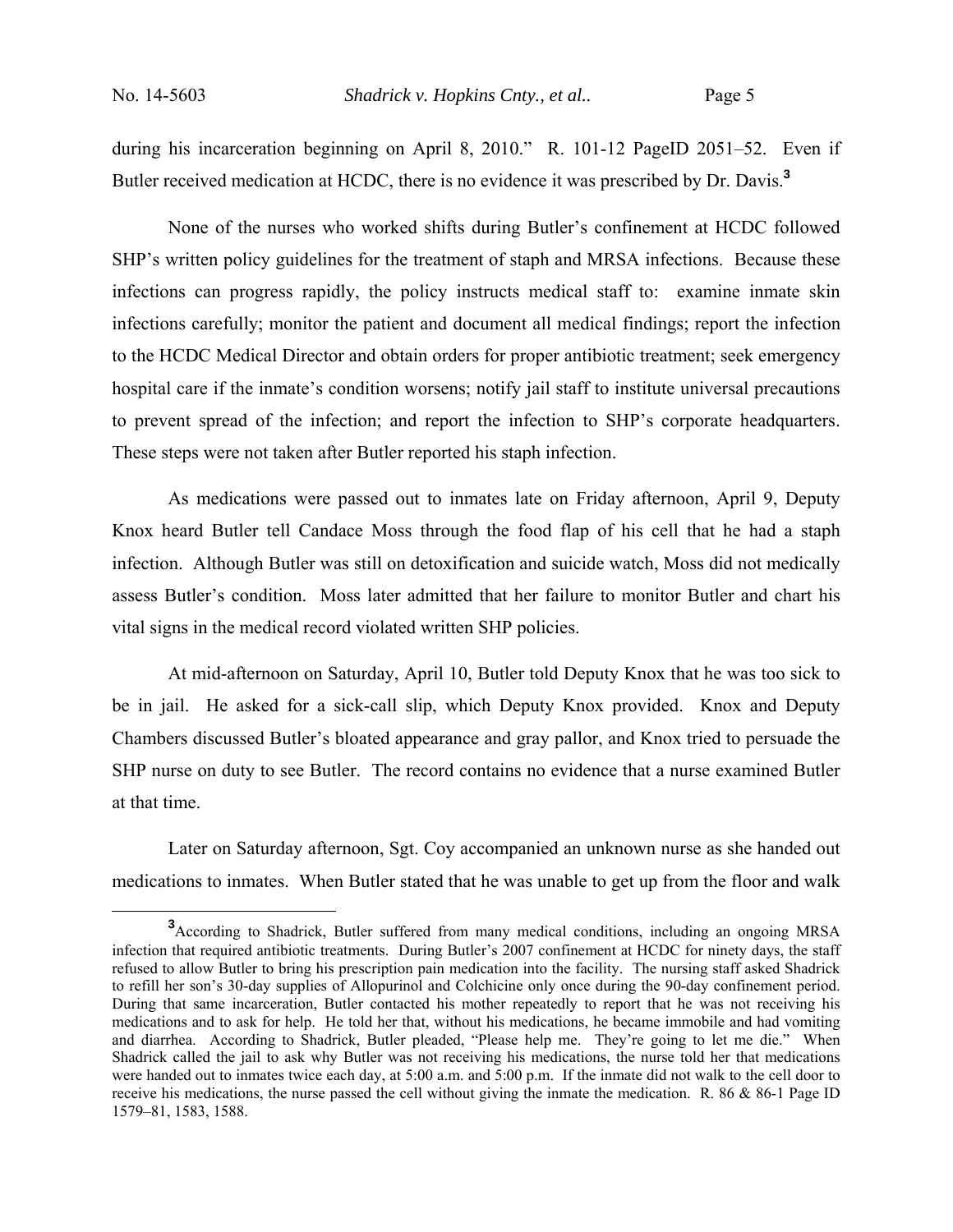to the cell door to receive his medication, Sgt. Coy and the nurse entered the cell to give Butler medication. The nurse did not converse with Butler or medically assess his condition. There is no written documentation that Butler actually received medication on Saturday.

Early Sunday morning, April 11, Deputy Brandon Lampton saw Butler sitting on the floor of his cell, leaning against the wall. His elbows were red and swollen, and he was in obvious pain. Lampton asked Butler if he was okay; Butler replied, "I'm fine." A few minutes later, at 6:18 a.m., LPN nurse Renee Keller, SHP's only medical staff member on duty, cleared Butler from detoxification status early without examining or medically assessing his condition. She wrote in the medical chart that Butler had to remain isolated due to staph infection.

As Deputy Lampton walked by the cell a few minutes later, Butler asked for a clean uniform because he had defecated on himself and he was in too much pain to move. Butler's joints were swollen and hot to the touch. Lampton immediately reported the situation to the shift commander. Lampton and Deputy Stephen O'Reilly lifted Butler from the floor, placed him in a restraint chair, and pushed him to the shower. There the deputies transferred Butler to a plastic chair and helped him remove his clothing so that he could shower. Butler told them he was suffering from rheumatoid arthritis. After the shower, the deputies helped Butler with toileting and dressing and returned him to his cell.

Lampton walked to the medical office to inform nurse Keller that Butler had been taken to the shower because he soiled his clothes. Lampton asked Keller if she knew about Butler's swollen joints. Keller said she was aware of Butler's situation and otherwise expressed no concern. According to Lampton, deputy jailers commonly received similar responses from SHP medical staff.

Within an hour, Lampton learned that Butler had defecated again. When Butler declined to take a second shower, Lampton handed him a clean uniform. Because Butler's condition was now "a real issue," Lampton returned to the medical office, reported that Butler had diarrhea, and suggested that Butler should be moved to a segregation cell with a higher bunk so that he could rotate himself onto the toilet. Keller showed no inclination to check on Butler. Lampton informed his shift commander, Jeremy Witherspoon, that he was moving Butler to a segregation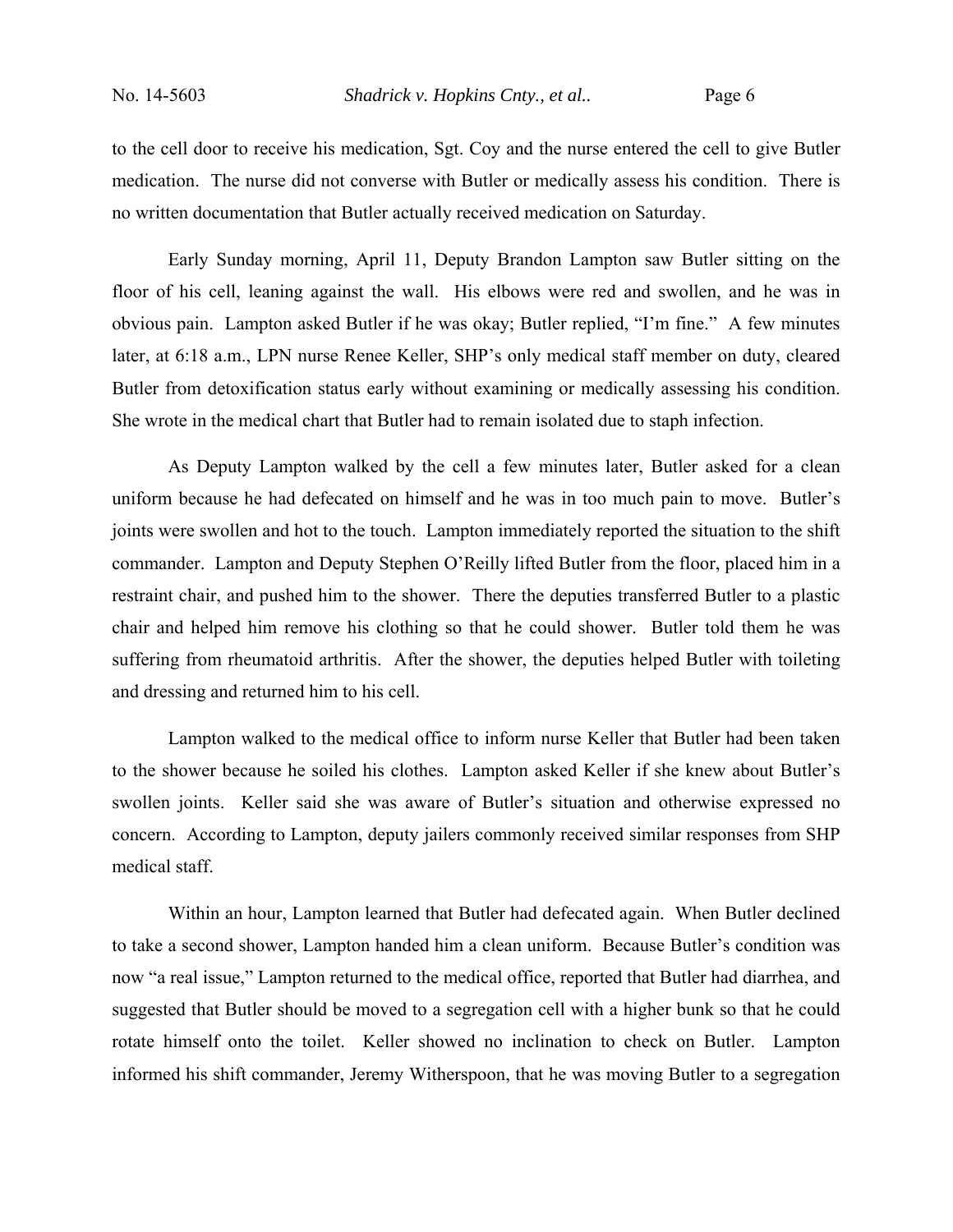cell with a bunk. Lampton and Deputy Poe lifted Butler into the restraint chair and transferred him to the new cell. Lampton had never seen an inmate with such limited mobility.

Keller's testimony differed from Lampton's. She testified that she checked on Butler while he was showering and helped put his shirt on; that it was her idea to move Butler to a segregation cell with a bunk; and that she asked Butler if he needed anything and he told her he did not. She did not check his vital signs, document her visit with him, or give him any medication. She was not sure whether SHP's written policies required her to take any such steps. She stated that it was customary for SHP medical staff to examine an inmate only if he submitted a sick call request.

On Sunday afternoon, HCDC deputies periodically checked on Butler, but the record includes no documentation of his medical status. Deputies looked through the cell window only to confirm that he was breathing. Between 3:30 and 4:00 p.m., Butler asked Deputy Kreitler for a drink of water because he could not get up. She told him to get the water from his cell faucet. Butler again asked for a cup of water. Although Kreitler agreed to retrieve one, she never did so. When she returned to the cell at 4:19 p.m., Butler was lying awkwardly on his bunk, unresponsive. She entered the cell and shook him, but he did not respond. He did not have a pulse and was cold to the touch.

Nurse Keller was called to the cell. She found Butler cold, blue-gray in color, and without a pulse. She did not begin CPR. At 4:25 p.m., she paged Dr. Davis, who did not respond. At 4:27 p.m., she called Emergency Medical Services. The county coroner arrived shortly after 4:30 p.m. and pronounced Butler dead. An autopsy disclosed that he died of a sudden cardiac arrhythmia due to sepsis, a complication of MRSA infection. Significant coexisting conditions were obesity with hypertension, rheumatoid arthritis, and coronary atherosclerosis.

After Butler's death, Keller called her supervisor, Andrea Pleasant, SHP's medical team administrator and nurse manager for HCDC. Pleasant had been out-of-town during most of Butler's incarceration. Pleasant called her supervisor, SHP's regional administrator Betty Dawes, RN, to ask about completing necessary paperwork. At Dawes's instruction, Pleasant went to the jail, faxed some papers to SHP headquarters, made sure Keller had tried to call the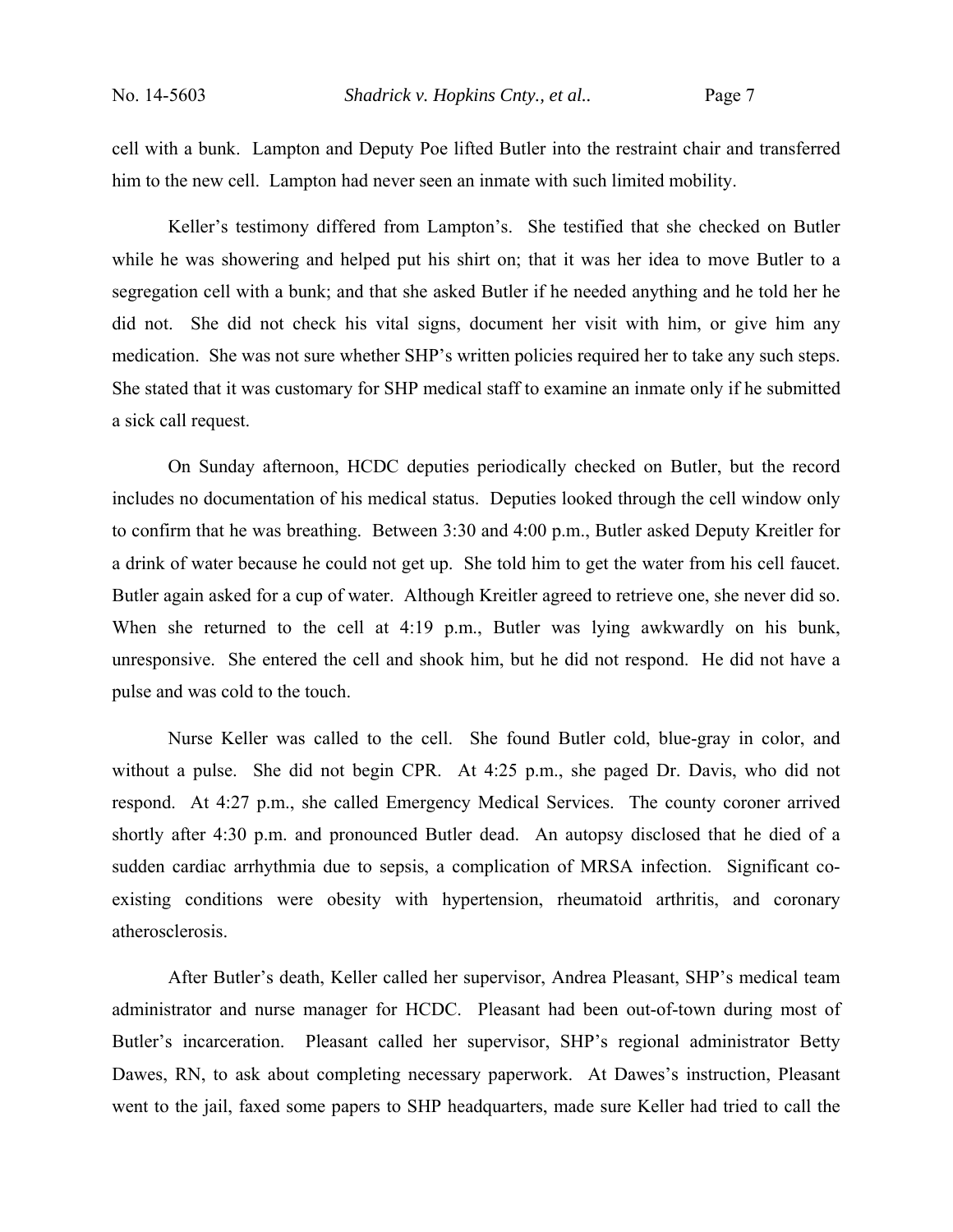doctor, and then left. Jailer Joe Blue contacted SHP President and Chief of Operations, Jennifer Hairsine, and asked her to come to HCDC to evaluate whether any changes should be made.<sup>4</sup>

On Monday, April 12, Hairsine and SHP Vice President of Operations, Lisa Watts, visited HCDC. They met with Jailer Blue for fifteen to twenty minutes. Blue summarized the recent events and reported the coroner's suspicion that Butler had MRSA infection. They did not discuss Dr. Davis or the county's contract with SHP. After talking with Blue, Hairsine and Watts spoke to Angela Pleasant and a nurse, but Hairsine did not think the nurse was Keller or Johnson. If Hairsine spoke to Moss, it was by telephone. Hairsine told Blue that "everything looks fine" and demonstrated no concern that SHP medical personnel had acted improperly. After a two-hour visit, Hairsine and Watts returned to Chattanooga, Tennessee. Hairsine did not know that Pleasant terminated Johnson's employment that day.**<sup>5</sup>**

Jailer Blue admitted that he had not read SHP's policies and procedures completely, but he and his employees relied on SHP nurses and the Medical Director to make all medical decisions concerning inmates. Blue acknowledged that, under Kentucky corrections policy, Butler was entitled to receive health care comparable to that available to free citizens in the surrounding community.

SHP is a privately-owned, for-profit Delaware corporation employing 800 workers, including more than 700 full- and part-time nurses. SHP maintains contracts with 198 jail facilities, thirty of which are located in Kentucky. Other facilities are located in Tennessee, Ohio, Mississippi, North Carolina, South Carolina, Pennsylvania, Texas, Virginia, and Wisconsin. The company currently does not provide medical services to inmates of HCDC.

SHP contracted with Dr. Davis to serve as Medical Director at HCDC, but he denied any responsibility for training or supervising SHP nurses. He characterized himself as a consultant

**<sup>4</sup>** <sup>4</sup>The district court record includes only three pages of Hairsine's deposition. R. 76-2. SHP filed the entire deposition as an appendix to its appellate brief. No. 14-5603 R. 12. Because Shadrick did not object to the filing of the entire deposition, this opinion relies on portions of the deposition that may or may not have been available to the district court. The district court's opinion included citations to pages of Hairsine's deposition that were not included in the lower court record, but we cannot tell whether the full deposition was manually submitted to the district court without filing or whether the district court adopted citations to the deposition that appeared in the parties' briefs.

**<sup>5</sup>** Johnson testified that he was terminated for making a mistake in mailing an inmate drug screen sample and not for conduct relating to Butler's death.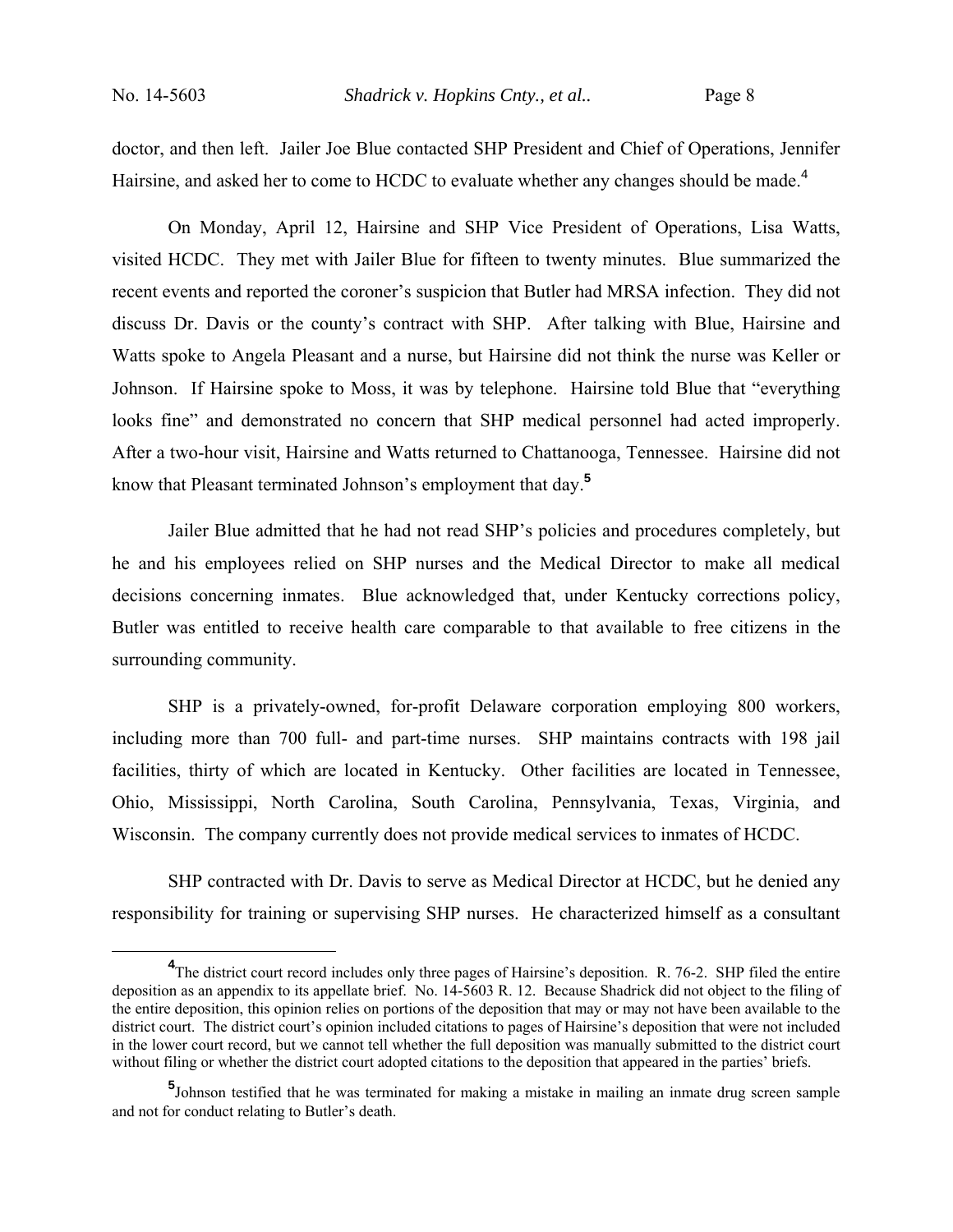who is available to answer questions. He denied providing any treatment protocols to SHP, although he probably did give some advice about administering insulin. He did not know that Butler was confined at HCDC until he learned of Butler's death.

LPN Candace Moss had never worked in a correctional facility before. She did not participate in any training program before reporting for work as a visiting nurse, and she could not recall if she ever received a copy of SHP's written policies and procedures. She did not remember signing a form acknowledging that she received the SHP policies and read them. On her first day of work at the Taylor County Jail, she received some on-the-job training from Betty Dawes, SHP's regional administrator in charge of several Kentucky jails. Moss had never met Dr. Davis or spoken to him by telephone. She did not receive an evaluation during the eighteen months she worked for SHP. After Butler's death, no one from SHP interviewed her about her interactions with Butler.

LPN Andy Johnson gave similar testimony. He did not attend an SHP training program before starting work, although he received limited on-the-job training during his first two days of employment, such as learning where supplies were kept. He did not recall ever seeing a copy of SHP's written policies and procedures.

LPN Renee Keller testified that SHP did not provide her with any training on the SHP policies or how she should perform her job. She recalled that Angela Pleasant conducted meetings approximately every other month to go over policy changes or to explain something the nurses were not doing correctly. She remembered being told to read the SHP policies and she signed a document confirming that she had done so, but she did not actually read all of the policies, and she could not discuss any specifics of them during her testimony. She did not know whether SHP policies required her to take Butler's vital signs or check on him while he was confined in segregation. No one from SHP supervised or critiqued her work or reviewed her medical progress notes to be sure that she was following SHP policies. A large part of her job involved referring to protocol books without consulting the doctor. After Butler's death, no one from SHP talked to her about Butler.

LPN Angela Pleasant testified that SHP did not require her to have a working knowledge of SHP's written policies and procedures even though she was SHP's medical administrator at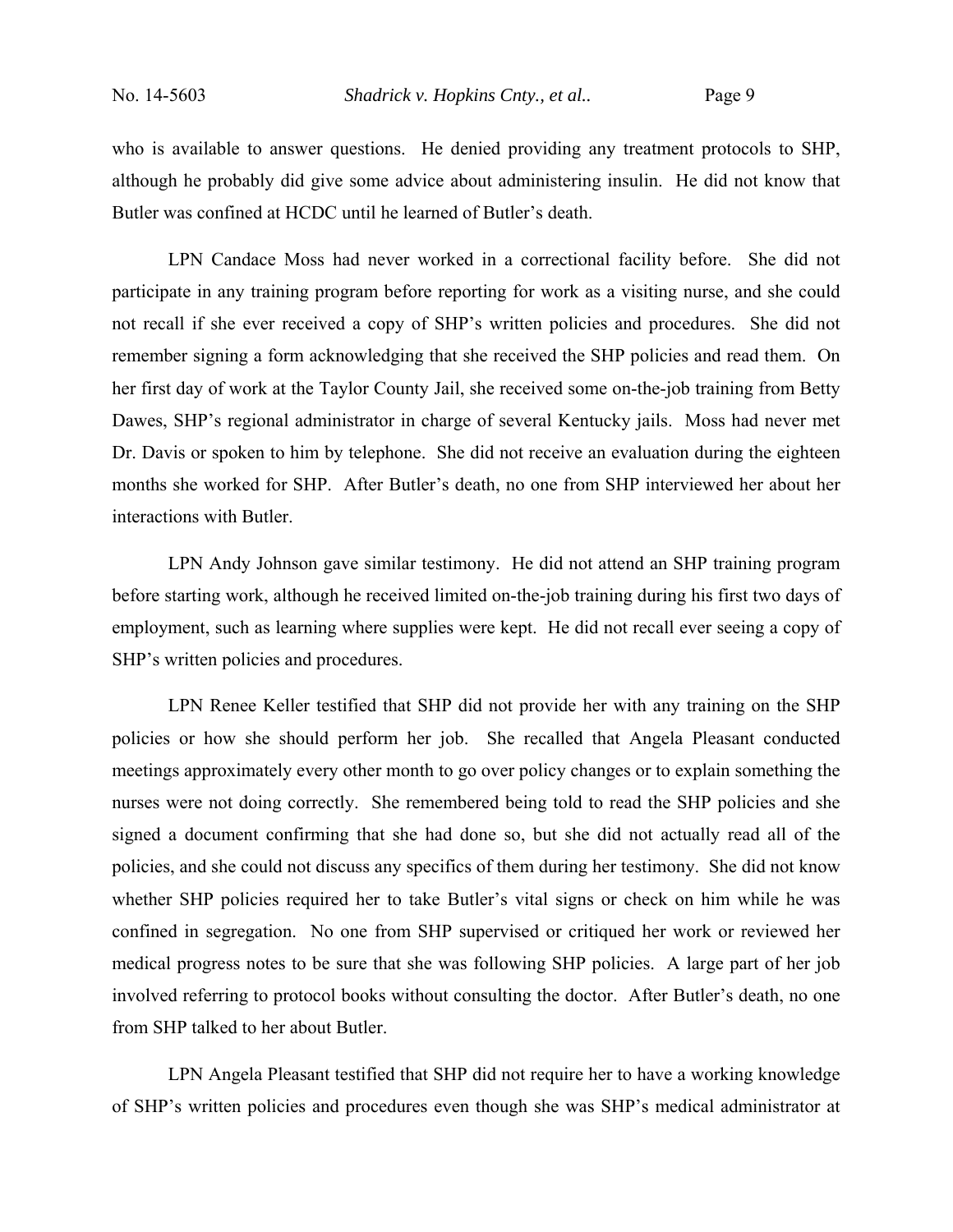HCDC. She consulted SHP's policies only if problems arose. Although she was responsible for supervising other nurses, she could not recall the policies on MRSA infection, segregation, or alcohol and drug detoxification. The nurses at HCDC followed an undocumented custom and practice of providing medical assistance only if an inmate asked for it or if there was an emergency. If an inmate reported a staph infection and vomiting, Pleasant would advise him to put in a sick-call slip and ask for help. If he did not do so within a few days, Pleasant would place him on suicide watch. She reasoned that, if the inmate does not seek help, he must have suicidal ideations. She would follow this course of conduct even though she knows that the inmate's MRSA infection could rapidly deteriorate into sepsis and spread to other inmates and staff in the jail. After Butler died, SHP did not reprimand her or any other nurse for failing to follow any SHP policy.

Betty Dawes, an RN and SHP's regional administrator, visited HCDC once every two to three months for four hours or less and sometimes conducted audits. During the visits, she talked to the Jailer and the nurses and reviewed some records. She could not recall any issues that were raised during these visits. Ordinarily, Dawes does not train new nurses, but she will provide training if it is needed. She had never read HCDC's policies, but she expected Angela Pleasant to be familiar with them. Dawes conceded that SHP nurses did not meet the standard of care in monitoring and treating Butler and that they failed to follow SHP policies on alcohol and drug detoxification, medical chart documentation, and treatment of MRSA infection. She did not help investigate Butler's death or speak to Dr. Davis about it. Approximately two weeks after Butler's death, Dawes paid a two-hour "support visit" to the jail. No one had any questions for her and she did not ask to review Butler's medical file. To her knowledge, Hairsine and Watts did not visit the jail after Butler's death.

According to President Hairsine, SHP bids a jail contract depending on what a county is willing to pay for nurses. She believes that SHP nurses are trained by virtue of being licensed in Kentucky, and they might receive additional training from the medical team administrator, the regional administrator or the vice-president of operations, all of whom are nurses. Hairsine does not know how RNs and LPNs differ in medical training or how their scope of practice differs except that she is aware LPNs cannot diagnose medical conditions. SHP relies on the nurse to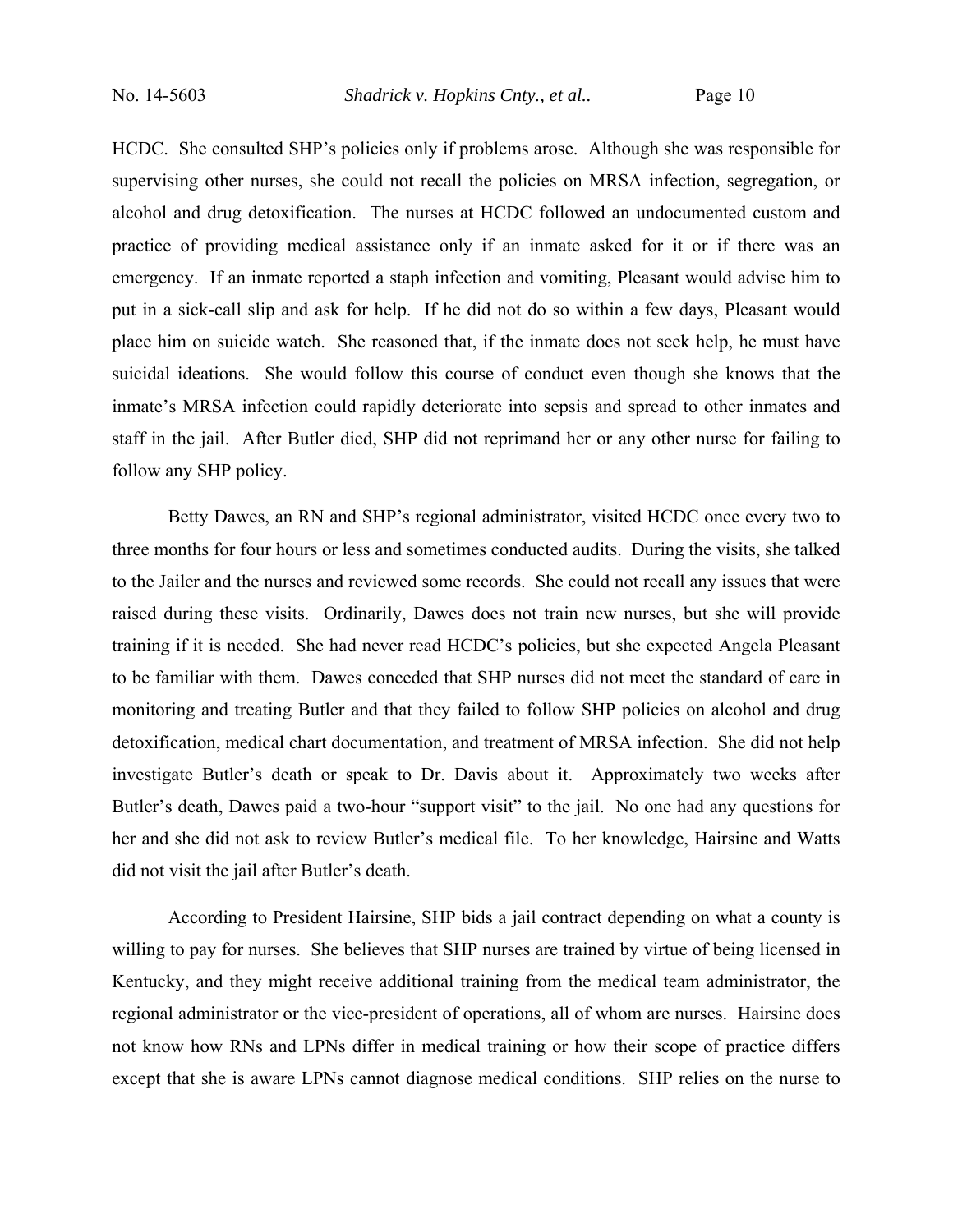inform the company of her scope of practice and to notify the company if she is operating outside that scope. On one or two occasions, SHP regional administrators notified Hairsine that their LPN nurses had engaged in conduct outside their scope of practice. Hairsine is also aware that SHP nurses sometimes follow a practice of documenting only medical abnormalities in inmate charts instead of maintaining consistent chart documentation.

Hairsine was fully involved in drafting SHP's policies and procedures, which are reviewed every six months. Hairsine stated that SHP nurses are required to read the policies and sign a document stating they have done so, but SHP allows the nurses to implement the written policies at their discretion.

Hairsine further testified, in contradiction to HCDC's written policy, that SHP nurses can only recommend to HCDC staff that an inmate should be admitted to the facility; the ultimate authority to make the admission decision lies with HCDC administrators, not SHP staff. In contrast to Dr. Davis's testimony, Hairsine stated that the Medical Director is responsible for supervising medical personnel at HCDC, including the medical team administrator, Pleasant. Hairsine spoke to Dr. Davis by telephone after Butler died. Although Dr. Davis expressed concern that he did not know Butler was housed at HCDC, Hairsine thought Dr. Davis did not possess any information suggesting that the SHP nurses should have called him about Butler.

Finally, Hairsine was unaware of any previous complaints about SHP staff who worked at HCDC. She conducts a file review after every reported inmate death, but usually she does not visit the jail facility where the death occurred.

After reviewing this and other evidence, Shadrick's medical expert, Madeleine LaMarre, opined that SHP failed to establish an adequate health care system to meet the serious medical needs of the inmate population at HCDC. In her opinion, all of the SHP nurses who had contact with Butler violated generally accepted standards of nursing practice and all of them exceeded the legal scope of their practice as LPNs licensed in Kentucky. LaMarre further opined that SHP failed to hire sufficient numbers of qualified medical professionals to work at HCDC, and because LPNs "are not licensed to make independent nursing assessments or nursing diagnoses, . . . the use of standing orders and treatment protocols by LPNs is not consistent with Kentucky nursing practice standards. Thus, LPNs should be directly supervised by a registered nurse or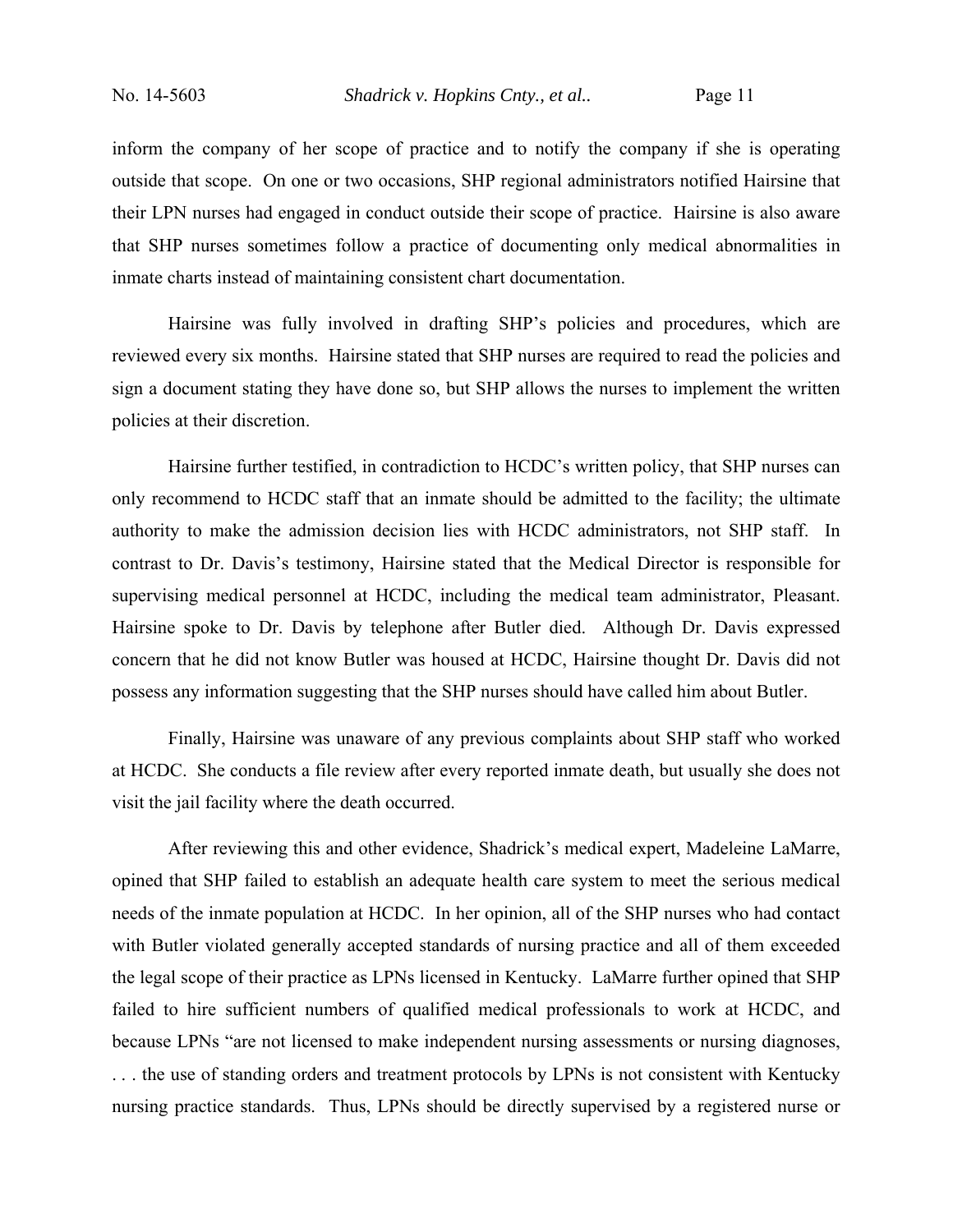physician." PageID 2032. Because this was not the case at HCDC, LaMarre concluded that the SHP nurses practiced without sufficient clinical oversight. She characterized the situation as illegal and dangerous, opining that the lack of training and supervision of LPN nurses directly contributed to Butler not receiving appropriate medical treatment, ultimately leading to his death.

LaMarre observed that this was not the first time Butler had been denied access to a qualified health care provider who could diagnose and treat his medical conditions. She provided several examples of nurses making medical decisions beyond the scope of their practice during Butler's previous confinements at HCDC in 2007 and 2008. Finally, LaMarre opined that SHP did not train the staff adequately on the health care policies and procedures or maintain a functioning quality improvement program to monitor compliance with SHP policies and procedures.

On this record, the district court granted summary judgment in favor of SHP, and Shadrick now appeals. We have jurisdiction under 28 U.S.C. § 1291.

## **II. STANDARD OF REVIEW**

 We review *de novo* a district court's grant of summary judgment. *Cass v. City of Dayton*, 770 F.3d 368, 373 (6th Cir. 2014). Summary judgment is appropriate if, viewing the facts and reasonable inferences in the light most favorable to the nonmoving party, there are no genuine issues of material fact for trial. Fed. R. Civ. P. 56(a); *Cass*, 770 F.3d at 373.

## **III. ANALYSIS**

 Shadrick seeks reversal on two grounds. First, she contends there are genuine issues of material fact remaining for trial on her § 1983 claim against SHP for failure to train and supervise its LPN nurses. She further argues that she produced sufficient proof to proceed against SHP on a theory of negligence and that SHP is not entitled to qualified official immunity on this claim under Kentucky state law. We begin with the federal claim.

## **A. Failure to train and supervise**

 To prevail on a cause of action under § 1983, a plaintiff must prove "(1) the deprivation of a right secured by the Constitution or laws of the United States (2) caused by a person acting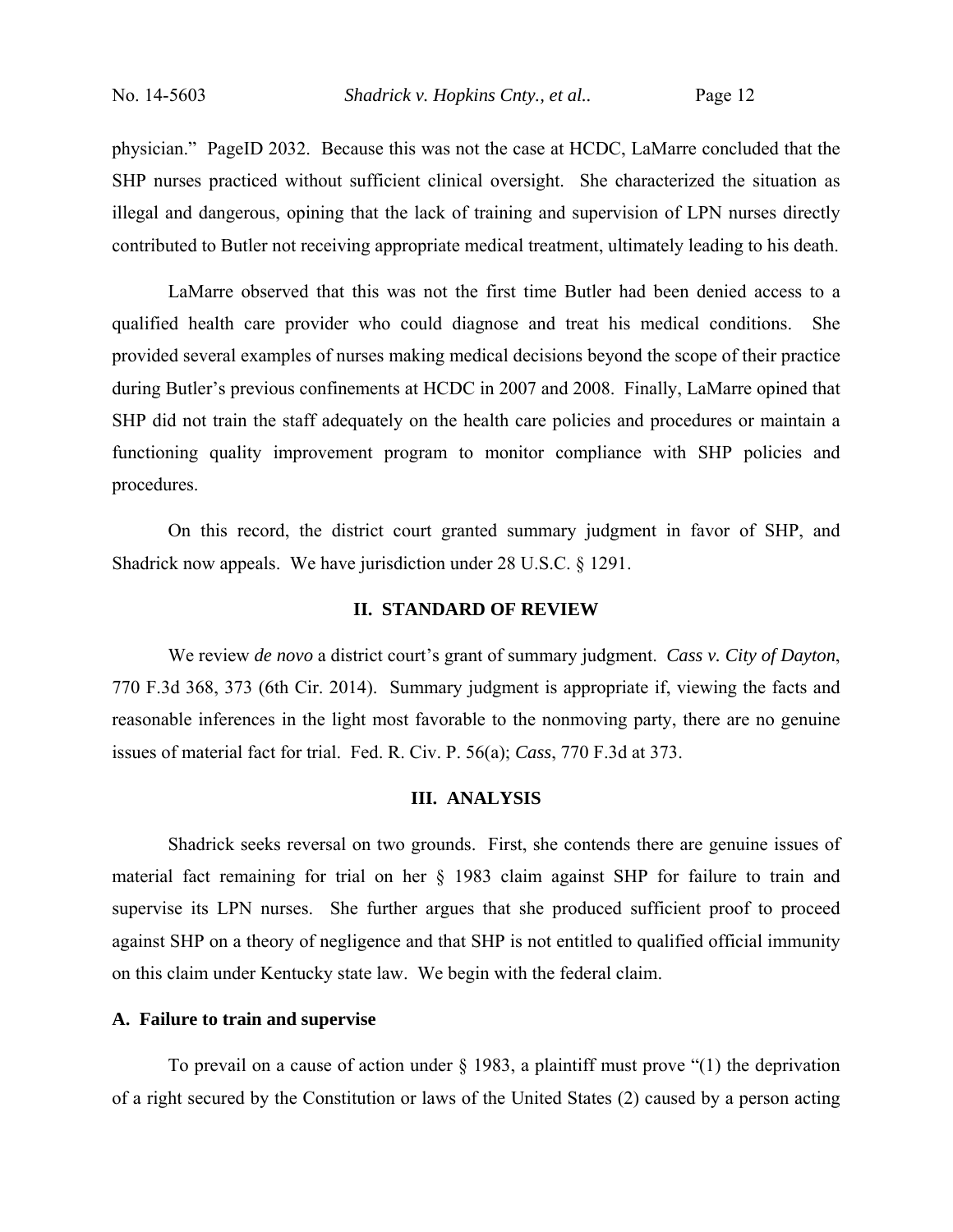under the color of state law." *Jones v. Muskegon Cnty.*, 625 F.3d 935, 941 (6th Cir. 2010) (internal quotation marks omitted). The second requirement is not in question. Our court has held that private corporations performing traditional state functions, such as the provision of medical services to prison inmates, act under color of state law for purposes of § 1983. *Rouster v. Cnty. of Saginaw*, 749 F.3d 437, 453 (6th Cir. 2014). The parties here, like those in *Arflack v. County of Henderson,* 412 F. App'x 829, 830 n.2 (6th Cir. 2011)—prior litigation involving SHP—do not dispute that SHP stands in the shoes of Hopkins County for purposes of § 1983 liability.

The constitutional right at issue arises from the Eighth Amendment's prohibition on cruel and unusual punishment because Butler was serving a criminal sentence at the time he died at HCDC. *See Shreve v. Franklin Cnty.*, 743 F.3d 126, 133 (6th Cir. 2014). That Amendment barred SHP and its employees from unnecessarily and wantonly inflicting pain on Butler through deliberate indifference to his serious medical needs. *Id.* In the Supreme Court's words,

elementary principles establish the government's obligation to provide medical care to those whom it is punishing by incarceration. An inmate must rely on prison authorities to treat his medical needs; if the authorities fail to do so, those needs will not be met. In the worst cases, such a failure may actually produce physical "torture or a lingering death," the evils of most immediate concern to the drafters of the [Eighth] Amendment.

*Estelle v. Gamble*, 429 U.S. 97, 103 (1976) (citation omitted).

The "deliberate indifference" standard of the Eighth Amendment governs SHP's responsibility for training and supervising its LPN nurses concerning their legal duty to honor an inmate's constitutional right to adequate medical care. SHP's failure to train and supervise its LPN nurses adequately "about their legal duty to avoid violating citizens' rights may rise to the level of an official government policy for purposes of § 1983," *Connick v. Thompson*, 131 S. Ct. 1350, 1359 (2011), and constitute the moving force behind Butler's harm. *See Bd. of Cnty. Comm'rs of Bryan Cnty. v. Brown*, 520 U.S. 397, 404 (1997); *Burgess v. Fischer*, 735 F.3d 462, 478 (6th Cir. 2013) (citing *Monell v. Dep't of Soc. Servs.*, 436 U.S. 658, 694 (1978)). Shadrick's burden under § 1983 is to prove that SHP's failure to train and supervise its LPN nurses about the legal duty to provide constitutionally adequate medical care amounted "to deliberate indifference to the rights of persons with whom the [nurses] come into contact." *City of Canton*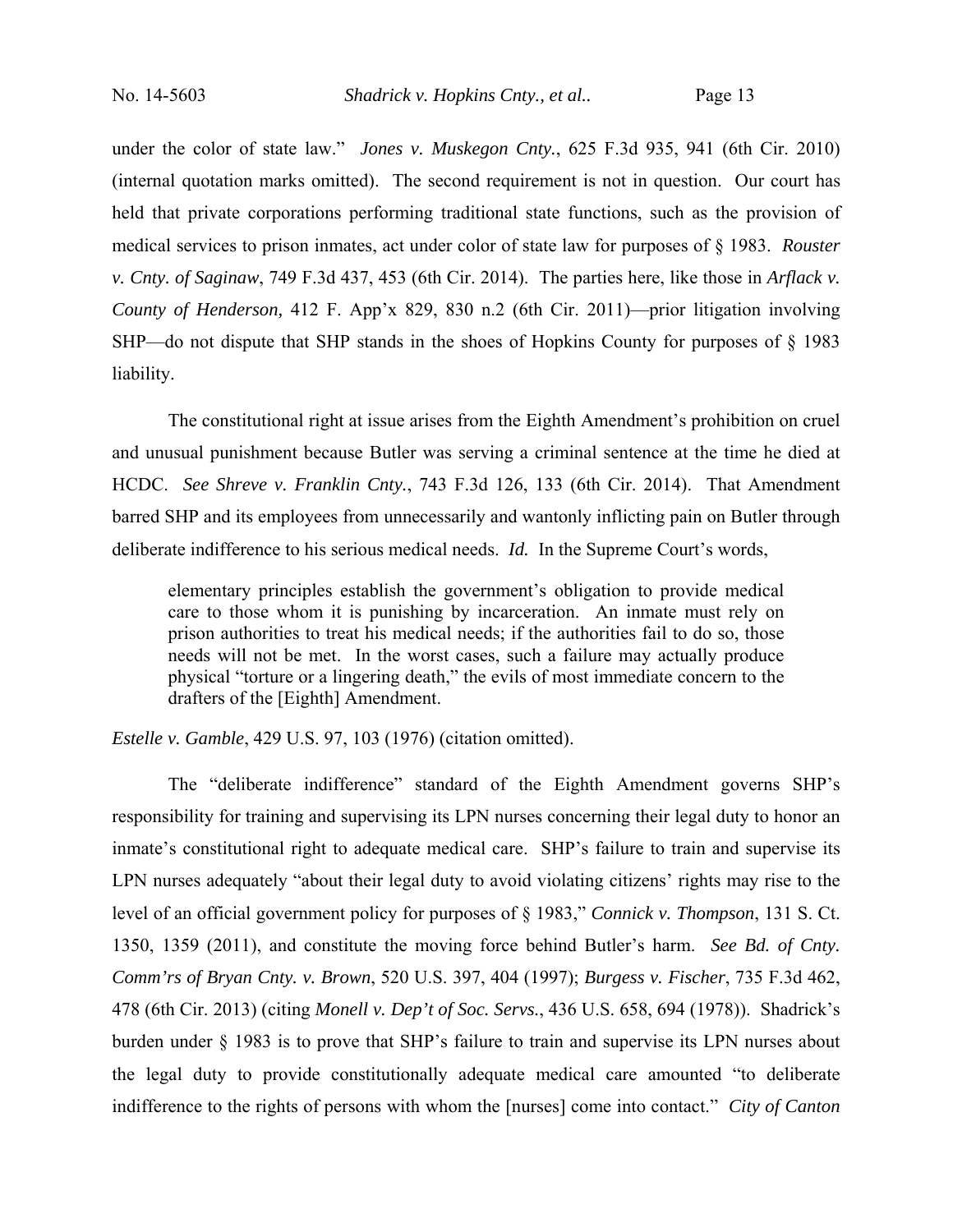*v. Harris*, 489 U.S. 378, 388 (1989). The law does not permit Shadrick to hold SHP liable under § 1983 on theories of vicarious liability or *respondeat superior*. *See Rouster*, 749 F.3d at 453.

Deliberate indifference "is a stringent standard of fault, requiring proof that a municipal actor disregarded a known or obvious consequence of his action." *Bryan Cnty.*, 520 U.S. at 410. The standard is comprised of both objective and subjective components. *Jones*, 625 F.3d at 941. The objective component is easily met in this case because Butler suffered from a variety of medical conditions demonstrating a "sufficiently serious" medical need for treatment and care. *See Farmer v. Brennan*, 511 U.S. 825, 834 (1994) (quoting *Wilson v. Seiter*, 501 U.S. 294, 298 (1991)). Nearly all of his medical conditions had been diagnosed by his private physician as mandating treatment, and Butler's need for medical care while confined at HCDC was "so obvious that even a lay person would easily recognize the necessity for a doctor's attention." *Jones*, 625 F.3d at 941 (quoting *Harrison v. Ash*, 539 F.3d 510, 518 (6th Cir. 2008)). The deputy jailers could tell that Butler needed prompt medical treatment even though they did not have the same medical training as SHP's nurses.

The subjective element of deliberate indifference requires proof that SHP possessed a culpable state of mind in failing to train and supervise LPN nurses working within the jail environment. *Id.* Shadrick cannot meet this requirement by showing mere negligence, *Farmer*, 511 U.S. at 835, yet the bar is not so high that Shadrick must prove SHP's actual intent to cause harm, as our dissenting colleague suggests. Dissent at 36 ("Deliberate indifference, unlike negligence, requires intent.") The Supreme Court has defined deliberate indifference as "lying somewhere between the poles of negligence at one end and purpose or knowledge at the other" and it is "routinely equated . . . with recklessness." *Farmer*, 511 U.S. at 836. Acting or failing to act "with deliberate indifference to a substantial risk of serious harm to a prisoner is the equivalent of recklessly disregarding that risk." *Id.* "In other words, a plaintiff 'does not need to show that the [defendant] acted with the very purpose of causing harm or with knowledge that harm will result.'" *Bonner-Turner v. City of Ecorse*, No. 14-2337, 2015 WL 5332465, at \*6 (6th Cir. Sept. 14, 2015) (quoting *Phillips v. Roane Cnty.*, 534 F.3d 531, 541 (6th Cir. 2008)). The standard satisfies the "twin goals" of being high enough not to equate to mere negligence, but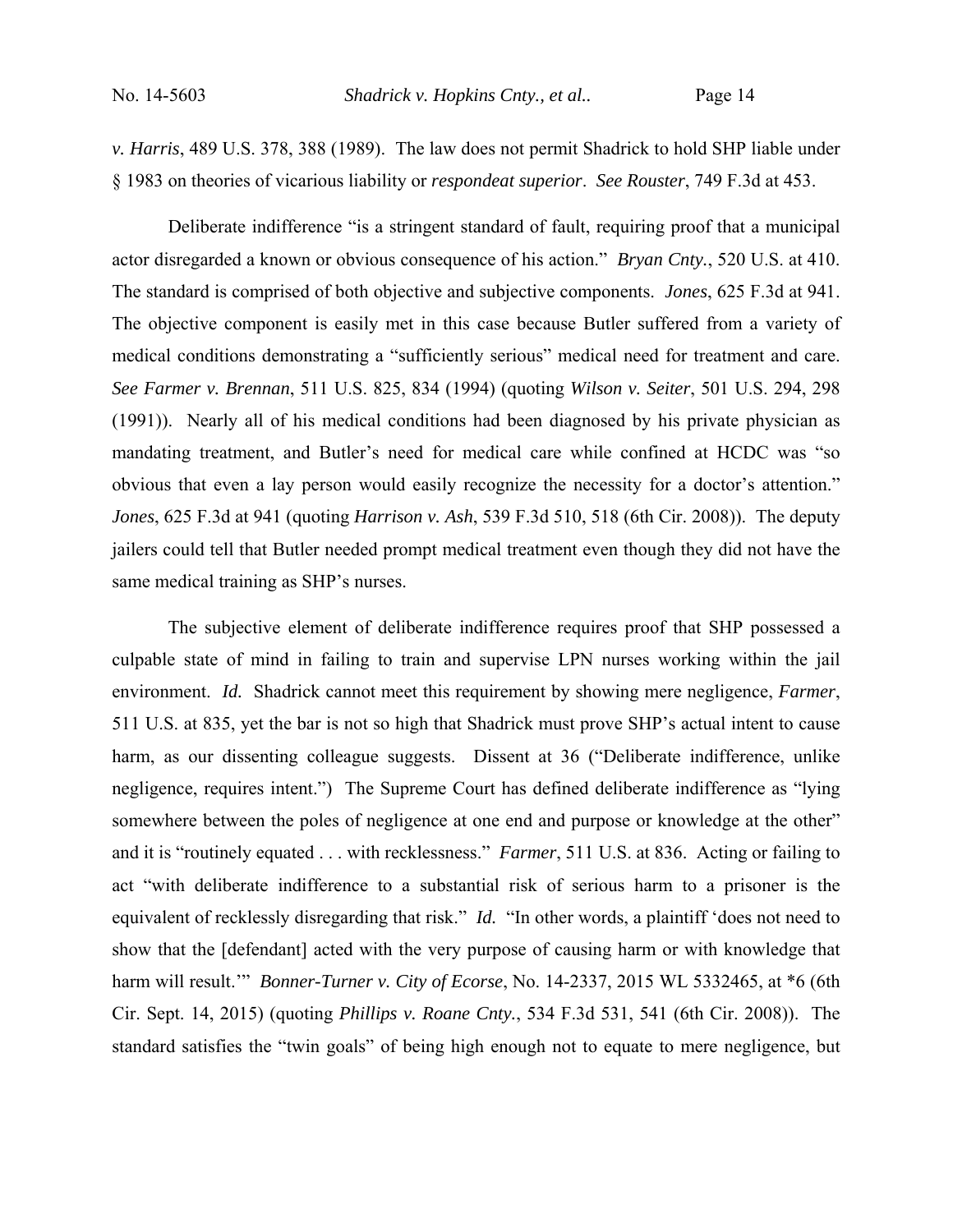low enough so that a plaintiff can avoid summary judgment in favor of the defendant without having to prove her entire case. *Id.* 

Shadrick can thus establish an Eighth Amendment violation if she can prove that SHP knew of and disregarded an excessive risk to inmates' health or safety; the proof must demonstrate that SHP was "aware of facts from which the inference could be drawn that a substantial risk of serious harm" existed and that SHP drew the inference. *Farmer*, 511 U.S. at 837. More specifically, Shadrick must prove that SHP's training program and supervision were inadequate for the tasks the nurses were required to perform, the inadequacy resulted from SHP's deliberate indifference, and the inadequacy actually caused, or is closely related to, Butler's injury. *See Plinton v. Cnty. of Summit*, 540 F.3d 459, 464 (6th Cir. 2008); *Russo v. City of Cincinnati*, 953 F.2d 1036, 1046 (6th Cir. 1992).**<sup>6</sup>** The dissent is mistaken when it characterizes the issue as whether SHP "has . . . consciously adopted a specific 'policy' of perpetrating unconstitutional conduct," Dissent at 35; whether "SHP consciously decided to adopt a policy that it knew would cause its employees to violate inmates' constitutional rights," *id.* at 36; or whether "SHP consciously chose to violate inmates' constitutional rights," *id.* at 41. The central question is whether SHP's failure to train its nurses to adhere to their legal duty to honor the constitutional right of inmates to adequate medical care amounted to SHP's deliberate indifference to the rights of inmates like Butler with whom SHP and its staff come into contact. *See City of Canton*, 489 U.S. at 388.

Our analysis focuses on the adequacy of SHP's *training program*, *see id.* at 390, which is "necessarily intended to apply over time to multiple employees." *Bryan Cnty.*, 520 U.S. at 407. Shadrick cannot meet her burden of proof by showing that one nurse was unsatisfactorily trained, that "an otherwise sound" training program was "negligently administered," or that harm could have been avoided if the nurse had had "better or more training, sufficient to equip [her] to avoid

**<sup>6</sup>** Shadrick cites *Taylor v. Michigan Department of Corrections*, 69 F.3d 76, 81 (6th Cir. 1995), as support for her argument that SHP failed to supervise its employees. Appellant's Br. at 32. *Taylor* concerned a claim of failure to supervise brought against a specific jail official sued in his individual capacity. *Id.* In that situation, a plaintiff must show that the supervisor at least implicitly authorized, approved, or knowingly acquiesced in unconstitutional conduct of a subordinate. *Id. Taylor* has no application here because Shadrick contends that SHP, a corporate entity acting under contract with Hopkins County, maintained a policy or custom of failing to train and supervise its nurses. *See Essex v. Cnty. of Livingston*, 518 F. App'x 351, 355–56 (6th Cir. 2013) (distinguishing between individual-capacity and official-capacity failure-to-train or supervise claims).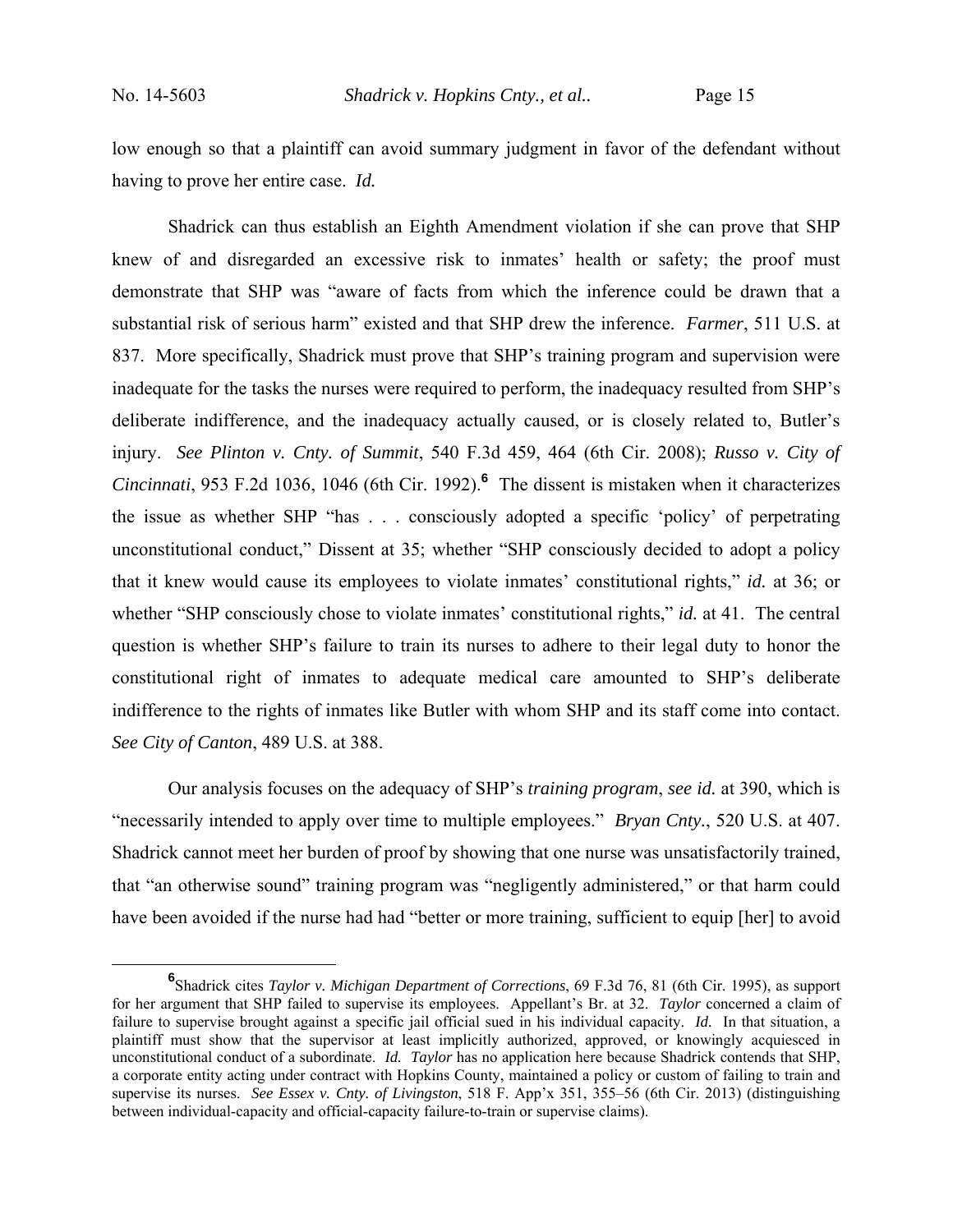the particular injury-causing conduct." *See City of Canton*, 489 U.S. at 390–91. Instead, Shadrick can demonstrate SHP's failure to provide LPN nurses with adequate training and supervision in one of two ways. She can show "[a] pattern of similar constitutional violations by untrained employees" and SHP's "'continued adherence to an approach that [it] knows or should know has failed to prevent tortious conduct by employees," thus establishing "the conscious disregard for the consequences of [its] action—the 'deliberate indifference'—necessary to trigger municipal liability." *Connick*, 131 S. Ct. at 1360 (quoting *Bryan Cnty.*, 520 U.S. at 407). Alternatively, Shadrick can establish "a single violation of federal rights, accompanied by a showing that [SHP] has failed to train its employees to handle recurring situations presenting an obvious potential" for a constitutional violation. *Bryan Cnty.*, 520 U.S. at 409. This second mode of proof is available "in a narrow range of circumstances" where a federal rights violation "may be a highly predictable consequence of a failure to equip [employees] with specific tools to handle recurring situations." *Id.* In such a case,

it may happen that in light of the duties assigned to specific officers or employees the need for more or different training is so obvious, and the inadequacy so likely to result in the violation of constitutional rights, that the policymakers . . . can reasonably be said to have been deliberately indifferent to the need. In that event, the failure to provide proper training may fairly be said to represent a policy for which the city is responsible, and for which the city may be held liable if it actually causes injury.

*City of Canton*, 489 U.S. at 390. As an example, "city policymakers know to a moral certainty that their police officers will be required to arrest fleeing felons." *Id.* at 390 n.10. Having armed the police officers with guns to accomplish the task, "the need to train officers in the constitutional limitations on the use of deadly force can be said to be 'so obvious,' that failure to do so could properly be characterized as 'deliberate indifference' to constitutional rights." *Id.* (internal citation omitted). This method of proof does not require Shadrick to show that SHP had actual or constructive notice that its nurses were deficiently trained, as asserted in the dissent; proof of actual or constructive notice is necessary only when a plaintiff pursues § 1983 liability on the pattern theory of constitutional violations. *See Connick*, 131 S. Ct. at 1360–61.

The likelihood that a particular situation will recur and the probability that an employee who lacks proper tools to respond to the situation will violate a citizen's federal rights could lead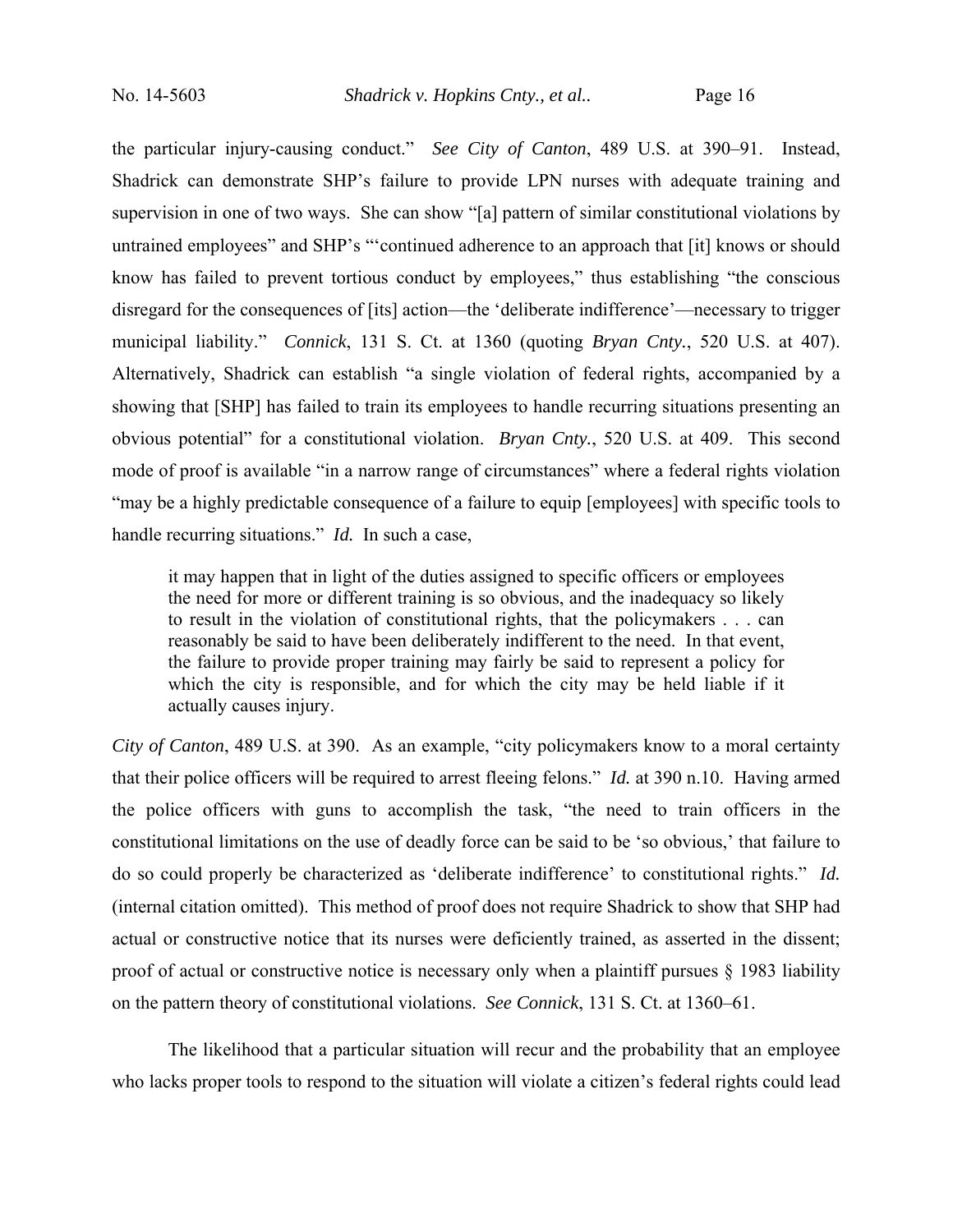to a finding that the policymaker's decision not to train reflects deliberate indifference "to the obvious consequence of the policymakers' choice—namely, a violation of a specific constitutional or statutory right." *Bryan Cnty.*, 520 U.S. at 409. "The high degree of predictability may also support an inference of causation—that the municipality's indifference led directly to the very consequence that was so predictable." *Id.* at 409–10.

 When we apply these principles and examine the facts in the light most favorable to Shadrick, as we must in reviewing a motion for summary judgment, *Cass*, 770 F.3d at 373, the record reveals genuine issues of material fact that precluded a grant of summary judgment. SHP chose by contract to assume the county's constitutional medical obligations to its prisoners. SHP's administrators knew that the LPN nurses interacted with dozens of inmates presenting a wide and recurring range of medical conditions that required timely and accurate diagnosis and treatment. As we explain more fully below, a reasonable jury could find that the potential risk of the commission of constitutional torts by LPN nurses who lack the essential knowledge, tools, preparation, and authority to respond to the recurring medical needs of prisoners in the jail setting is so obvious that SHP's failure to provide adequate training and supervision to those nurses constitutes deliberate indifference to the risk. *See Farmer*, 511 U.S. at 836; *City of Canton*, 489 U.S. at 390.

## *1. The training program and supervision were inadequate*

The evidence reveals that SHP did not have a training program. *See Campbell*, 700 F.3d at 794. There is no indication in the record before us that SHP designed and implemented any type of ongoing training program for its LPN nurses. While the nurses may have received some limited on-the-job training when beginning their employment, such as learning where supplies were kept, there is no proof of a training program that was designed to guide LPN nurses in assessing and documenting medical conditions of inmates, obtaining physician orders, providing ordered treatments to inmates, monitoring patient progress, or providing necessary emergency care to inmates within the jail environment in order to avoid constitutional violations.

LPN nurses complete a level of medical training, they obtain a Kentucky license, and they arrive on the job with a limited set of medical skills. This § 1983 claim does not turn, as the dissent says, on whether the nurses know how to make "rudimentary medical judgments" about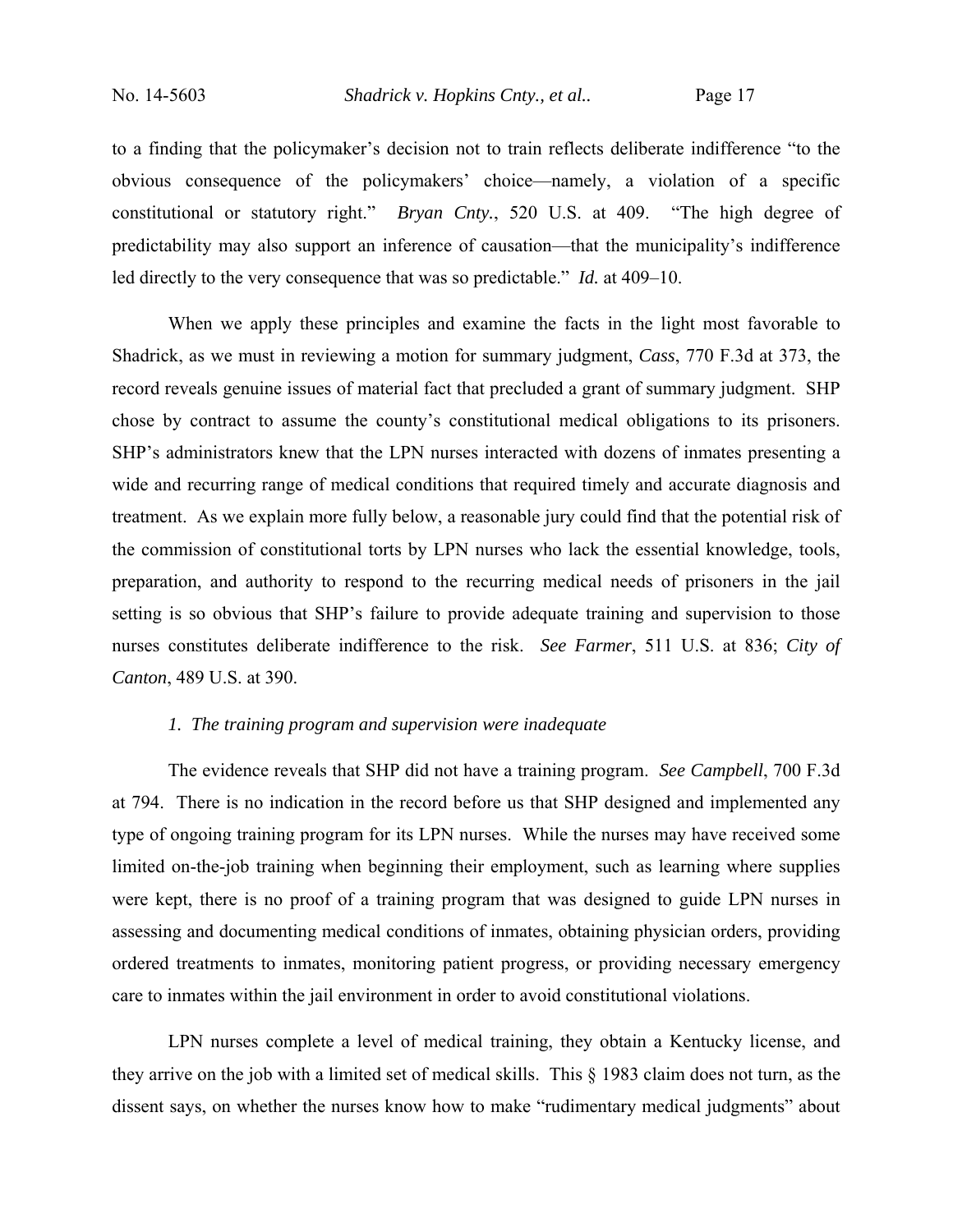inmates' symptoms or whether they know when to call the doctor. Dissent at 39. Shadrick's expert witness established that LPN nurses lack any authority to diagnose medical conditions, yet the nurses are routinely confronted with frequent and competing demands for medical care arising from the needs of numerous inmates suffering from maladies of varying severity. It is predictable that placing an LPN nurse lacking the specific tools to handle the situations she will inevitably confront in the jail setting will lead to violation of the constitutional rights of inmates. A reasonable jury, therefore, could determine that SHP's failure to train and supervise its LPN nurses in meeting their constitutional obligations demonstrates SHP's own deliberate indifference to the highly predictable consequence that an LPN nurse will commit a constitutional violation. *See Bryan Cnty.*, 520 U.S. at 409. A jury could find that "the unconstitutional consequences of failing to train" are "so patently obvious" that SHP should be held "liable under § 1983 without proof of a pre-existing pattern of violations." *Connick*, 131 S. Ct. at 1361. Even the dissent acknowledges that *City of Canton* applies if "the need is so patent as to be self-evident." Dissent at 39.

The lack of training and supervision by SHP is clearly evidenced by the blanket inability of the LPN nurses who worked at HCDC to identify and discuss the requirements of SHP's written policies governing their work. *See Russo*, 953 F.2d at 1046 (noting police officers were unable "to give specific responses as to the content of their training.") The nurses professed ignorance of the written medical treatment protocols and policies purportedly drafted by SHP to guide their conduct. The nurses denied receiving ongoing training about their medical responsibilities within the jail setting, and they disclosed that their superiors did not give feedback or regular evaluations to let them know whether they performed appropriately. A genuine issue of material fact exists about whether SHP required the nurses to sign documents attesting that they had read and understood the SHP policies and protocols. Most troubling is the admission of Angela Pleasant, SHP's on-site nursing manager at HCDC, that she was not familiar with the SHP policies she was specifically designated to enforce. Key here also is her open acknowledgement that SHP nurses followed an undocumented policy and custom of providing medical assistance only if an inmate asked for it, despite the existence of written policies, procedures, and treatment protocols mandating that nurses take particular actions at particular times.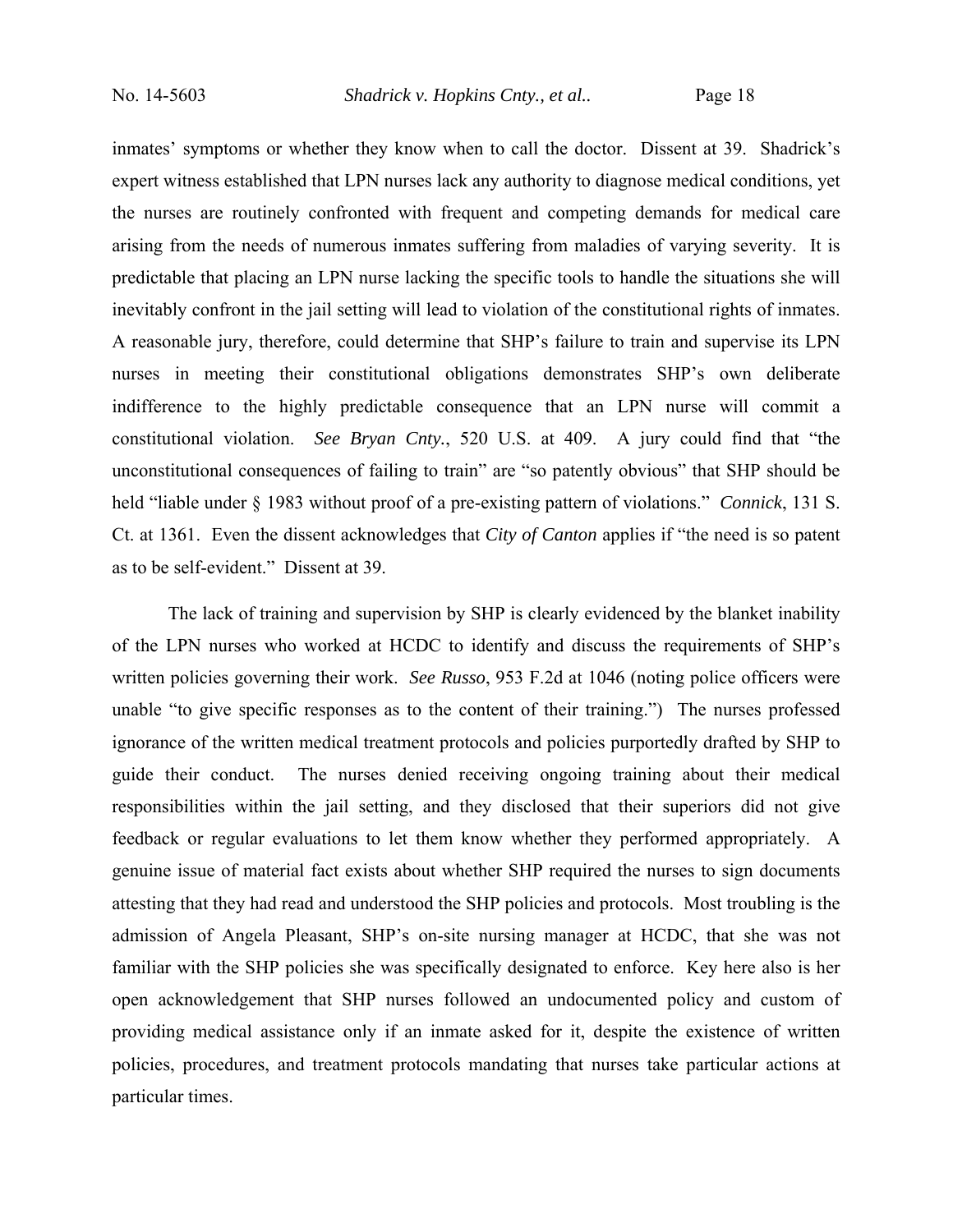No. 14-5603 *Shadrick v. Hopkins Cnty., et al..* Page 19

Two high-level supervisors disclaimed any responsibility for training and supervising the LPN nurses. Dr. Davis denied that it was his job to train or supervise them, and Betty Dawes, SHP's regional administrator, conceded that she did not offer any type of training program or insure that the nurses were trained to carry out their responsibilities. Further, because she never compared the SHP policies to the jail policies to find any conflicts within them, she made no effort to clarify the proper course of conduct for nurses in instances of policy conflict.

Shadrick traced the lack of adequate training and supervision to the top of SHP's organization. President Hairsine is not college-educated or medically trained, and she could not explain the differences in the permitted scope of medical practice for LPNs and RNs. Rather than provide training and supervision necessary to insure that LPN nurses acted within the scope of practice, SHP expected the nurses to define that scope for the company. Hairsine pointed to the SHP policies and treatment protocols as proof of instruction, yet she candidly admitted that SHP allowed LPN nurses to use the policies and protocols in their discretion, even though a critical document like the MRSA policy mandated immediate implementation of a specialized treatment protocol. Shadrick's expert witness opined that SHP failed to provide adequate training and supervision to the LPN nurses. *See Russo*, 953 F.2d at 1047 ("Especially in the context of a failure to train claim, expert testimony may prove the sole avenue available to plaintiffs to call into question the adequacy of . . . training procedures.")

Taking this evidence in a light most favorable to Shadrick, *see Cass*, 770 F.3d at 373, a reasonable jury could find that SHP was deliberately indifferent to the need to train and supervise its LPN nurses to provide adequate medical care to inmates, especially in view of the obvious risk that the Constitution could be violated without such training and supervision. *See City of Canton*, 489 U.S. at 390. As the party moving for summary judgment, SHP did not satisfy its initial burden to show the lack of genuine issues of material fact in dispute, *Celotex Corp. v. Catrett*, 477 U.S. 317, 323 (1986), and Shadrick, the non-moving party, produced sufficient evidence "on which the jury could reasonably find" that SHP inadequately trained and supervised its LPN nurses, *see Anderson v. Liberty Lobby, Inc.*, 477 U.S. 242, 252 (1986); *Plinton*, 540 F.3d at 464 (observing plaintiff demonstrated a genuine issue of material fact on the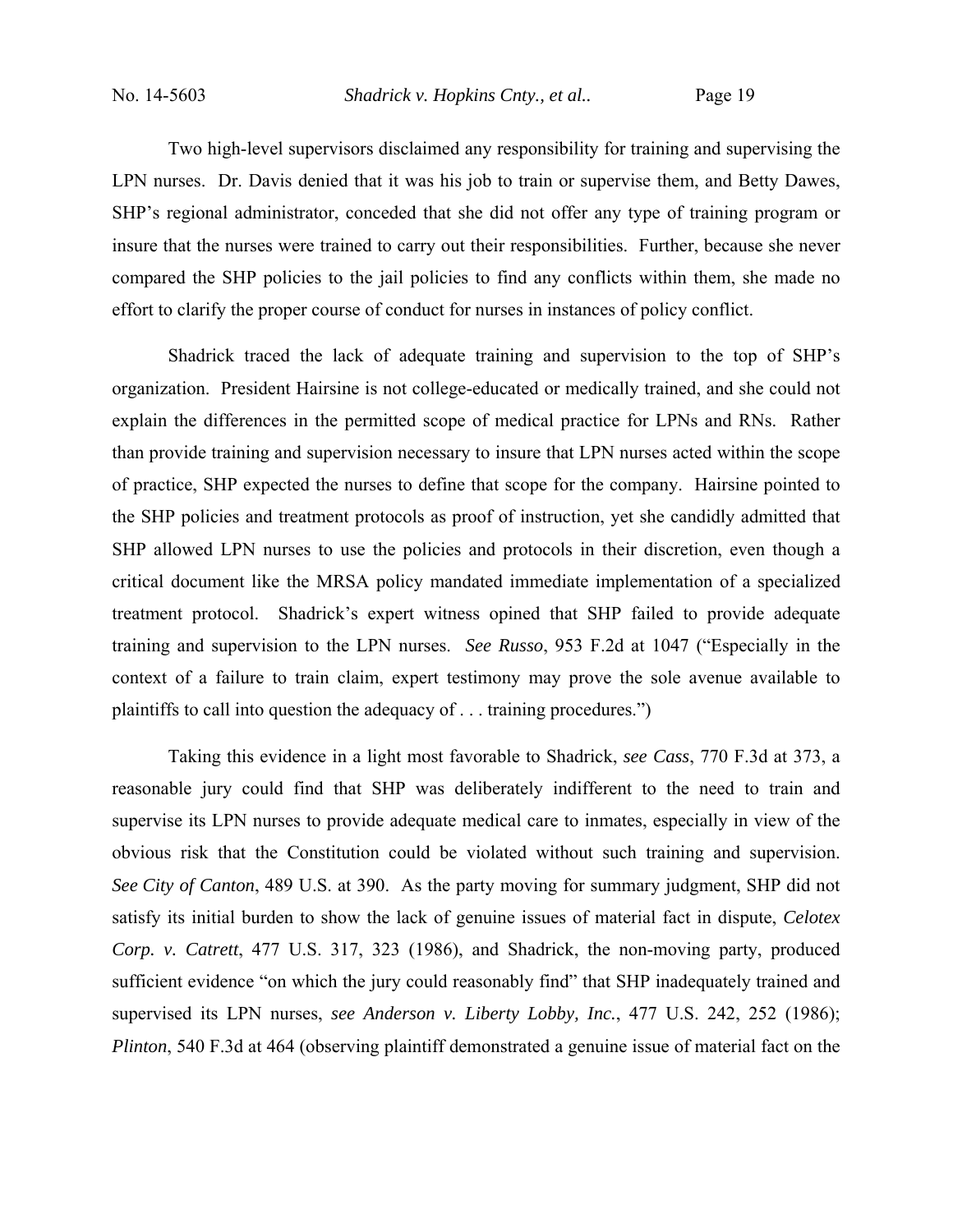"inadequacy-of-training prong of *City of Canton*); *Russo*, 953 F.2d at 1047. On this record, the grant of summary judgment to SHP was inappropriate.

Neither the Supreme Court's decision in *Connick* nor this court's decision in *D'Ambrosio v. Marino*, 747 F.3d 378 (6th Cir. 2014), compel a different result. Both *Connick* and *D'Ambrosio* involved § 1983 claims brought against prosecutors who failed to turn over exculpatory evidence to defendants as required by *Brady v. Maryland*, 373 U.S. 83 (1963). *Connick*, 131 S. Ct. at 1355–56; *D'Ambrosio*, 747 F.3d at 382. In *Connick*, the Supreme Court recognized that *City of Canton* "left open the possibility" that "a pattern of similar constitutional violations might not be necessary to show deliberate indifference," but concluded that a district attorney's failure to train his prosecutors "in their *Brady* obligations does not fall within the narrow range of *Canton*'s hypothesized single-incident liability." *Connick*, 131 S. Ct. at 1361. The Court reasoned that "[a]ttorneys are trained in the law and equipped with the tools to interpret and apply legal principles, understand constitutional limits, and exercise legal judgment." *Id.* By contrast, there was "no reason to assume that police academy applicants are familiar with the constitutional constraints on the use of deadly force. And, in the absence of training, there is no way for novice officers to obtain the legal knowledge they require. Under those circumstances there is an obvious need for some form of training." *Id.* The Court offered further contrast by noting that the *City of Canton* "hypothetical assume[d] that the armed police officers ha[d] no knowledge at all of the constitutional limits on the use of deadly force," while in *Connick* it was undisputed "that the prosecutors . . . were familiar with the general *Brady* rule." *Id.* at 1363. *See also D'Ambrosio*, 747 F.3d at 386–89 (following *Connick* to affirm dismissal of § 1983 complaint brought by exonerated death row inmate against prosecutor who violated *Brady* obligations).

This case mirrors the example given in *City of Canton*. The obvious need to train police officers who lack knowledge of the constitutional constraints on the use of deadly force parallels the obvious need to train LPN nurses who lack knowledge about the constitutional dimensions of providing adequate medical care to inmates in the jail setting. Unlike licensed prosecutors who completed law school, routinely attend ongoing continuing legal education classes, receive onthe-job legal mentoring, and labor under rules of professional responsibility to master their *Brady*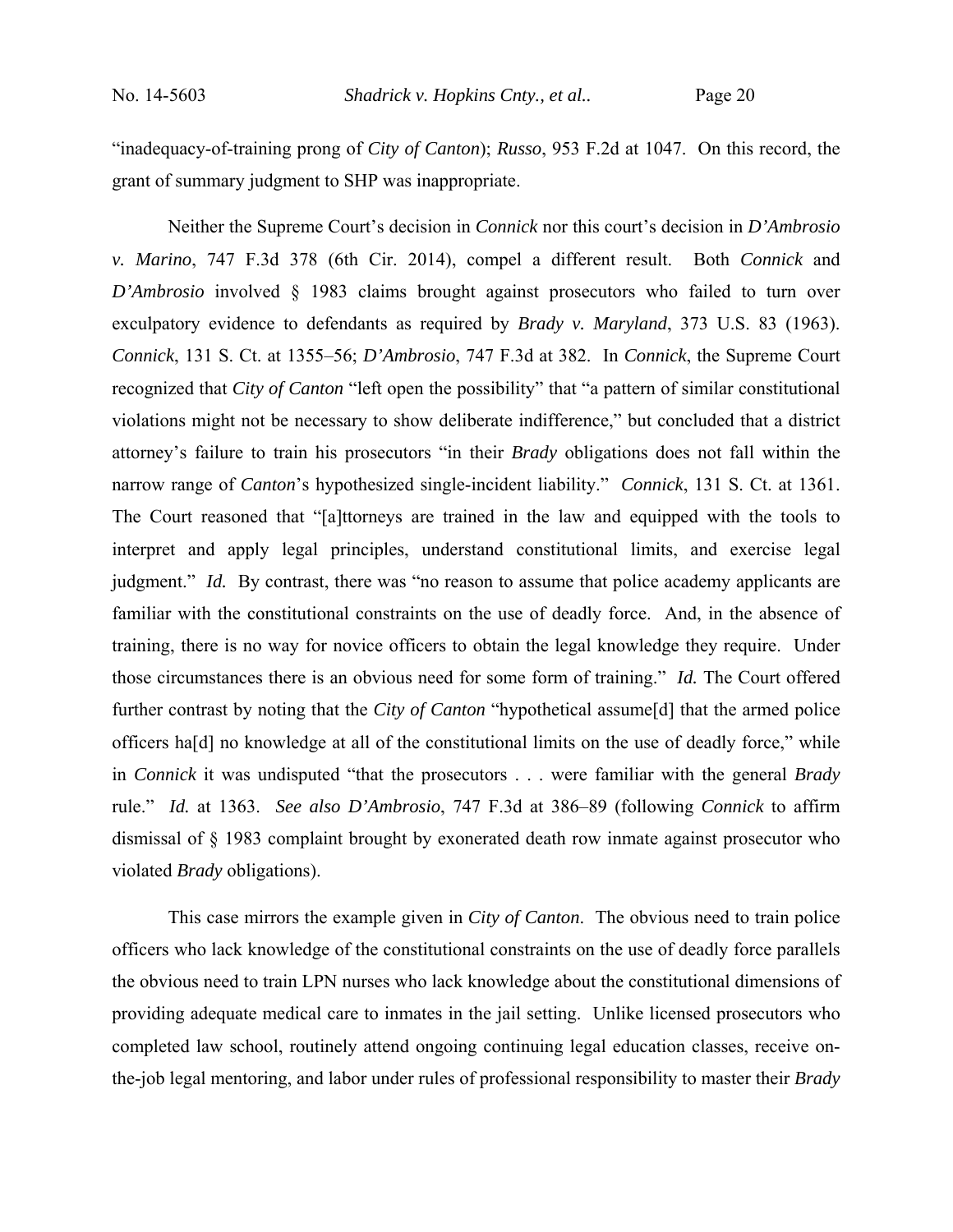obligations, *Connick*, 131 S. Ct. at 1361–62, LPN nurses employed within the prison environment may be required to make professional judgments outside their area of medical expertise. Unless the employer provides necessary training, the LPN nurses lack knowledge about the constitutional consequences of their actions or inaction in providing medical care to inmates. Because it is so highly predictable that a poorly trained LPN nurse working in the jail setting "utter[ly] lack[s] an ability to cope with constitutional situations," *id.* at 1363, a jury reasonably could find that SHP's failure to train reflects "deliberate indifference to the 'highly predictable consequence,' namely, violations of constitutional rights," *id.* at 1361 (quoting *Bryan Cnty.*, 520 U.S. at 409). Unlike *Connick* and *D'Ambrosio*, this case falls squarely within "the narrow range of *Canton*'s hypothesized single-incident liability." *Connick*, 131 S. Ct. at 1361.

## *2. The inadequacy of training resulted from SHP's deliberate indifference*

Shadrick's evidence demonstrates that SHP's inadequate training and supervision of its LPN nurses resulted from its own deliberate indifference to the rights of inmates with whom the nurses came into contact. *See id.* at 1360; *City of Canton*, 489 U.S. at 388. As we explained above, none of the administrators within SHP's organizational hierarchy—President Hairsine, Regional Administrator Dawes, Nurse Manager Pleasant, or the Medical Director, Dr. Davis took responsibility to train LPN nurses at HCDC or to provide them with appropriate supervisory oversight to avoid violation of the constitutional rights of confined inmates to adequate medical treatment for their serious medical needs. *See City of Canton*, 489 U.S. at 388. President Hairsine's failure to enforce SHP policies and treatment protocols produced LPN nurses who were ignorant of the constitutional standards governing their medical practice in the jail setting. As a result, the nurses engaged in a custom and practice of requiring seriously ill inmates to request medical care before any services would be provided, even if the circumstances called for emergency medical treatment.

Evidence concerning the conduct of SHP after Butler's death further confirms the company's deliberate indifference. When Jailer Blue called President Hairsine to HCDC after Butler's death, she visited for less than two hours and pronounced "everything was fine." There is no proof that Hairsine, Watts, Dawes, Pleasant, or any other SHP manager investigated whether Butler's death was related to the adequacy of medical care SHP nurses provided or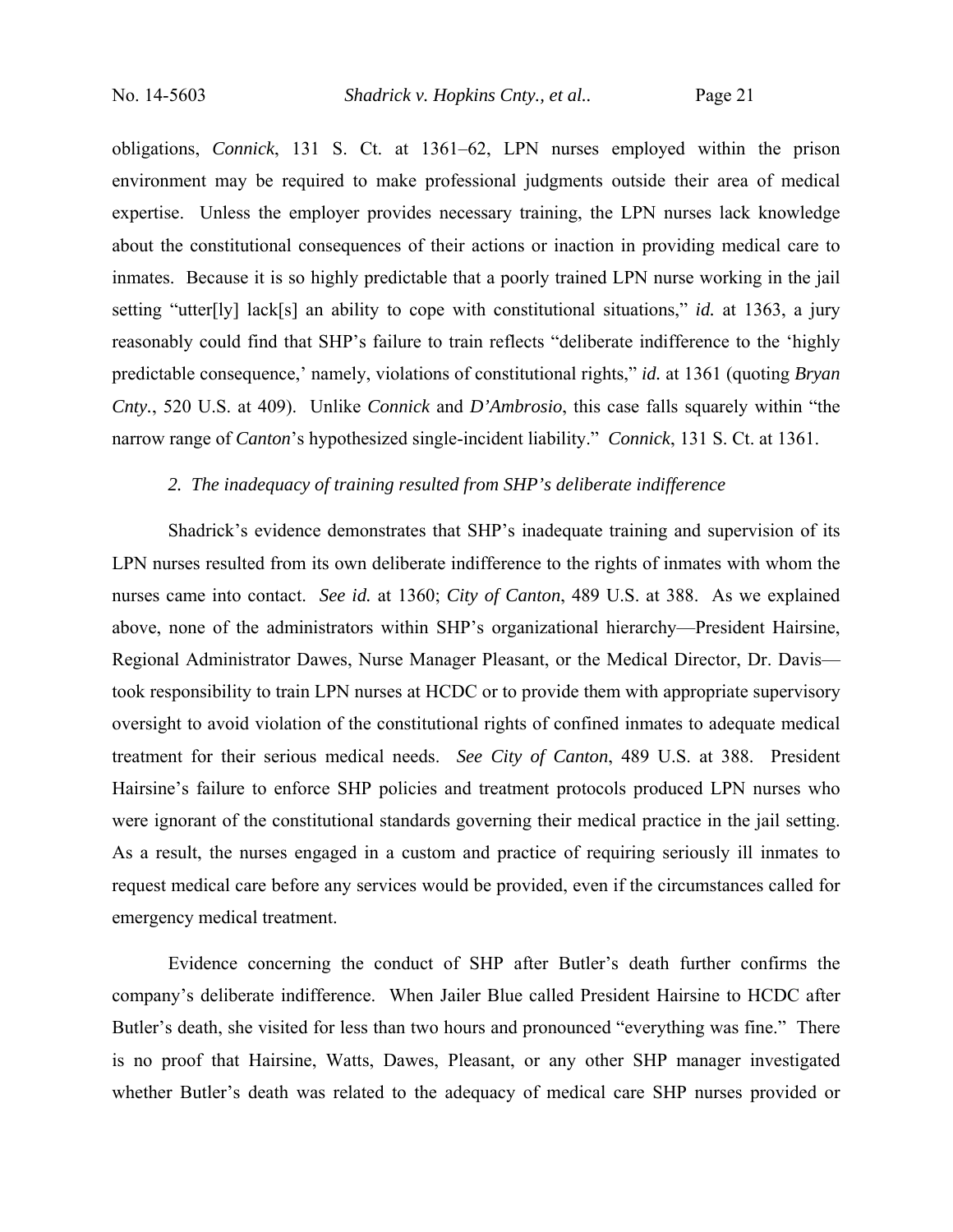No. 14-5603 *Shadrick v. Hopkins Cnty., et al..* Page 22

failed to provide. Nurses Keller and Johnson both testified that no one from SHP contacted them about Butler's death. Nurse Pleasant stated that neither she nor any other staff member was counseled or disciplined by an SHP administrator following Butler's death. RN Dawes conceded that the LPN nurses assigned to HCDC did not follow SHP's policies and procedures in caring for Butler, that the nurses failed to meet the medical standard of care, and that the nurses failed to follow documentation guidelines. But Dawes made no attempt to train the nurses before or after Butler died, and she offered only a belated "support visit" to the staff following Butler's death. In the opinion of Shadrick's expert witness, SHP's business model by its nature creates substantial deficiencies in the provision of adequate health care services to inmates.

The conduct of SHP staff both before and after Butler's death is relevant to whether SHP's failure to train and supervise its LPN nurses reflected a deliberate or conscious choice for which SHP may be held liable under § 1983. *See City of Canton*, 489 U.S. at 389. Because the decisions of President Hairsine represent SHP's official policy, moreover, a jury could find that her deliberate indifference is equivalent to SHP's deliberate indifference. *See Pembaur v. City of Cincinnati*, 475 U.S. 469, 480–81, 483–84 (1986).

There is simply no evidence in this record that SHP took any steps to train and supervise its LPN nurses concerning the constitutional dimensions of care in a prison environment. Because a jury reasonably could find that the inadequacy in the training program resulted directly from SHP's deliberate indifference, SHP is not entitled to summary judgment on this element of the claim.

## *3. The inadequacy in training actually caused, or is closely related to, Butler's injury*

Reasonable jurors could further determine that SHP's inadequate training and supervision actually caused, or was closely related to, Butler's injury and death. *See Plinton*, 540 F.3d at 464. Butler was a sick man when he reported for admission to HCDC. The deputy jailers did not want to admit him, but they deferred to Candace Moss, SHP's visiting LPN, who was the only medical staff person on duty and the only one with authority to decide whether to admit Butler to the jail. Moss admitted Butler to the jail without conducting a medical examination and did not call Dr. Davis for treatment orders. Nurses Johnson, Moss, and Keller each failed to assess Butler's medical condition and seek physician orders during the following 72 hours. At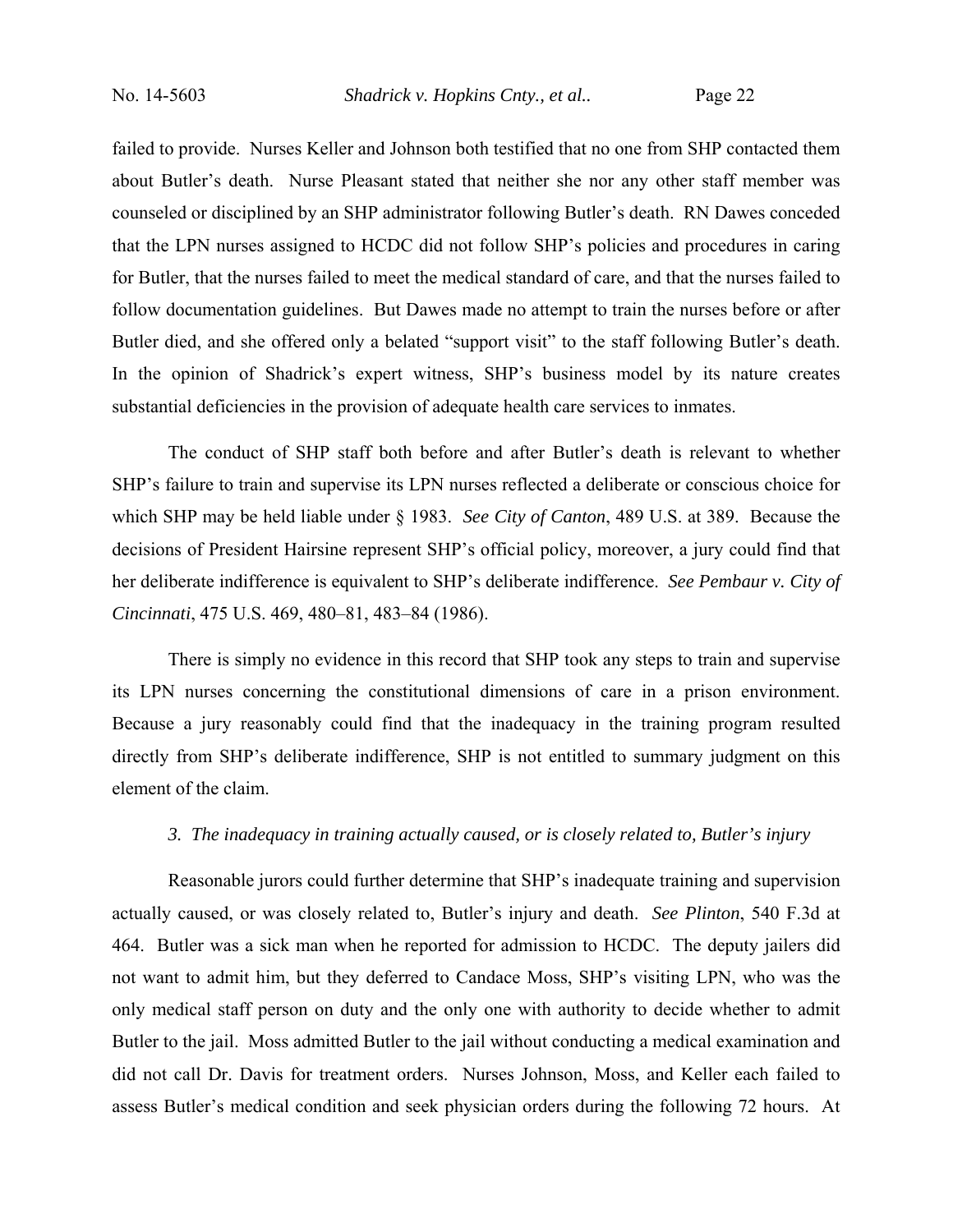best, the evidence shows that Butler received three blood pressure checks and five prescription tablets, none of which constituted necessary and prompt treatment for the staph or MRSA infection that ultimately led to sepsis and Butler's death. Grossly inadequate medical care may establish deliberate indifference. *See Terrance v. Northville Reg'l Psychiatric Hosp.*, 286 F.3d 834, 843 (6th Cir. 2002).

The undisputed facts establish that Butler's urgent need for medical treatment was apparent the moment he walked through HCDC's door, yet SHP staff did not provide it in spite of Butler's requests for help and the urging of jail deputies to attend to Butler. Not only were the SHP nurses aware of facts alerting them that Butler faced a substantial risk of serious harm if he did not receive timely and proper medical care, there is evidence they actually drew the inference of a substantial risk of serious harm and recklessly disregarded it. *See Farmer*, 511 U.S. at 835 ("[A]cting or failing to act with deliberate indifference to a substantial risk of serious harm to a prisoner is the equivalent of recklessly disregarding that risk.") The lack of evidence that SHP trained and supervised its nurses in their constitutional obligations to provide medical care could lead a reasonable jury to find that SHP was deliberately indifferent to the inmates with whom the nurses came into contact and that SHP's failure to train and supervise the nurses actually caused, or was closely related to, Butler's death. *See Plinton*, 540 F.3d at 464.

Shadrick produced sufficient evidence to create genuine issues of material fact for trial on all three elements of her § 1983 claim against SHP for failure to train and supervise the LPN nurses. She met SHP's summary judgment motion with evidence that SHP's training program is inadequate for the tasks the LPN nurses are required to perform, that the inadequacy resulted from SHP's deliberate indifference, and that the inadequacy actually caused, or was closely related to, Butler's injury. Summary judgment on the § 1983 claim was unwarranted, thus requiring us to reverse and remand the case for further proceedings on this claim.

Although we do not address Shadrick's argument that a pattern of tortious or unconstitutional conduct by inadequately trained nurses existed, *see Bryan Cnty.*, 520 U.S. at 407–08; *Burgess*, 735 F.3d at 478, evidence about similar incidents of inmate deaths in jail facilities served by SHP may be relevant to whether SHP acted with deliberate indifference to the medical needs of inmates with whom its nurses came into contact at HCDC. This is a trial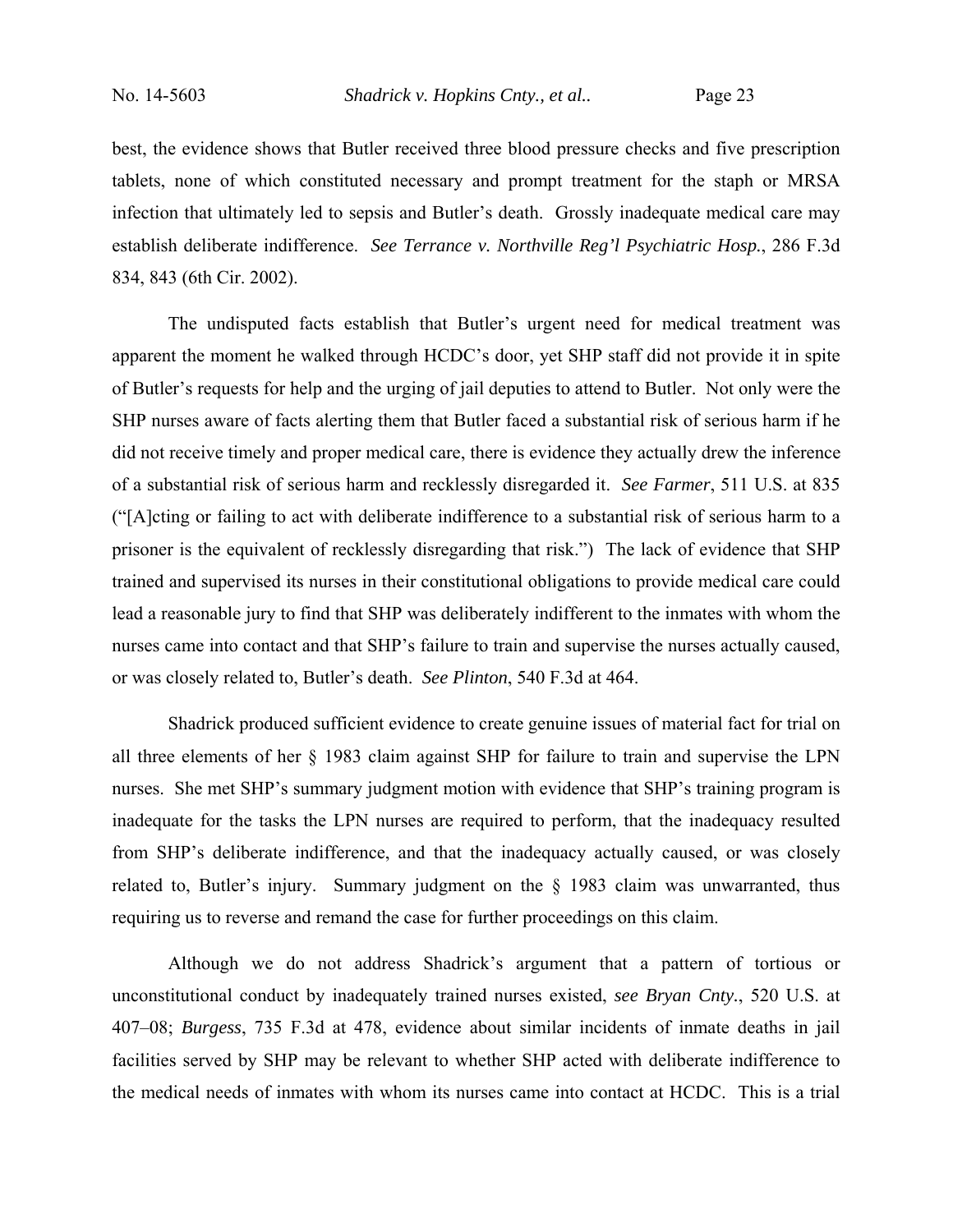issue for the district court to resolve on remand. We do not address Shadrick's contention that SHP management ratified the conduct of its nurses.

#### **B. Negligence and immunity under Kentucky law**

Shadrick next challenges the district court's ruling that SHP is protected by qualified official immunity from the negligence claim brought against it. Because qualified official immunity does not apply to SHP, a corporate entity, and because SHP is not entitled to governmental immunity as the agent or alter ego of Hopkins County, we reverse the grant of summary judgment in favor of SHP on the negligence claim.

Sovereign immunity has long protected the Commonwealth of Kentucky from suit, *Comair, Inc. v. Lexington-Fayette Urban Cnty Airport Corp*., 295 S.W.3d 91, 94 (Ky. 2009), and "[c]ounties, which predate the existence of the state and are considered direct political subdivisions of it, enjoy the same sovereign immunity as the state itself. *Id.*; *Lexington-Fayette Urban Cnty. Gov't v. Smolcic*, 142 S.W.3d 128, 132 (Ky. 2004); *Schwindel v. Meade Cnty.*, 113 S.W.3d 159, 163 (Ky. 2003). State or county agencies, however, are protected only by governmental immunity, "a policy-derived offshoot of sovereign immunity." *Caneyville Volunteer Fire Dep't v. Green's Motorcycle Salvage, Inc.*, 286 S.W.3d 790, 801 (Ky. 2009); *Yanero v. Davis*, 65 S.W.3d 510, 519 (Ky. 2001). Under the doctrine of governmental immunity, a state or county agency or entity is immune from tort liability if it performs "a governmental, as opposed to a proprietary, function." *Yanero*, 65 S.W.3d at 519.

In providing medical services to incarcerated inmates, SHP claims to act as an arm, agent, or alter ego of Hopkins County. To determine whether SHP is entitled to share the county's governmental immunity, we apply the test announced by the Kentucky Supreme Court in *Comair*: The immunity inquiry turns on the source of the entity and "the nature of the function it carries out." *Comair, Inc.*, 295 S.W.3d at 99; *Coppage Constr. Co. v. Sanitation Dist. No. 1*, 459 S.W.3d 855, 859 (Ky. 2015). The origin of the entity—whether it was created by the state, the county, or a city—is important because the entity's immunity status depends to some extent on whether the parent entity is immune. *Comair, Inc.*, 295 S.W.3d at 99*.* The second part of the test—the nature of the function carried out—must focus "on state level governmental concerns that are common to all of the citizens" of the state, such as the corrections system. *Id.*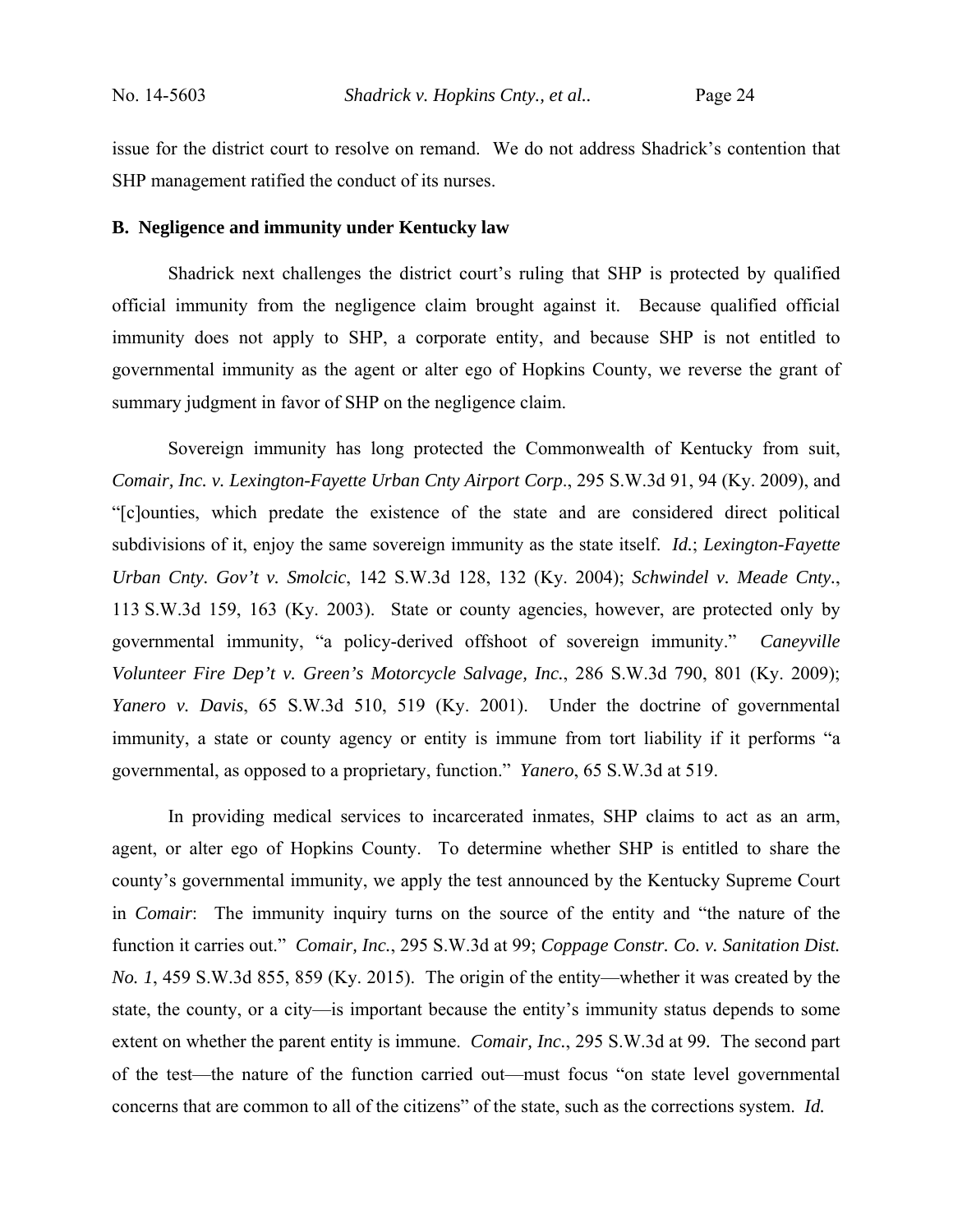When we apply both components of the *Comair* test, we conclude that SHP is not entitled to share the county's governmental immunity. Although SHP performed a governmental function in providing medical care to county inmates, SHP cannot demonstrate that its origin derived from Hopkins County. In response to SHP's manifest inability to meet the origin requirement, the dissent blends the first part of the *Comair* test into the second, rendering the origin requirement superfluous. Dissent at 44 ("But if the *source* and nature *of the function* is otherwise clear . . . there is no need to retrace the entity's genesis") (emphasis added). But the Kentucky Supreme Court instructs us to analyze both parts of the *Comair* test and we do so here.

SHP clearly satisfies the second part of the *Comair* test because SHP, by contract, was charged with performing Hopkins County's traditional governmental function of providing medical services to inmates held at HCDC, which is part of a larger state-wide corrections system. Hopkins County is required by state statute to "prescribe rules for the government, security, safety, and cleanliness of the jail and the comfort and treatment of prisoners," and it must also bear the costs of "providing necessary medical, dental, and psychological care for indigent prisoners in the jail." Ky. Rev. Stat. Ann.  $\S$  441.045(1) & (3) (West 2015). Kentucky administrative regulations, however, do not place the burden to provide direct inmate medical care on the counties themselves. Instead, "[t]he jail's medical services *shall be provided by contracting with a health care provider* licensed in Kentucky." 501 Ky. Admin. Regs. 3:090 (2015) (emphasis added). In conformity with this state regulation, Hopkins County contracted with SHP to provide necessary medical services to inmates incarcerated at HCDC. Hopkins County retained no control over the manner or means by which SHP provided the contracted medical services because the regulation explicitly states that the county's Jailer may not restrict the health care staff in the performance of medical duties except to require the medical staff to adhere to the jail's security requirements. *Id*. All medical procedures are required to be performed "according to orders issued by the responsible medical authority." *Id*. Because SHP fulfilled a governmental function of providing medical care to inmates by contract with Hopkins County, the second part of the *Comair* test is satisfied.

SHP, however, cannot meet the first part of the *Comair* test, which focuses on the origin of the entity claiming to be an arm, agent, or alter ego of a county in order to share in its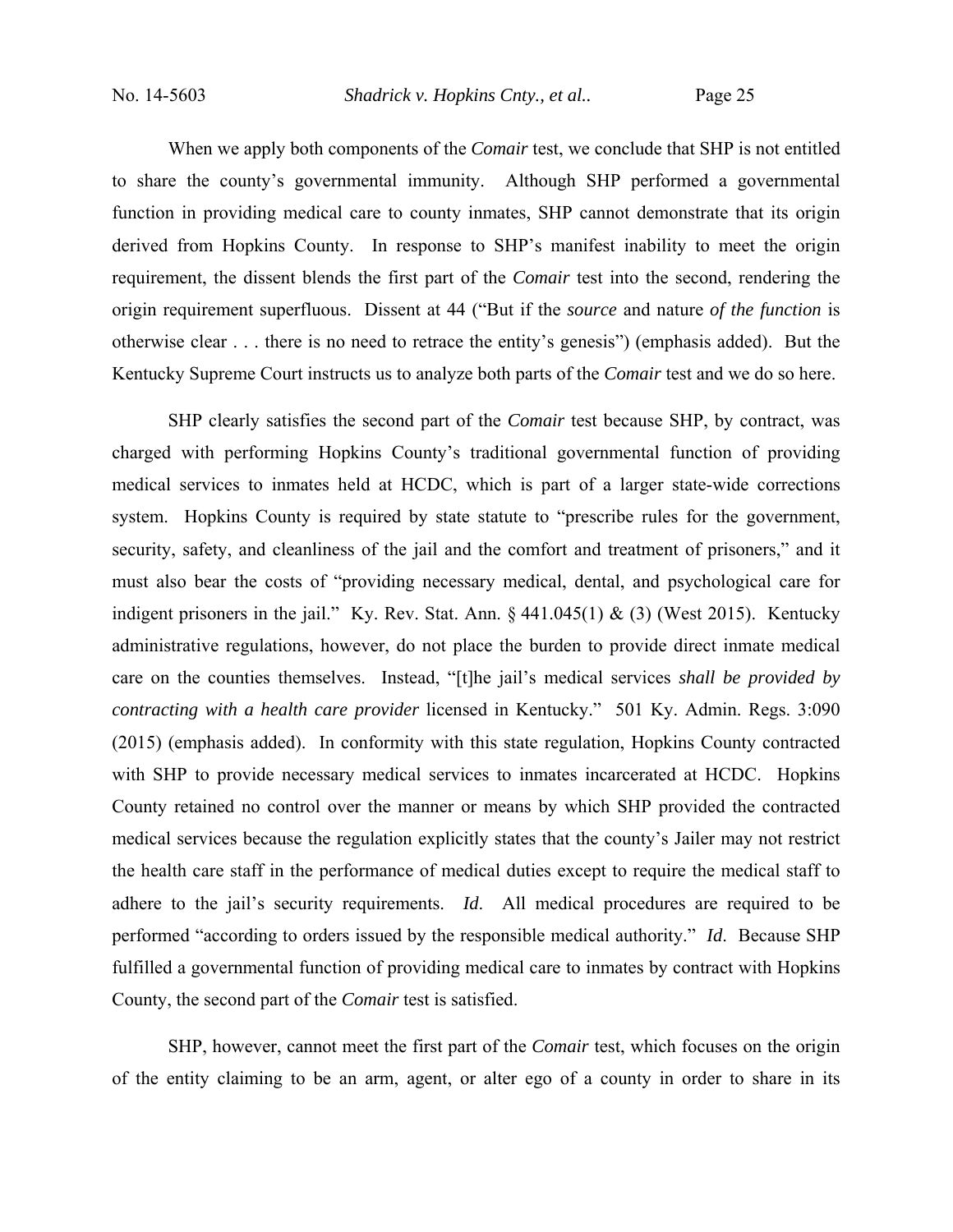immunity. *Comair, Inc.*, 295 S.W.3d at 99. Hopkins County did not create SHP as a governmental agency, nor did it designate SHP as the county's agent or alter ego. Instead, private individuals formed SHP as a for-profit corporation under Delaware law. SHP is managed by a private corporate hierarchy and exists to provide medical services to dozens of prison facilities in multiple jurisdictions.

Hopkins County did not exercise control over SHP because at all times SHP conducted itself as an independent contractor of the county. This is expressly addressed in the parties' written agreement. In Section 9.1 of the contract, the parties created the boundaries of their business relationship: "The parties acknowledge that SHP is an independent contractor engaged to provide medical care to inmates at the Jail under the direction of SHP management. *Nothing in this Agreement is intended nor shall be construed to create an agency relationship*, an employer/employee relationship, or a joint venture relationship between the parties." R. 77-26, Page ID 1309 (emphasis added). In addition, SHP agreed in section 8.3 "to indemnify and hold harmless the County, its agents, servants and employees from any and all claims, actions, lawsuits, damages, judgments or liabilities of any kind whatsoever arising out of the operation and maintenance of the aforesaid program of health care services conducted by SHP, it being the express understanding of the parties hereto that SHP shall provide the actual health care services." *Id.* 

SHP thus contracted to perform a governmental function, but it may not partake of the county's sovereign immunity because it did not derive its existence and status from Hopkins County. *See Comair*, 295 S.W.3d at 99. Having failed to satisfy both components of the *Comair* test, SHP is not entitled to governmental immunity. *Id. See also Coppage Constr. Co.*, 459 S.W.3d at 860–64 (denying immunity to a sanitation district formed by communities in northern Kentucky because the district was not an arm or alter ego of the counties exercising substantial control over the district nor did it perform a function critical to Kentucky's infrastructure); *Transit Auth. of River City v. Bibelhauser*, 432 S.W.3d 171, 174 (Ky. Ct. App. 2013) (holding transportation entity met first prong of *Comair* test, but failed to show it carried out a function integral to state government).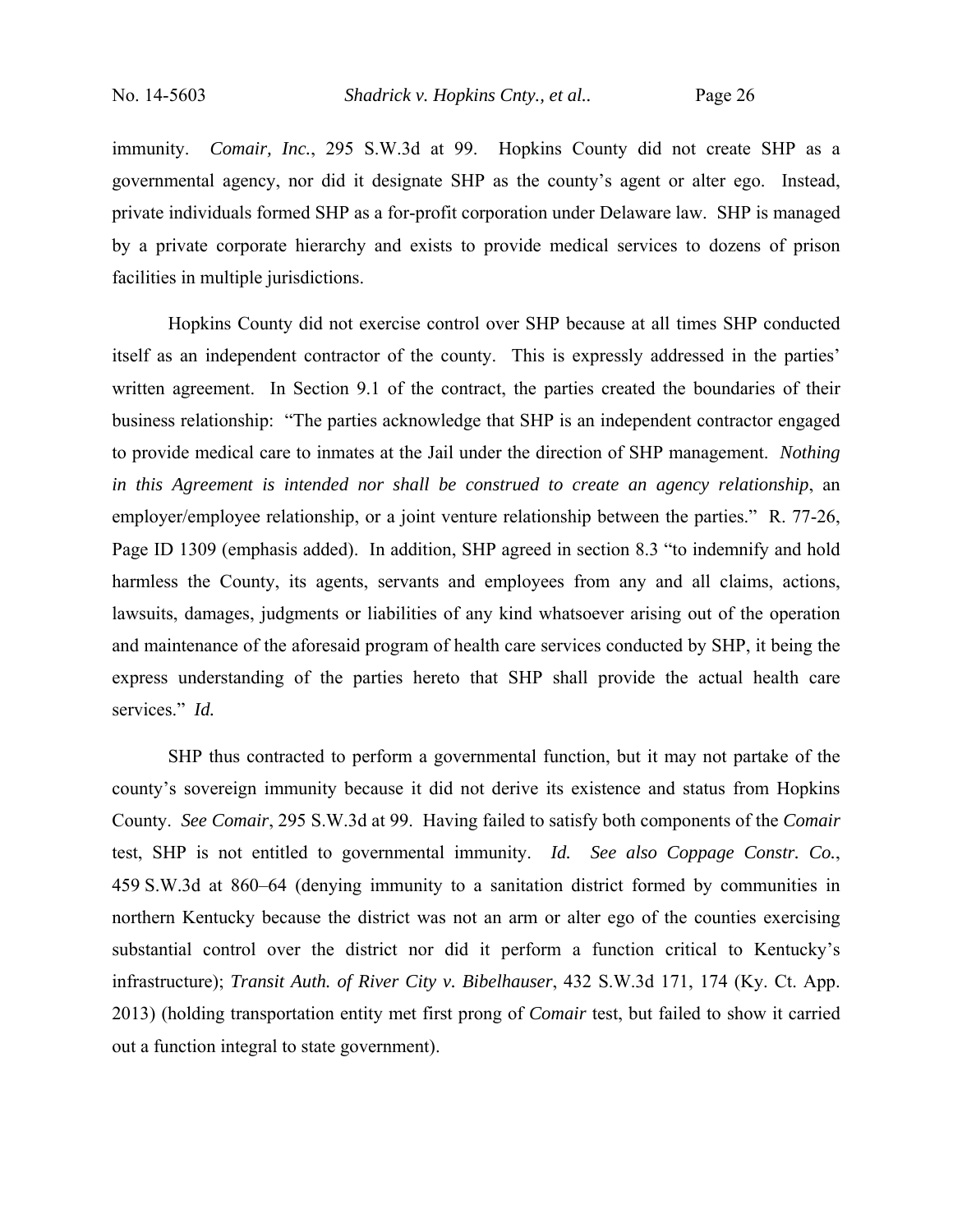A recent case decided by the Court of Appeals of Kentucky analyzing and applying the *Comair* test supports our analysis. *Kentucky River Foothills Dev. Council, Inc. v. Phirman*, No. 2013-CA-001858, 2015 WL 1746483 (Ky. Ct. App. April 17, 2015). We review the case in some detail because its reasoning is instructive here.

Kentucky River Foothills Development Council was incorporated under Kentucky law as a private nonprofit corporation in 1962. *Id.* at \*1. Kentucky River was designated under federal law to serve as a community action agency to combat poverty in four Kentucky counties. *Id.* at \*1–2. Congress later repealed statutes governing community action agencies and established the Community Services Block Grant Program, which transferred responsibility for running the program from the federal government to the states. *Id.* at \*3. The federal government issued block grants to the states and charged the states with distributing the funds to eligible entities. *Id.* In response, Kentucky enacted a set of statutes to govern the establishment and administration of community action agencies. *Id.* at \*3–4. Political subdivisions of the Commonwealth could designate themselves as community action agencies or designate eligible private nonprofit corporations as the community action agencies. *Id.* at \*4. The day-to-day activities of a community action agency were not regulated by statute, and the agency was not limited to administering programs funded solely from state and federal grants. *Id.* at \*5. The state, however, exercised substantial administrative oversight of the community action agency by monitoring and evaluating its compliance with state and federal statutes and administrative regulations. *Id.*

Applying the *Comair* test, the Court of Appeals agreed with Kentucky River "that providing services to the poor at the county level has historically been treated as an integral government function," but determined that alone was insufficient to cloak Kentucky River with governmental immunity. *Id.* at \*6–7. Numerous factors impact the pertinent analysis:

As recognized in *Caneyville*, while Kentucky places the most weight on the governmental function element, other factors should also be considered in particularly close cases. These could include: (1) whether state statutes and case law tend to characterize the entity as an arm of the state; (2) whether state resources may be required in satisfying adverse judgments against the entity; (3) whether the state has a financial or otherwise relevant beneficial interest in litigation affecting the entity; (4) how the entity is funded; (5) its level of autonomy; (6) whether the entity deals with primarily local or statewide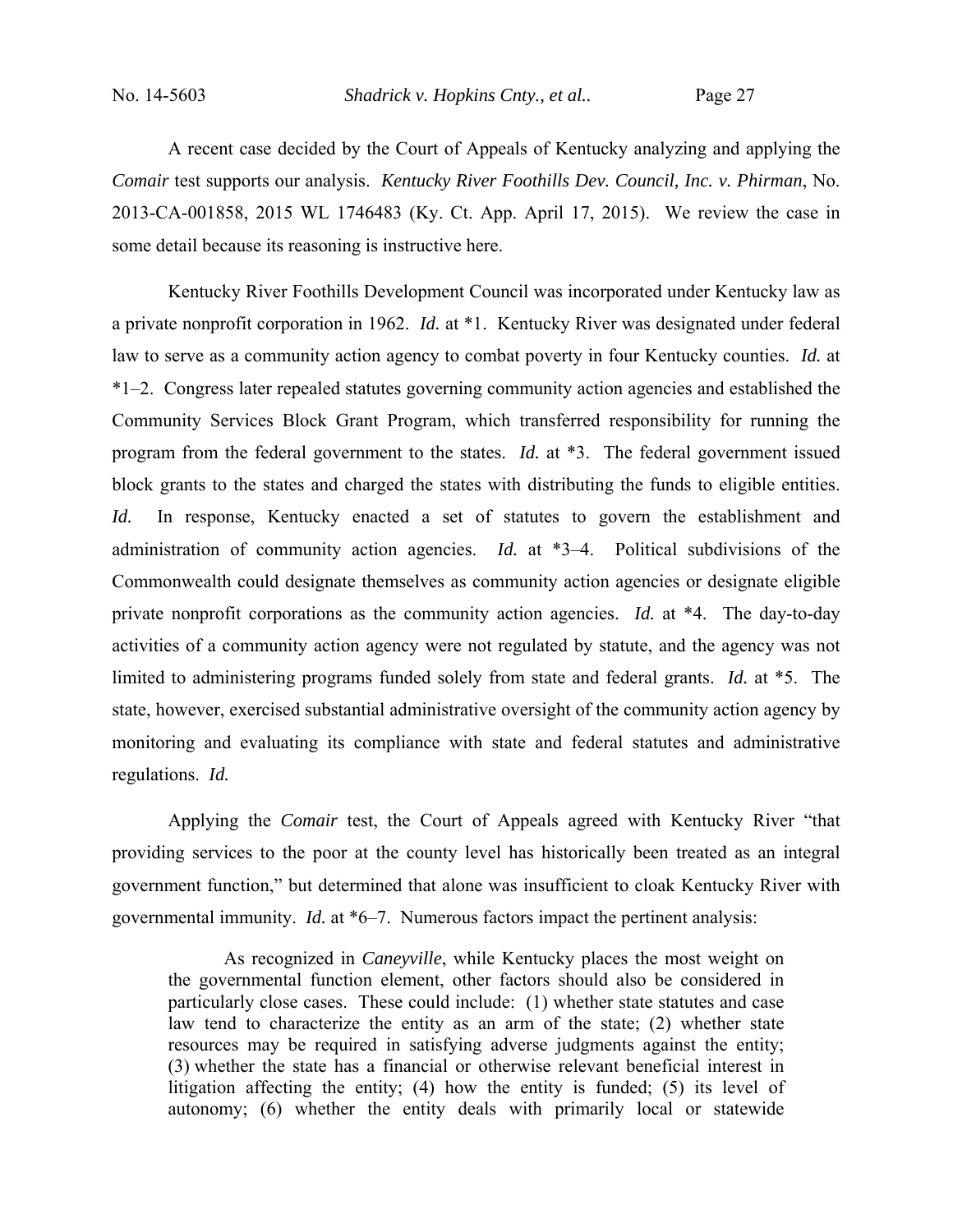problems; (7) how state law/courts treat the entity; (8) the ability of the entity to sue and be sued in its own name; (9) whether the entity holds and uses property; (10) whether the entity can take or sell property; (11) the independent management authority of the entity; (12) whether the entity performs governmental or proprietary functions; (13) the entity's corporate status; and (14) whether the entity's property is subject to state taxation.

*Id.* at \*7. The existence of these many factors "is why it is particularly important to consider the first prong of the *Comair* test, whether the entity was established by the government, in tandem with the governmental function prong." *Id.* Careful examination of how the entity was created and whether it is the offspring of a parental entity immune from suit will necessarily require consideration of the *Caneyville* factors, "such as how the state statute characterizes the entity, the extent by which the state controls the entity and its property, and whether, and to what extent, the entity functions apart from the state." *Id.*

 The Court of Appeals concluded that Kentucky River "was not created by or at the behest of the state or any county of the state." *Id.* Instead, Kentucky River is a nonprofit corporation, formed by private citizens, which maintains an existence and administers programs independently of the Commonwealth or its counties. *Id.* Designation of Kentucky River as a community action agency "did not vest the Commonwealth with any interest in Kentucky River's real or personal property"; "the Commonwealth did not take control of Kentucky River's day-to-day operations or have direct oversight in the administration of programs funded separate[ly] from the block grants"; and "Kentucky River remained free to serve other interests outside the scope of its designation as a community action agency." *Id.* at \*9. The Court of Appeals rejected Kentucky River's argument that the county's decision to designate it as a community action agency "transformed Kentucky River into a government created agency." *Id.* at \*8. Designation of status as a community action agency did not mean that the nonprofit organization became "a creature of the state or the county"; rather, the organization continued to operate independently as a nonprofit corporation outside the scope of any state and county oversight connected to its designation as a community action agency. *Id.* The court distinguished Kentucky River's situation from that in *Autry v. Western Kentucky University*, 219 S.W.3d 713, 718 (Ky. 2007), where a state university formed a nonprofit entity for a specific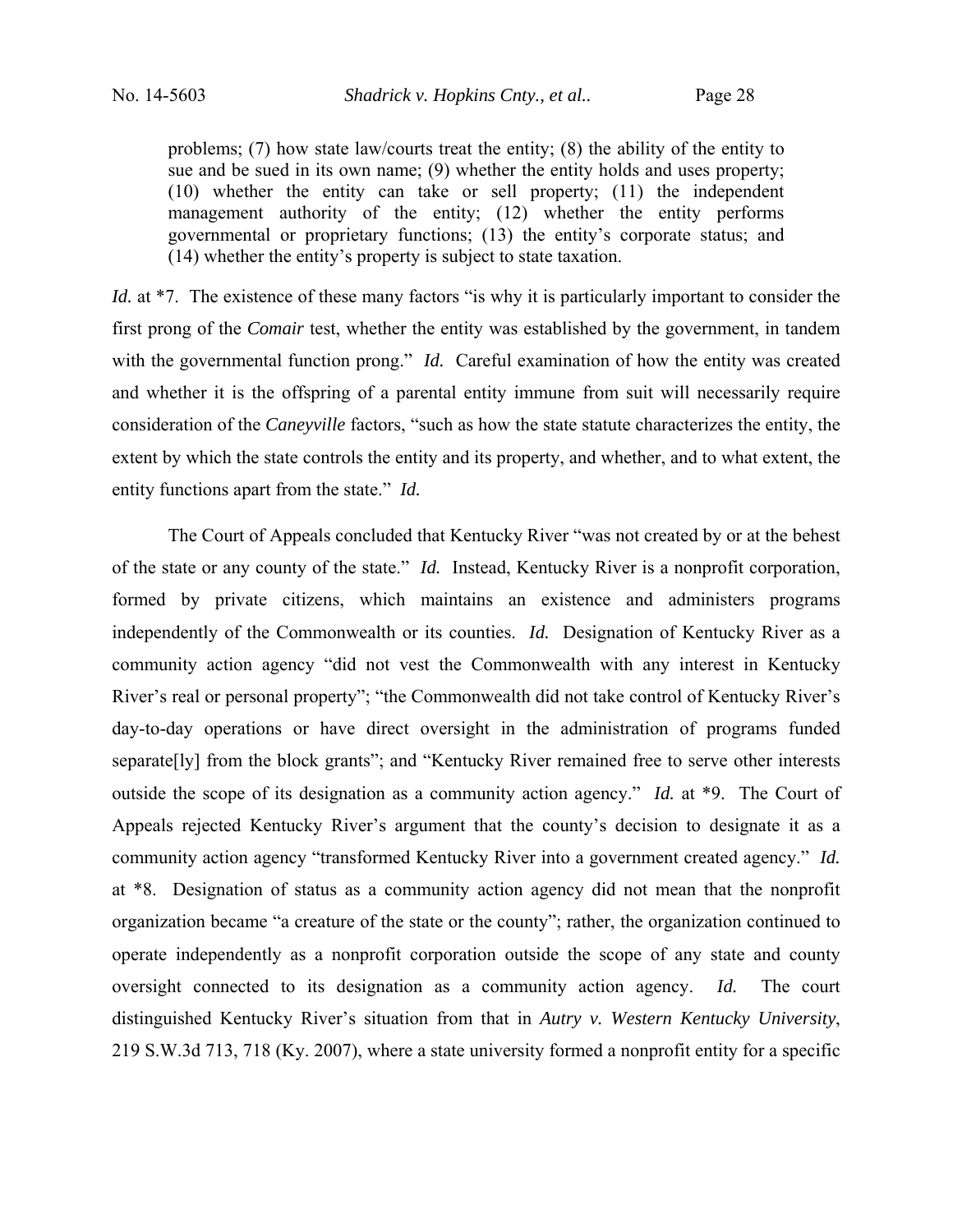and limited purpose, the nonprofit corporation existed only to serve the university, and the nonprofit corporation derived its immunity status through the university. *Id.*

At bottom, the Court of Appeals concluded, "[t]he receipt of money from the government to further a cause important to government should not transform an otherwise private entity into a governmentally immune agency." *Id.* at \*9. "A line must be drawn somewhere before the concept of governmental immunity is expanded far beyond any reasonable parameter." *Id.* Although in *Kentucky River* the Court of Appeals denied governmental immunity to a private, nonprofit corporation, its reasoning applies equally to private, for-profit corporations.

Like Kentucky River, SHP "was not established by the government for its benefit." *See id.* SHP was not even subject to the same level of governmental control and oversight that Kentucky River experienced. SHP was established as a private for-profit corporation long before Hopkins County designated it as an independent contractor to provide medical services to inmates housed at HCDC. *See id.* State statutes do not characterize SHP as an arm of the state and neither does Kentucky case law. In a recent whistleblower suit brought against SHP by some of its employees, the Court of Appeals held that SHP was not a political subdivision of the state because there was little evidence that Campbell County had any control over the specific, day-to-day aspects of SHP's work providing medical services to inmates. *See White v. Southern Health Partners, Inc.*, Nos. 2012-CA-001092, 2012-CA-001106, 2013 WL 2659897 (Ky. Ct. App. June 14, 2013) (unpublished). As in *White*, SHP here retained full autonomy to decide the nature and extent of medical services to be supplied to Hopkins County inmates. The contract between Hopkins County and SHP expressly provided that no county resources would be required to satisfy adverse judgments for tort liability because SHP agreed to indemnify Hopkins County. SHP maintains independent management and funds itself through profit-making enterprise extending beyond its relationship with Hopkins County. The company holds and disposes of its own property and retains the ability to sue and be sued in its own name. SHP continues to exist as a for-profit corporation long after its contract with Hopkins County ended. *See Kentucky River Foothills Dev. Council*, 2015 WL 1746483 at \*7.

Like Kentucky River, SHP is not entitled to governmental immunity. *See id.* at \*10. "The independent contractor . . . is no sovereign, and the protection of sovereignty should no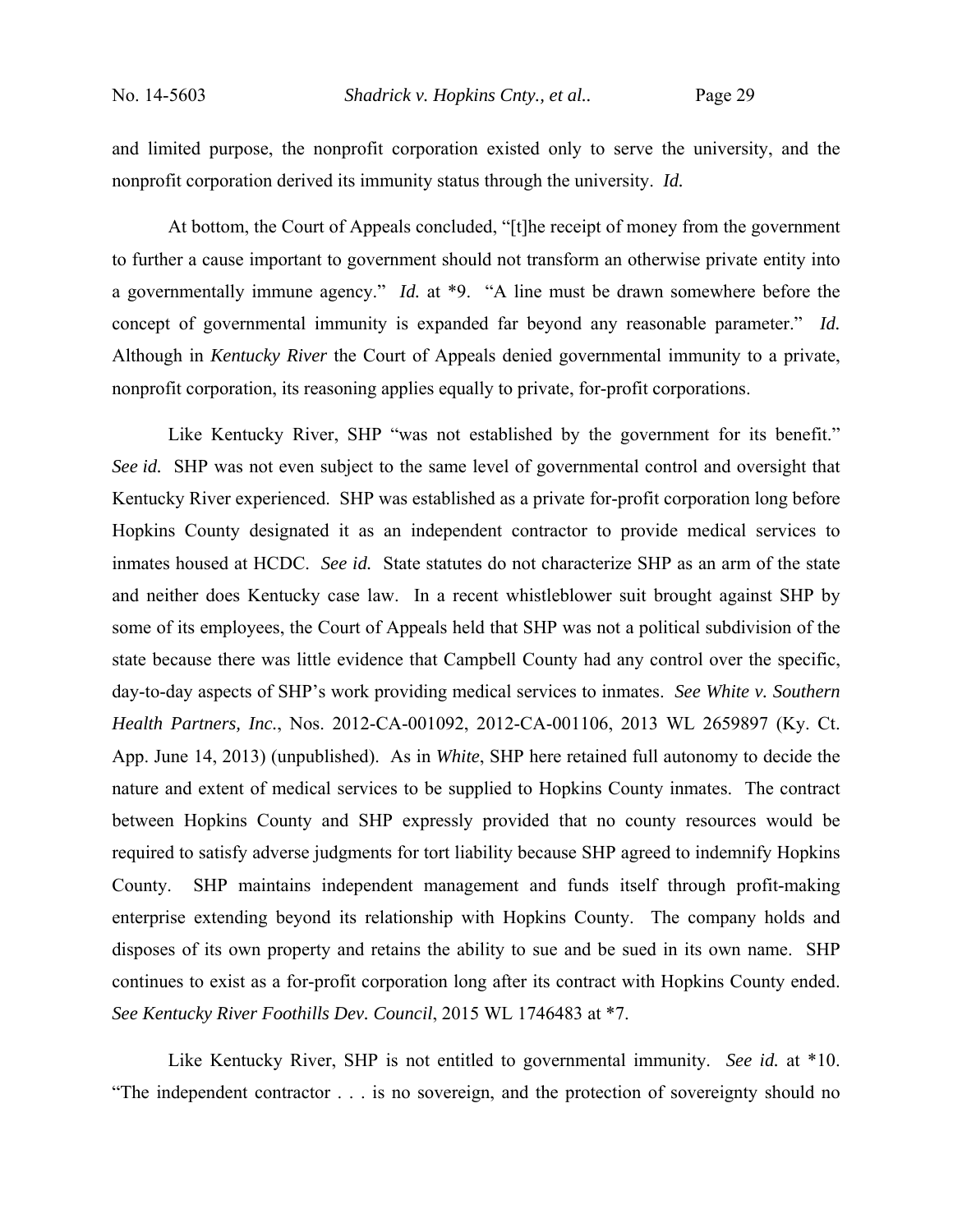longer be extended to him, since, in the light of our changed views as to public policy, the public should not take the advantage of getting its work done cheaply by shifting the burden of sustaining the damage caused by negligent prosecution of that work by an independent contractor upon the injured individual." *Taylor v. Westerfield*, 26 S.W.2d 557, 559 (Ky. Ct. App. 1930).

Other courts have likewise declined to extend immunity to private, for-profit corporations charged with providing medical services under contracts with governmental entities. For example, a federal district court in Mississippi ruled that Wexford Health Sources, Inc., a forprofit Florida corporation operating as an independent contractor to provide health care to inmates in Mississippi prisons, was not entitled to tort immunity despite the degree of control exercised over Wexford by the Mississippi Department of Corrections. *Estate of Cheney ex rel. Cheney v. Collier*, No. 4:02cv111, 2012 WL 2403486, at \*2–8 (N.D. Miss. June 25, 2012). Applying many of the same factors as *Kentucky River*, the district court held that Wexford did not operate as a political subdivision of the state and was not entitled to share its immunity. *Id*. at \*6–8. In a state case answering a certified question from a federal district court, the Oklahoma Supreme Court ruled that a private corporation providing emergency medical services under a contract with a public trust established for that purpose is not entitled to governmental immunity for negligent acts. *Sullins v. Am. Med. Response of Oklahoma, Inc*., 23 P.3d 259, 264 (Okla. 2001). These cases, although not controlling in our court, nonetheless support our analysis.

The district court below erred by extending qualified official immunity to SHP. Qualified official immunity protects *individual* public officials or employees who are sued in tort for their good-faith discretionary acts undertaken within the scope of their employment. *Jones v. Cross*, 260 S.W.3d 343, 345 & n.1 (Ky. 2008); *Yanero*, 65 S.W.3d at 521; *Rivera v. Lankford*, Nos. 2012-CA-2057, 2058, 2059, 2097, 2123, 2162, 2216, 2217, 2014 WL 2536914, \*8–9 (Ky. Ct. App. June 6, 2014); *Jerauld v. Kroger*, 353 S.W.3d 636, 639–40 (Ky. Ct. App. 2011). Qualified official immunity should not be confused with governmental immunity, which applies to government agencies and entities, not to individuals. *See Furtula v. Univ. of Ky.*, 438 S.W.3d 303, 305 n.1 (Ky. 2014); *Caneyville Volunteer Fire Dep't*, 286 S.W.3d at 801; *Kentucky River Foothills Dev. Council*, 2015 WL 1746483, at \*2. Because SHP is a corporate entity sued in its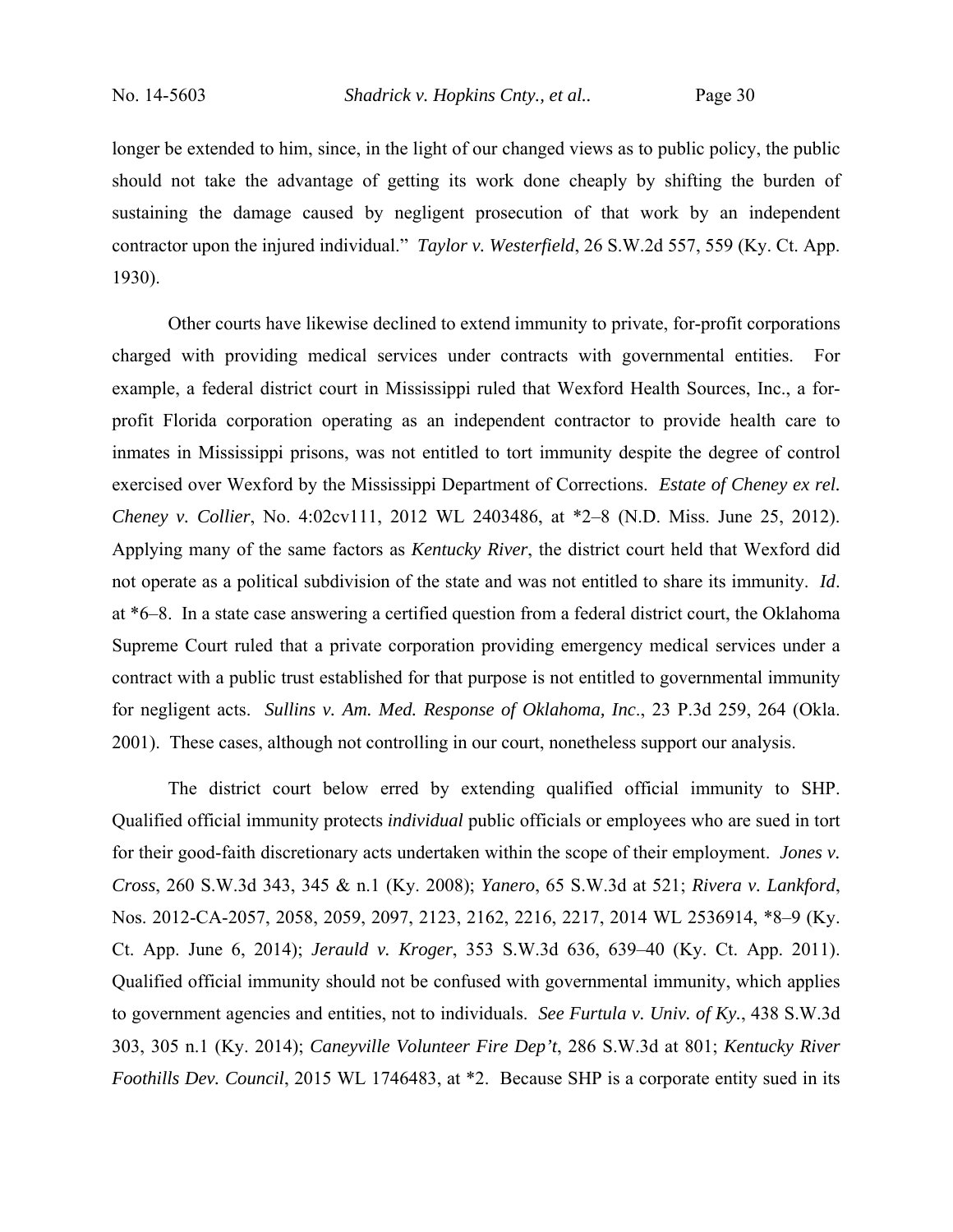official capacity, only governmental immunity could possibly apply, and we have already explained why SHP is not entitled to governmental immunity.

The dissent desires to extend qualified official immunity to SHP by applying *Jerauld*, 353 S.W.3d 636, a case involving a negligence claim brought against a psychologist in his individual capacity. Following that path would obliterate the distinction between governmental immunity and qualified official immunity that the Kentucky appellate courts have fully articulated in their cases. Litigants and courts would be disserved by sowing seeds of confusion in this complex field of state immunity law that has "vexed the courts of the Commonwealth for decades." *Coppage Constr. Co.*, 459 S.W.3d at 859. In *Coppage*, *Comair*, *Caneyville*, *Furtula*, *Jones*, and *Yanero*, the Kentucky Supreme Court has provided guidance for distinguishing among the various types of immunity and to aid resolution of difficult questions of state immunity law. We are not free to disregard or rewrite Kentucky law, *see Erie R.R. Co. v. Tompkins*, 304 U.S. 64, 79–80 (1938); instead, we are bound to follow the immunity precepts defined by the Kentucky courts in their interpretation of their own state law. *See Felder v. Casey*, 487 U.S. 131, 151 (1988) ("federal courts are constitutionally obligated to apply state law to state claims"). Furthermore, extending immunity to SHP as the county's agent responsible for providing medical care to inmates, as the dissent proposes, would impair the parties' written contract declaring that "[n]othing in this Agreement is intended nor shall be construed to create an agency relationship." R. 77-26, Page ID 1309.

 Finally, SHP and the dissent rely on *Autry v. Western Kentucky University*, but that case is readily distinguishable for the reasons set forth by the Court of Appeals of Kentucky in *Kentucky River*, 2015 WL 1746483, at \*8. Western Kentucky University, a state agency, created the non-profit Student Life Foundation (SLF) to hold title to dormitory properties. *Autry*, 219 S.W.3d at 718. The university transferred title to SLF, which in turn entered into a management agreement with the university providing that the university would operate the dormitories, collect rent, and hire and supervise staff. *Id.* A wrongful death action was brought against the university, SLF, and several individual defendants in their official and individual capacities. *Id.* at 716. The Kentucky Supreme Court concluded that the university was fulfilling its statutory duty by managing the dorms and was entitled to governmental immunity. *Id.* at 718.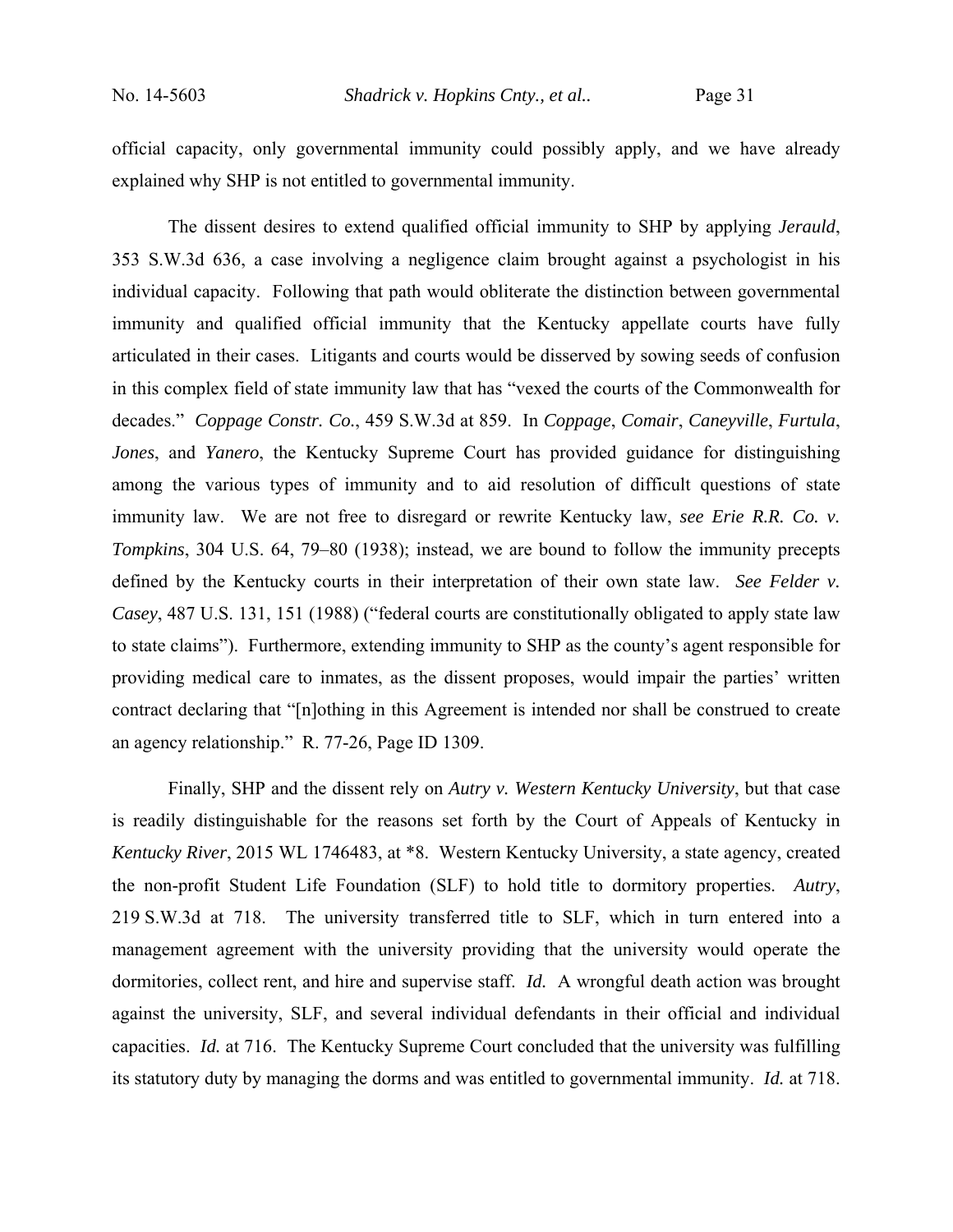SLF, formed by the university for a specific and limited purpose, existed only to serve the university's needs and acted as its alter ego. *Id.* at 718–19. Because "SLF has no truly independent existence from" the university, delegating dorm management to the university was "tantamount to [the university] delegating to itself." *Id.* at 719. Therefore, SLF shared the immunity of the state agency, the university. *Id.*

In this case, by contrast, Hopkins County did not create SHP, nor was SHP the alter ego of Hopkins County, nor did SHP exist solely to serve Hopkins County. As the Kentucky Court of Appeals did in *Kentucky River*, we distinguish *Autry* on this basis.

We acknowledge a troublesome paragraph at the end of *Autry* which notes that "SLF was sued directly, on the assumption that it is not a governmental entity at all. This amounts to suing SLF in its individual capacity. In that capacity, SLF is entitled to qualified official immunity, depending upon whether its delegation of management . . . was a discretionary or a ministerial function." *Id.* The opinion then relies on *Yanero*, a case applying qualified official immunity to individual persons, to support a statement that SLF engaged in discretionary acts and was entitled to qualified official immunity in its individual capacity. *Id.*

We think this paragraph is dicta and incorrectly applies to a corporate entity the concept of qualified official immunity that is meant to protect individual persons from suit in their individual capacities, thereby blurring a distinction in immunity law that Kentucky courts ordinarily draw with precision. *See e.g.*, *Furtula*, 438 S.W.3d at 305 n.1; *Caneyville Volunteer Fire Dep't*, 286 S.W.3d at 801; *Jones*, 260 S.W.3d at 345 & n.1; *Yanero*, 65 S.W.3d at 521; *Rivera*, 2014 WL 2536914, \*8–9; and *Jerauld*, 353 S.W.3d at 639–40. For instance, in *Louisville Arena Authority, Inc. v. Ram Engineering & Construction, Inc.*, 415 S.W.3d 671, (Ky. Ct. App. 2013), the Court of Appeals prefaced its discussion of sovereign and governmental immunity "with the clarification that no official or employee of the Finance Cabinet has been named in an individual capacity. Consequently, we are not concerned with qualified official immunity and the distinctions between ministerial and discretionary functions." We are likewise concerned here only with governmental immunity because no official or employee of SHP is before us in this appeal. We therefore find the last paragraph of *Autry* inapposite. After careful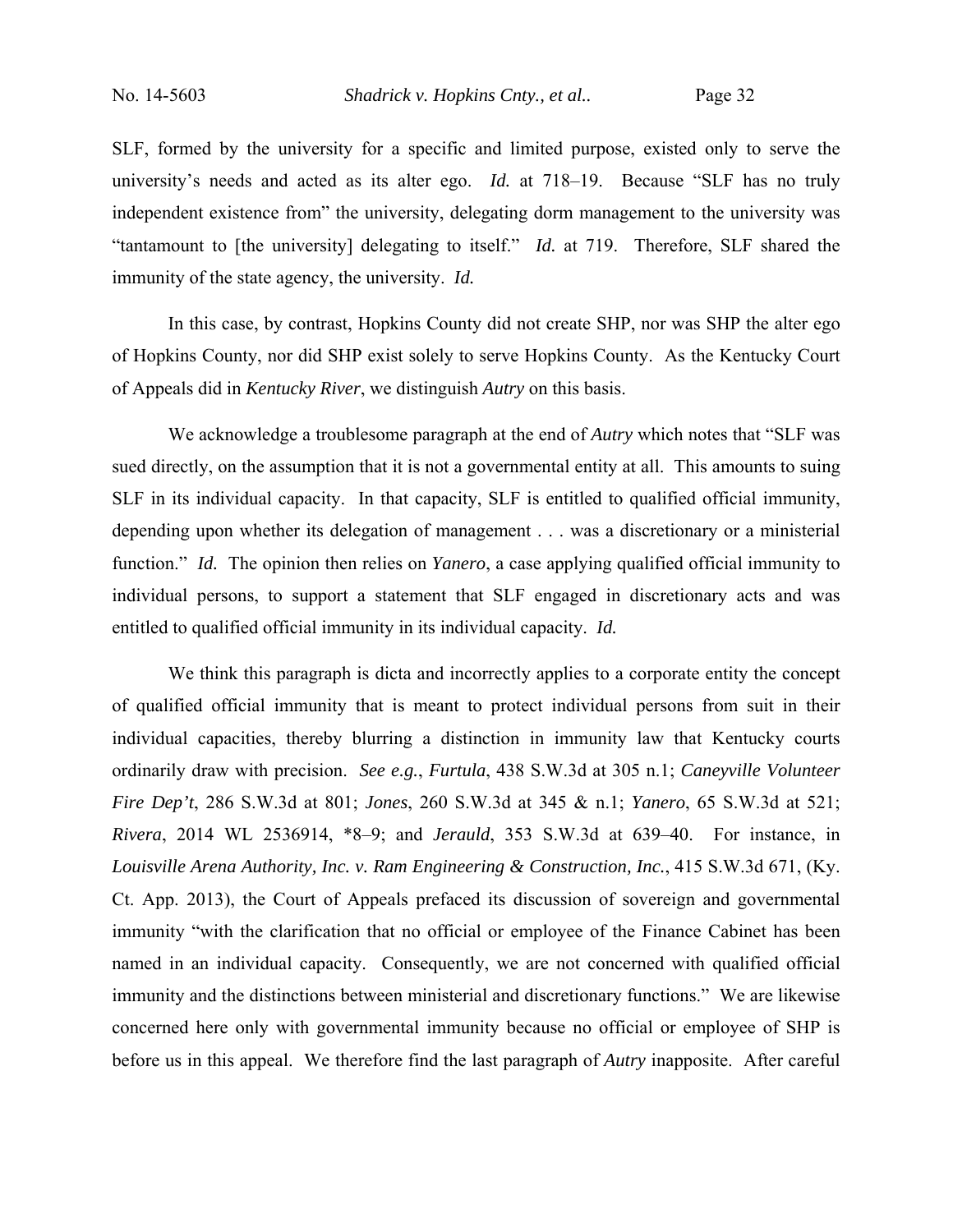study of the Kentucky cases, we conclude that SHP is not entitled to governmental immunity on the negligence claim brought against it.

## **IV. CONCLUSION**

SHP has not demonstrated its entitlement to summary judgment on the § 1983 claim for failure to train or supervise its LPN nurses, and SHP is not entitled to governmental immunity on the negligence claim. Accordingly, we REVERSE the grant of summary judgment in favor of SHP and we REMAND the case for further proceedings consistent with this opinion.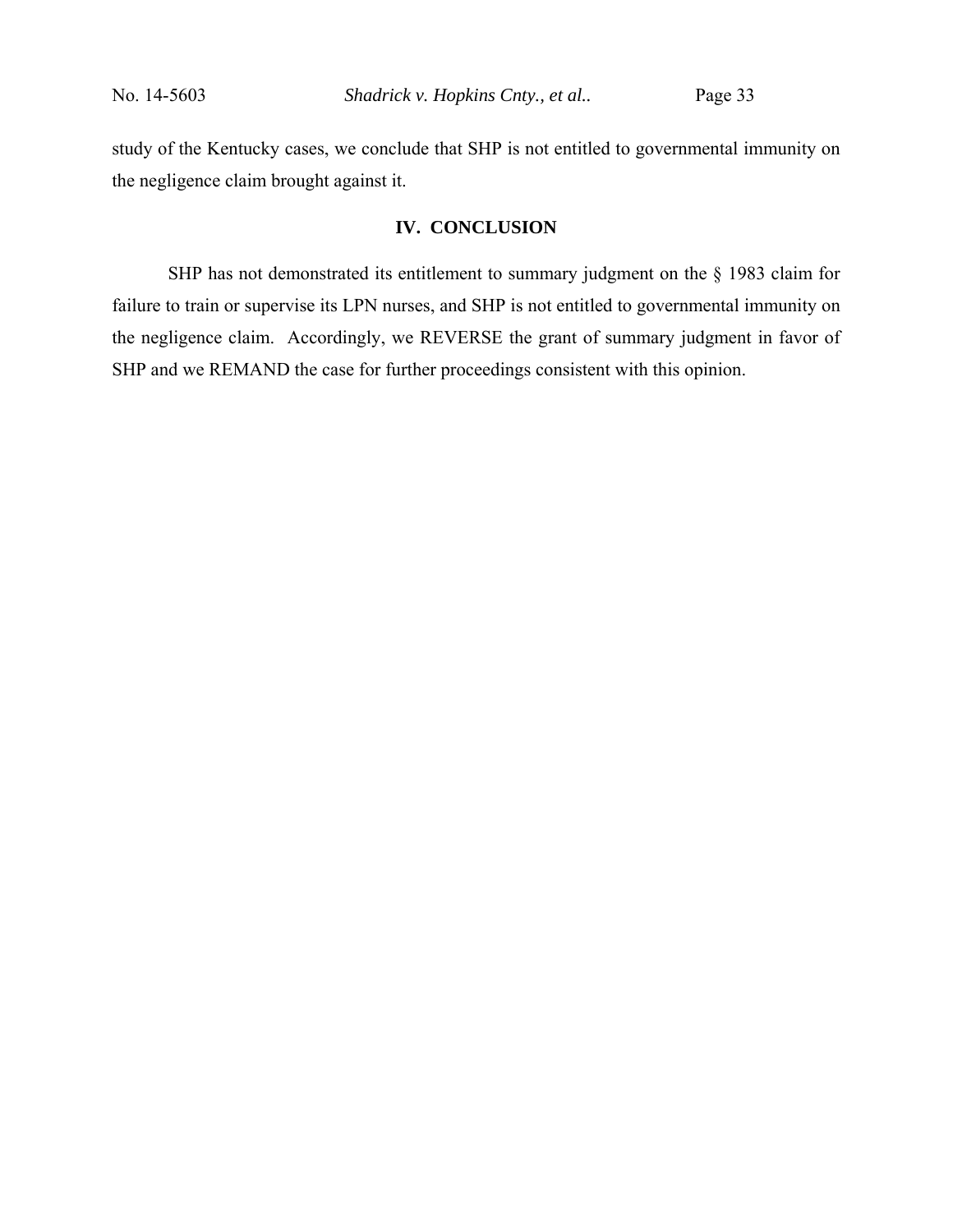# **DISSENT**  $\frac{1}{2}$

 $\frac{1}{2}$  ,  $\frac{1}{2}$  ,  $\frac{1}{2}$  ,  $\frac{1}{2}$  ,  $\frac{1}{2}$  ,  $\frac{1}{2}$  ,  $\frac{1}{2}$  ,  $\frac{1}{2}$  ,  $\frac{1}{2}$ 

GRIFFIN, Circuit Judge, dissenting. I respectfully dissent. I would affirm the summary judgment granted in favor of defendant Southern Health Partners, Inc. (SHP) on both claims.

Regarding plaintiff Shadrick's § 1983 claim, the majority opinion acknowledges that SHP maintained a policy requiring its LPNs to monitor and treat Tyler Butler's staph infection under the guidance of its medical director, a licensed physician. Still, it concludes that the LPN training program posed so "obvious" a risk to Butler's rights that SHP can be held liable "without proof of a pre-existing pattern of [constitutional] violations." *Connick v. Thompson*, 131 S. Ct. 1350, 1361 (2011). In so holding, the majority expands the theory of "singleincident" liability beyond the narrow circumstances contemplated in *City of Canton v. Harris*, 489 U.S. 378 (1989), and *Connick*, 131 S. Ct. at 1361–63.

With respect to plaintiff's state-law negligence claim, my colleagues take the opposite approach, limiting the availability of qualified official immunity in ways not recognized under Kentucky law. But precedent on this issue is clear: private entities that contract with a Kentucky county to provide medical services to county jail inmates—like SHP—are eligible for qualified official immunity irrespective of their business form or origin. *See Jerauld ex rel. Robinson v. Kroger*, 353 S.W.3d 636, 641 (Ky. Ct. App. 2011); *see also Autry v. W. Ky. Univ.*, 219 S.W.3d 713, 719 (Ky. 2007).

I.

The first issue is whether the district court properly granted summary judgment in favor of SHP on Shadrick's § 1983 claim. The parties, my colleagues, and I agree that Shadrick's claim against SHP is controlled by *Monell v. New York City Department of Social Services*, 436 U.S. 658 (1978).

As we have repeatedly cautioned in the context of *Monell* claims, courts must resist the temptation to impose vicarious liability upon entities like SHP for the egregious conduct of their employees. Under *Monell*, governmental actors "are responsible only for their own illegal acts.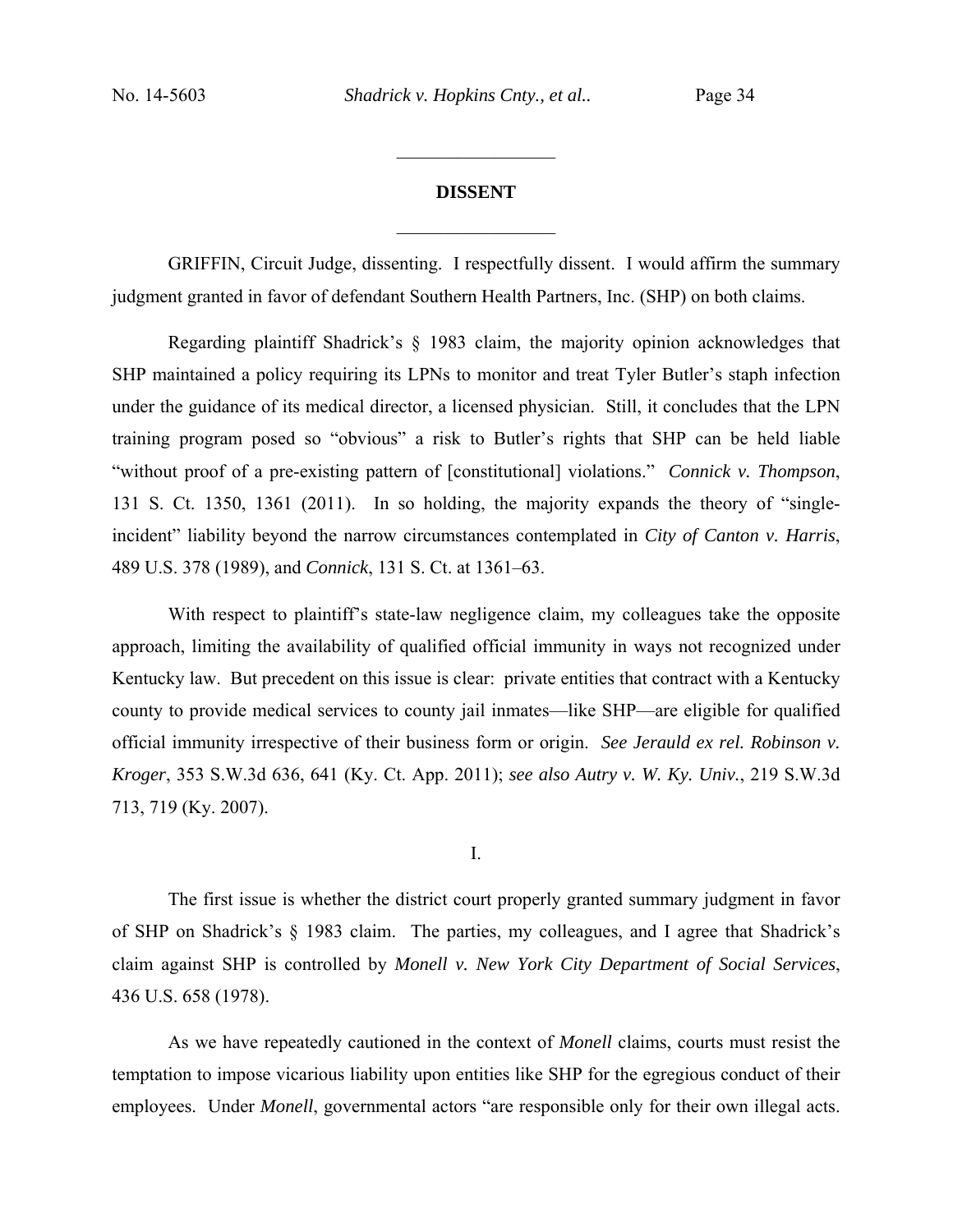They are not vicariously liable under § 1983 for their employees' actions." *D'Ambrosio v. Marino*, 747 F.3d 378, 386 (6th Cir.), *cert. denied,* 135 S. Ct. 758 (2014). Furthermore, the dispositive question regarding SHP's liability is whether "the challenged conduct occur[red] pursuant to [SHP's] 'official policy,' such that [SHP's] promulgation or adoption of the policy can be said to have 'cause[d]' one of its employees to violate the plaintiff's constitutional rights." *Id.* (quoting *Monell*, 436 U.S. at 692). In other words, SHP "is liable under § 1983 only where, 'through its deliberate conduct,' it was 'the moving force behind the injury alleged.'" *Id.* at 389 (quoting *Alman v. Reed*, 703 F.3d 887, 903 (6th Cir. 2013)).

Because the focus must be on SHP's own decisions rather than those of its employees, SHP can be found liable only if it has (1) consciously adopted a specific "policy" of perpetrating unconstitutional conduct despite (2) having actual or constructive notice that the policy will cause employees to violate constitutional rights, such that SHP can be considered "deliberately indifferent" to the fact that its employees will spread constitutional harm. *Connick*, 131 S. Ct. at 1359–60.

Given that *Monell* liability presupposes a conscious adoption of a course of action "from among various alternatives," *City of Oklahoma City v. Tuttle,* 471 U.S. 808, 823 (1985), a government entity's "culpability for a deprivation of rights is at its most tenuous where a claim turns on a failure to train." *Connick*, 131 S. Ct. at 1359. After all, "[i]n virtually every instance where a person has had his or her constitutional rights violated by a city employee, a  $\S$  1983 plaintiff will be able to point to something the city 'could have done' to prevent the unfortunate incident." *Id.* at 1363 (citation omitted). If an employee acts in a particularly egregious manner, it may be tempting to collapse the *Monell* analysis into a respondeat superior test and to blame the wrongdoer's employer for failing to ensure that she would do a better job. *See id.* at 1365 & n.12. This is the mistake Shadrick makes, claiming that "SHP's LPNs' responsibilities were so obvious, their violations of SHP's policies so multitudinous, and their ignorance of Mr. Butler's condition so glaring, that SHP must be held responsible." (Opening Br. at 30; *see also id.* at 31–32 ("The fact that SHP's nurses violated virtually every provision of SHP's policies bearing on Mr. Butler's care and treatment speaks to their lack of training, SHP's indifference, and its resultant liability.")).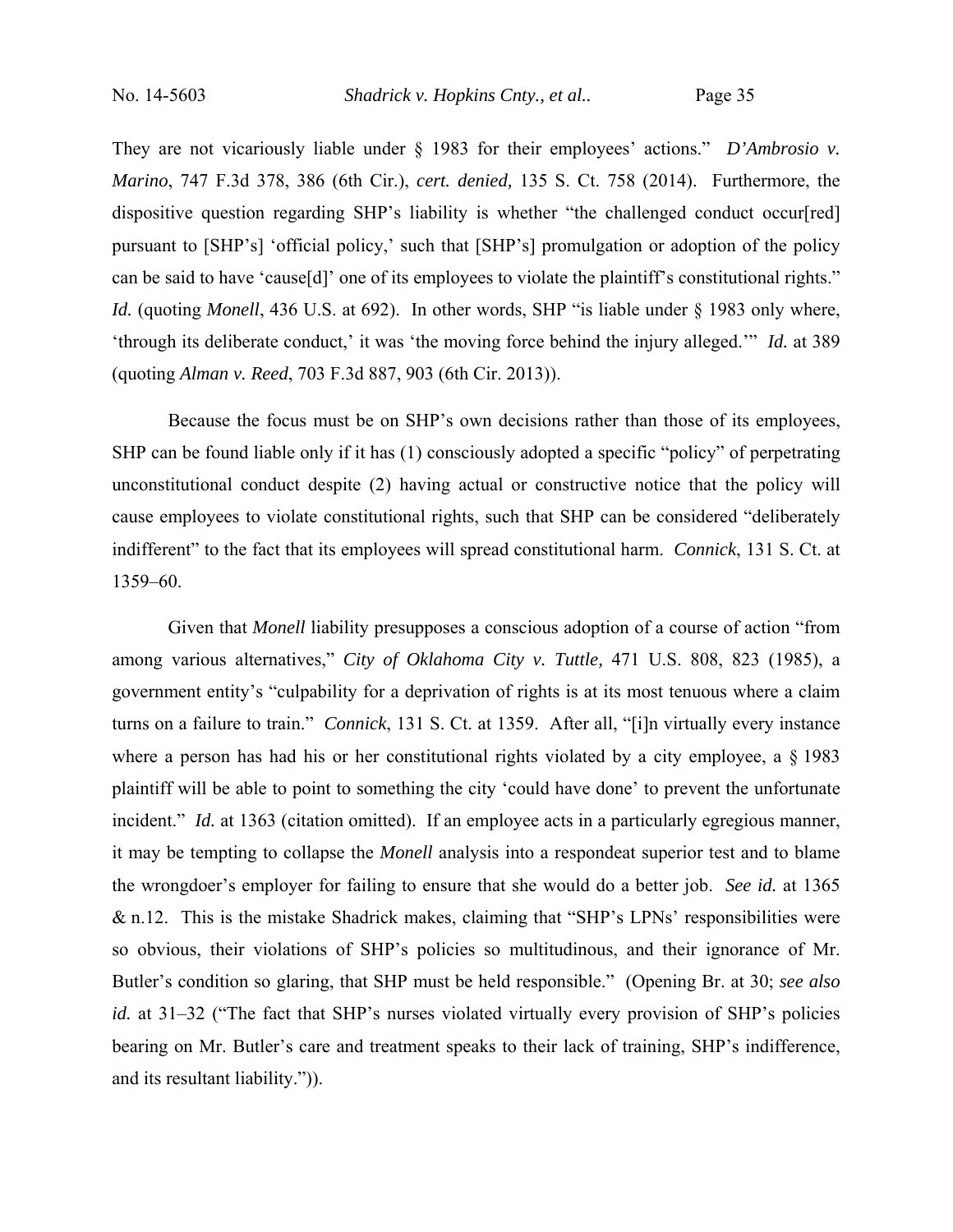No. 14-5603 *Shadrick v. Hopkins Cnty., et al..* Page 36

But as the Supreme Court recently reiterated, an essential characteristic of a failure-totrain claim is that it requires more than merely substandard training. A plaintiff must show that the government entity's failure to train its employees in relevant respects is not merely a negligent omission; it must amount to a conscious "decision not to train certain employees about their legal duty to avoid violating citizens' rights." *Connick*, 131 S. Ct. at 1359. "'[D]eliberate indifference' is a stringent standard of fault"; *Monell* liability applies only when a state actor has itself decided to violate the Constitution by retaining a defective training program that it constructively or actually knows causes employees to violate citizens' constitutional rights. *Id.* at 1360 (quoting *Bd. of Cty. Comm'rs of Bryan Cty. v. Brown*, 520 U.S. 397, 410 (1997)).

In the present case, it certainly appears that one or more of SHP's employees was negligent in following SHP's policies and providing Butler with appropriate care—with catastrophic results. But the fact that SHP's training of these particular personnel may have been inadequate does not itself establish that SHP was deliberately indifferent to inmates' constitutional rights. Deliberate indifference, unlike negligence, requires intent. It is not enough to demonstrate only that SHP's training regimen did not comport with best practices; Shadrick must establish that SHP was on notice that its training program was constitutionally deficient but consciously decided not to correct it.

The evidence submitted by Shadrick does not create a jury question regarding whether SHP consciously decided to adopt a policy that it knew would cause its employees to violate inmates' constitutional rights. It is undisputed that SHP promulgated policies guiding its nurses' conduct in providing health care to inmates, required its nurses to read and sign its policies, provided on-the-job training to its nurses, and held routine monthly meetings with its nurses to review the policies and any updates to them. SHP's policies specifically required nurses to examine inmates presenting symptoms of drug or alcohol use or staph infections and to notify and seek treatment authority and review from the facility's medical director. In fact, Shadrick argued in the district court (and on appeal) that the individual nurses were liable because of their failure to abide by SHP's extant policies. In other words, Shadrick's claim against the nurses hinges partially on her theory that Butler's death would have been averted had the nurses followed the SHP policies upon which they had been trained. The majority is apparently swayed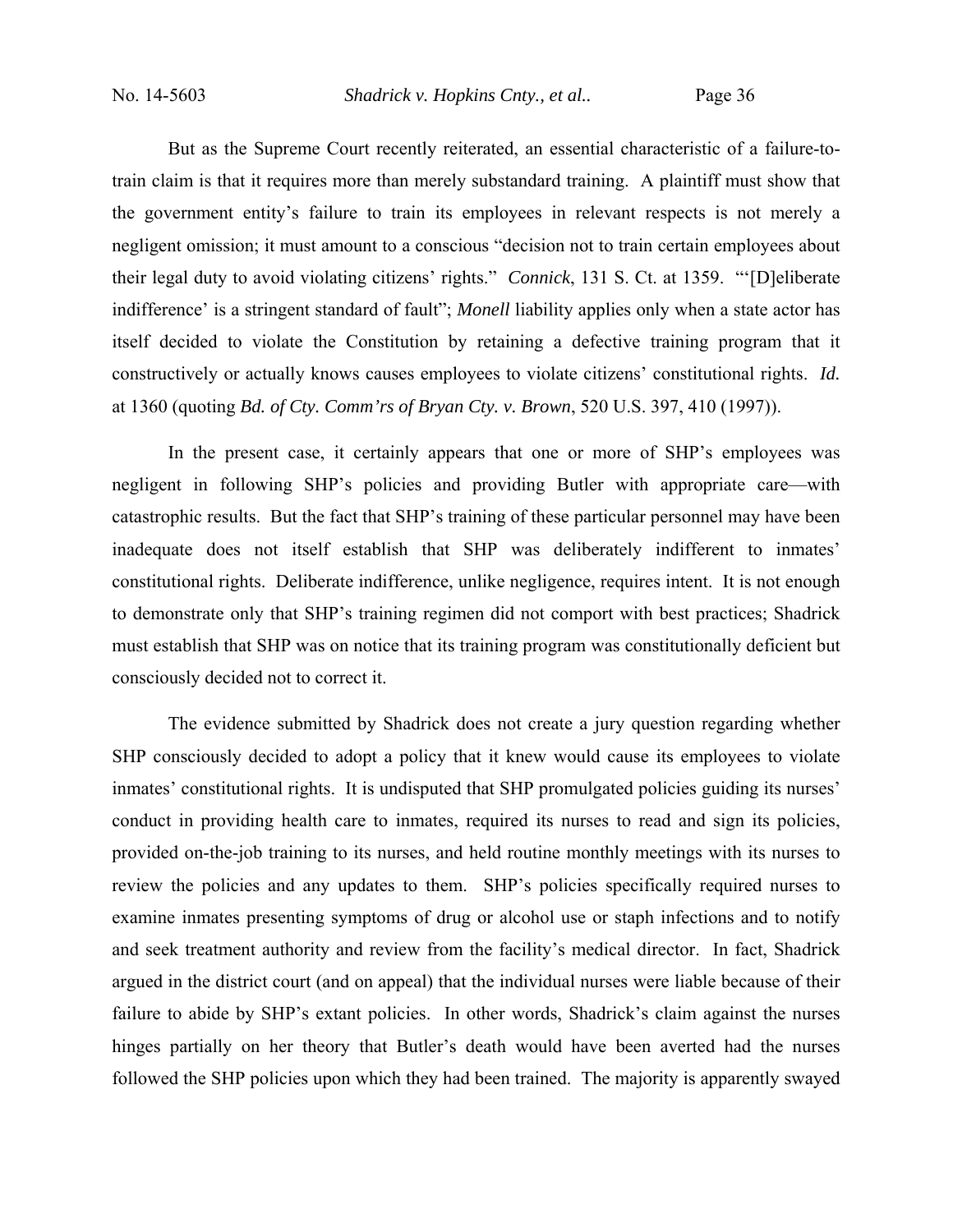by this argument, citing multiple instances in which SHP's employees failed to follow, or appeared unfamiliar with, the company's polices. But if the underlying harm was caused by employees' deviation from SHP's policies, then *Monell* liability cannot lie: the harm is the fault of the individual employees and is not attributable to the governmental entity that employed them.

Despite the fact that SHP trained its nurses on applicable policies that—if followed would have prevented the harm suffered in this case, Shadrick contends that SHP should have trained them more extensively. Specifically, she asserts that SHP should have trained its LPNs that they could not "treat[ ] conditions outside their scope of practice and without notifying or consulting SHP's contract physician."

"Without notice that a course of training is deficient in a particular respect, decisionmakers can hardly be said to have deliberately chosen a training program that will cause violations of constitutional rights." *Connick*, 131 S. Ct. at 1360. Thus, Shadrick's claim turns on whether a reasonable jury could find that SHP had actual or constructive notice that its nurses were deficiently trained in violation of the Constitution, despite its policies. *Id.* On the evidence Shadrick provided, I submit that it could not.

"[O]rdinarily," plaintiffs must demonstrate notice by pointing to a prior pattern of similar constitutional violations by inadequately trained employees. *Id.* This is because, "[u]ntil the [government entity] had notice of persistent misconduct, it did not have 'the opportunity to conform to constitutional dictates,' nor could its inaction have caused the deprivation of [the plaintiff's] constitutional rights." *D'Ambrosio*, 747 F.3d at 388 (quoting *Connick*, 131 S. Ct. at 1360 n.7). If the government entity continued to follow the training program, notwithstanding its awareness of past violations, the plaintiff may establish that the entity acted with the deliberate indifference "necessary to trigger municipal liability." *Bryan Cty.*, 520 U.S. at 407.

Alternatively, in a "narrow[er] range of circumstances," *see id.* at 409, deliberate indifference may also be proven under the "single-incident" theory of liability hypothesized by the Supreme Court in *Canton*, 489 U.S. at 390 & n.10. In essence, the theory is that, in some "rare" circumstances, "the unconstitutional consequences of failing to train could be so patently obvious that a city could be liable under § 1983 without proof of a pre-existing pattern of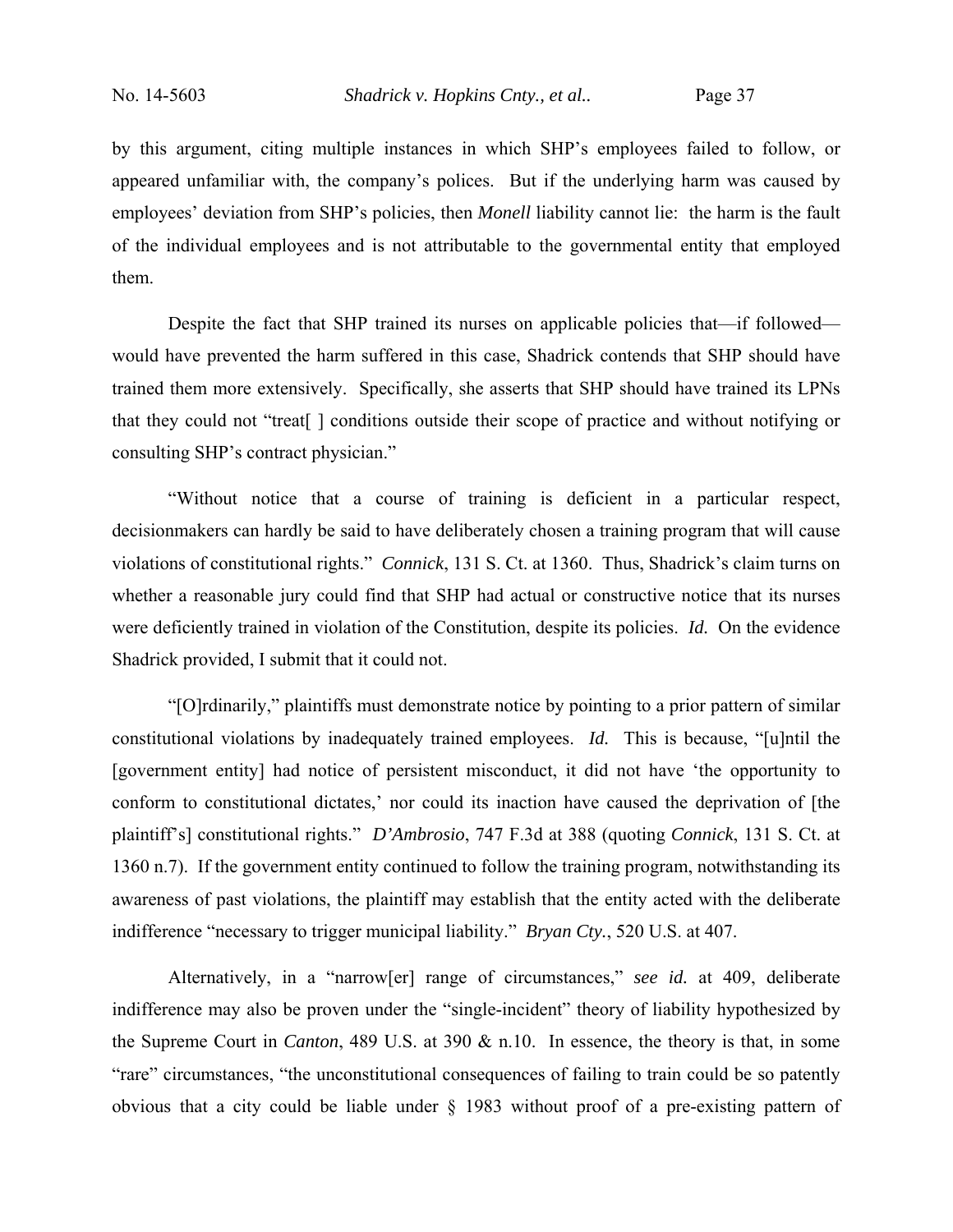violations." *Connick*, 131 S. Ct. at 1361. *Canton* gave one example of this hypothesis: where a municipality provides its police officers with firearms, the need to train officers on the constitutional limitations on the use of deadly force is "so obvious" that the failure to do so would amount to deliberate indifference. *Canton*, 489 U.S. at 390 n.10. Taking up the mantle of *Canton*, the majority concludes that an inmate's need for competent medical care is so obvious that SHP's failure to train its nurses regarding when to notify medical directors about suspected staph infections amounts to deliberate indifference.

There are two problems with this position. First, the single-incident theory of liability described in *Canton* applies only rarely outside of the use-of-deadly-force-training example that *Canton* provided. For example, the Fifth Circuit recently attempted to extend the single-incident liability theory to the failure of a prosecutor's office to train its prosecutors about their *Brady* obligations.**<sup>1</sup>** But the Supreme Court rejected that extension, observing that the *Canton* hypothetical "assumes . . . no knowledge at all" of the requisite constitutional standards, whereas it was undisputed that prosecutors knew the general contours of their *Brady* obligations. *See Connick*, 131 S. Ct. at 1363. More fundamentally, explained the Court, the *Canton* hypothetical involved a circumstance where a police officer was expected to make a professional judgment that lay outside his area of expertise: absent specific training, he would not be "equipped with the tools" needed to make the relevant legal determination. *Id.* at 1364. By contrast, an attorney asked to make a *Brady* determination is not required to go beyond the bounds of his professional specialty: he is a legal professional tasked with making a professional legal determination—which his employer could reasonably expect that his generalized professional training, on-the-job experience, and adherence to professional competence and ethics standards would generally prepare him to do. *See id.* at 1361–63. Given that an employer could expect a legal professional to be able to ascertain for himself his basic legal obligations, the failure of the prosecutor's office to alert its attorneys to the full panoply of their legal duties did not subject it to failure-to-train liability, even if "additional training would have been helpful." *Id.* at 1363.

 $\frac{1}{1}$ *See Brady v. Maryland*, 373 U.S. 83 (1963).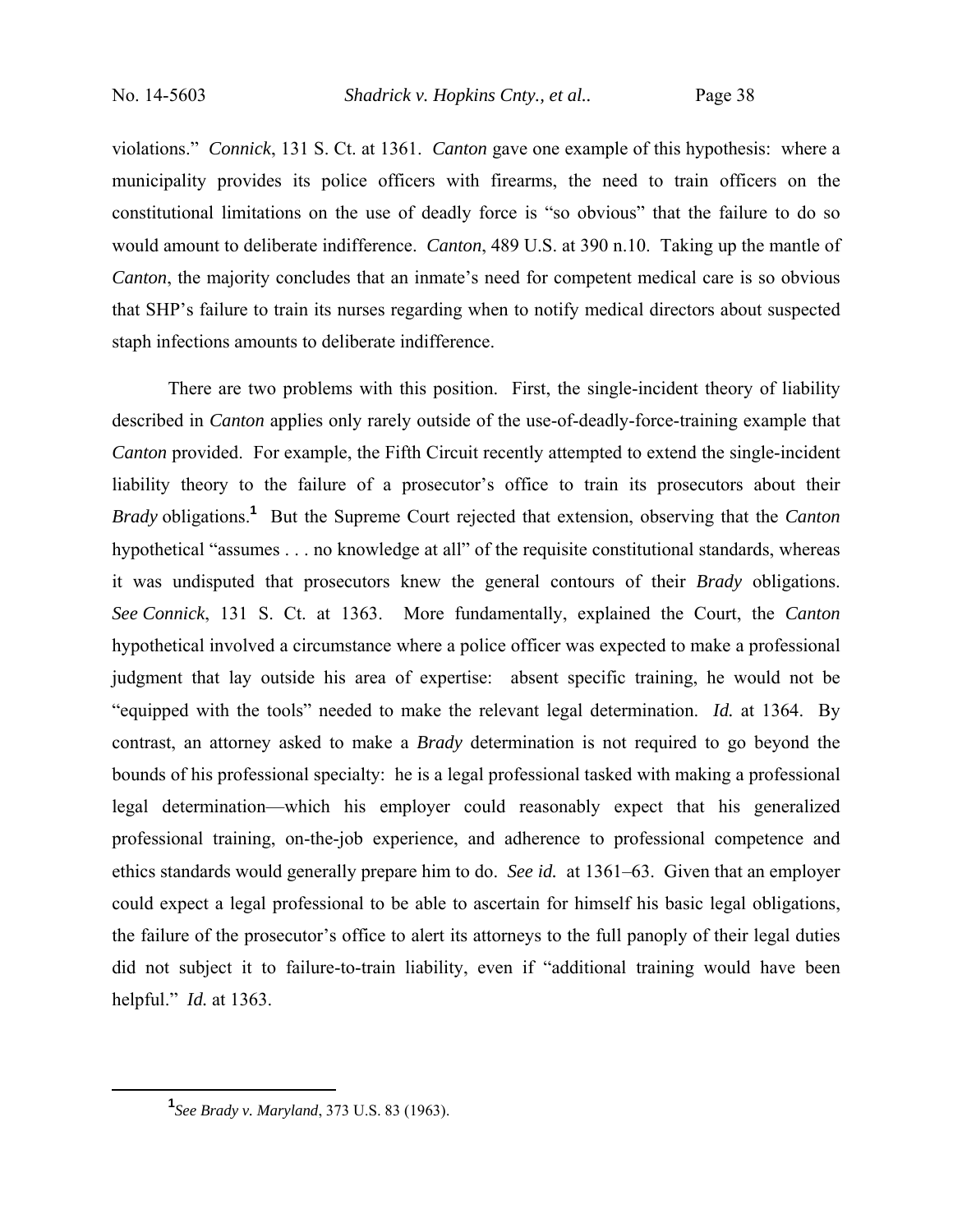No. 14-5603 *Shadrick v. Hopkins Cnty., et al..* Page 39

*Connick*'s reasoning is squarely applicable to the LPNs in the present case. An LPN making a rudimentary decision regarding how severe an inmate's symptoms are is not engaging in the type of professional cross-over envisioned in *Canton*'s hypothetical. Instead, LPNs in such situations are medical personnel making rudimentary medical judgments. Although the majority presents LPNs as if they have no medical ability whatsoever, they are clearly trained in the medical field, have at least some degree of knowledge about medical symptoms presented by inmates, and are expected to make at least basic decisions about identifying circumstances under which further medical examination (such as by a doctor) is necessary. No doubt more advanced training would make them better able to do so; but the fact that, in hindsight, SHP could have done more instead of primarily relying upon its LPNs' formal medical training does not make SHP liable under *Monell*. *See Connick*, 131 S. Ct. at 1364 ("[S]howing merely that additional training would have been helpful in making difficult decisions does not establish municipal liability.").

The second point is related. Even with the single-incident theory applied in this context, the particular need at issue—the need for increased training regarding when an LPN should contact a medical director—is far from "obvious." In this regard, the majority conflates the generalized need for competent medical care with the much more particularized need for LPNs to be trained regarding the appropriate circumstances under which to refer inmates to a medical director. *See Bryan Cty.*, 520 U.S. at 412 (observing that culpability "depend[s] on a finding that *this* officer was highly likely to inflict the *particular* injury suffered by the plaintiff"). The *Canton* exception applies, if ever, only when the need is so patent as to be self-evident: training for armed officers on the constitutional boundaries of the use of deadly force, for instance. *See id.* at 410 (noting that the single-incident theory applies only if there is a "glaring omission in a training regimen"). By contrast, the need here is much more particularized. It is not at all obvious that an LPN who has already completed a course of study and has been specifically instructed to follow SHP's written policies will always need more training regarding when to contact a medical director about a suspected staph infection. It is undisputed that SHP did, in fact, have policies in place on this question, which it required its nurses to read and follow. Therefore, *Canton*'s hypothesized single-incident theory does not apply to this case.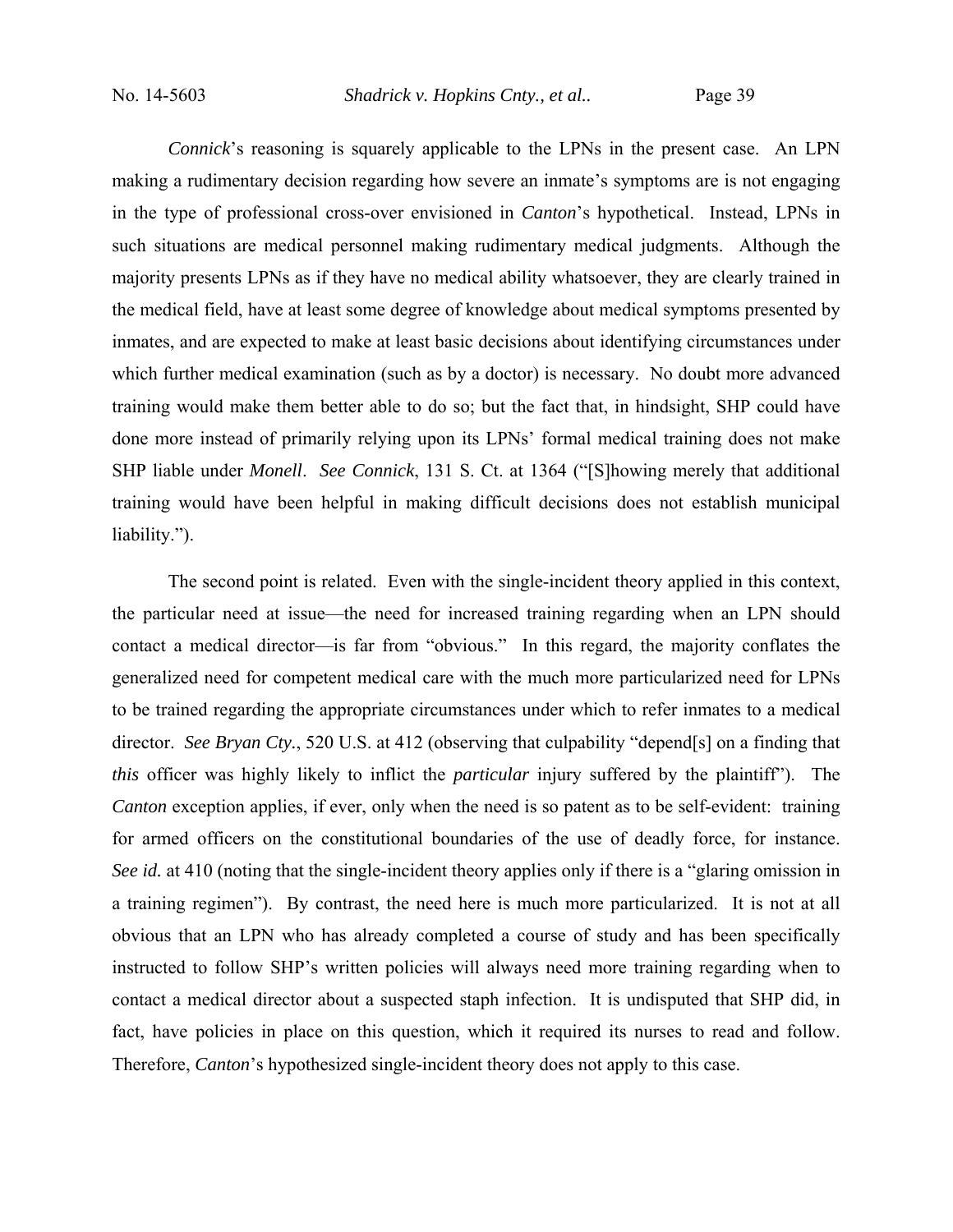Shadrick also argues SHP had notice that its training program was constitutionally deficient based on a prior pattern of similar constitutional violations by SHP employees. However, the majority declines to reach this issue. In this regard, I note that Shadrick's patternof-prior-incidents theory lacks its most basic requirement: a pattern.

The sequence of prior constitutional violations must be "similar" to the misconduct alleged in the case at hand for the prior violations to have put the government entity on notice that the same conduct was likely to reoccur. *Connick*, 563 U.S. at 1360. *Connick* gave some clues as to how particularized the similarity must be. There, the Court tied the notice requirement not simply to the generalized type of constitutional harm at issue, but to the specific manner in which the constitutional harm occurred. *Connick* held that four prior *Brady* violations did not place a prosecutor's office on notice that its training was inadequate "with respect to the sort of *Brady* violation at issue here" because none of the prior *Brady* violations "involved failure to disclose blood evidence, a crime lab report, or physical or scientific evidence of any kind." *Id*. In other words, the previous instances of misconduct must not only violate the same constitutional rights, but they must violate them in almost the same way. *See D'Ambrosio*, 747 F.3d at 388 (three prior instances of impermissible prosecutorial statements did not give municipality notice that a prosecutor would likely commit a *Brady* violation).

Shadrick claims that SHP's deliberate indifference to inmates' plight is demonstrated by the fact that, before Butler died, several other inmates received substandard medical treatment in other jails staffed by SHP. She points to two incidents in particular: (1) the March 2009 death of an inmate in a Warren County, Kentucky jail, under circumstances where the nurse hired by SHP failed to contact the medical director for an inmate who exhibited symptoms of alcohol withdrawal, *see Finn v. Warren Cty.*, 768 F.3d 441, 447 (6th Cir. 2014); and (2) the January 2010 death of an inmate in a LaRue County, Kentucky jail where a nurse allegedly failed to refer to a doctor an inmate who claimed that she was experiencing heart attack symptoms, *see Jones v. SHP*, No. 3:10-cv-00742 (W.D. Ky.).

These two incidents involved two different sets of medical symptoms at two different jails. Tragic as they were, these incidents did not give SHP knowledge that their employees at yet a different jail were likely to be unable to properly alert a medical director about an inmate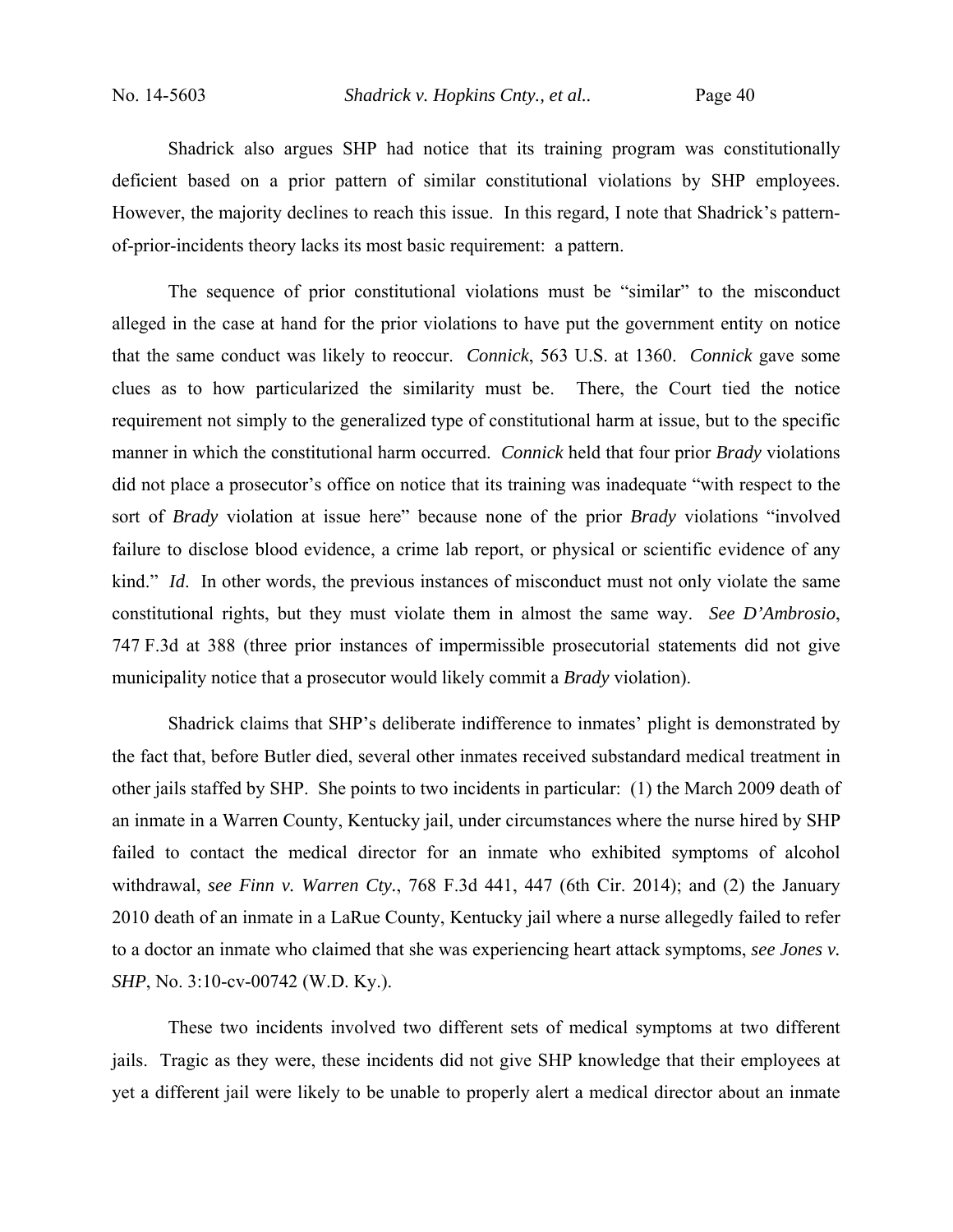No. 14-5603 *Shadrick v. Hopkins Cnty., et al..* Page 41

with a suspected staph infection. After all, SHP is a large company: it employs more than 700 nurses at 198 jails in twelve states. The fact that two of SHP's 700 nurses in two of its 198 jails housing thousands of inmates made two bad decisions regarding when to contact a medical director about alcohol withdrawal or heart attack symptoms does not translate into knowledge that, absent more rigorous training, employees at all of its jails likely would make bad judgment calls about when to contact a medical director about a suspected staph infection. "As a matter of probability, if violations were the 'highly predictable consequence' of a failure to train, then we would expect to see more than just one violation in hundreds or thousands of cases." *Thompson v. Connick*, 578 F.3d 293, 305 (5th Cir. 2009) (Clement, J., dissenting), *rev'd*, 131 S. Ct. 1350 (2011). It does not detract from the tragedy of the prior events to recognize that they cannot have made SHP "deliberately indifferent" to whether all 700 of its nurses needed more training on referring suspected staph infections to a medical director.

Shadrick also relies on her expert, who concluded that SHP should have known that its business model would present unacceptable risks of harm to inmates by relying too heavily upon LPNs rather than upon more highly trained medical practitioners. But it bears emphasizing that SHP cannot be held liable under § 1983 merely for structuring or conducting its business in a negligent manner. *Connick*, 131 S. Ct. at 1359. In opposing SHP's motion for summary judgment, Shadrick was required to submit evidence from which a reasonable trier of fact could find that SHP consciously chose to violate inmates' constitutional rights. *Id.* at 1359–60. On this record, a reasonable jury could not make that finding.

Finally, Shadrick asserts that SHP demonstrated deliberate indifference by ratifying its nurses' conduct through its after-the-fact investigation. While the majority claims it does not reach this issue, it cites SHP's investigation and failure to discipline or retrain its LPNs as proof of deliberate indifference. But *Monell* liability applies only where the government entity's policy caused the deprivation of the injured party's constitutional rights. *D'Ambrosio*, 747 F.3d at 388–89. Nothing SHP did after Butler died could have caused his death. SHP's response to the death is irrelevant to the question of its deliberate indifference before the death.

It may be evident in retrospect that SHP's employees should have handled matters much differently. However, SHP can be held liable under § 1983 only if it knew of its employees'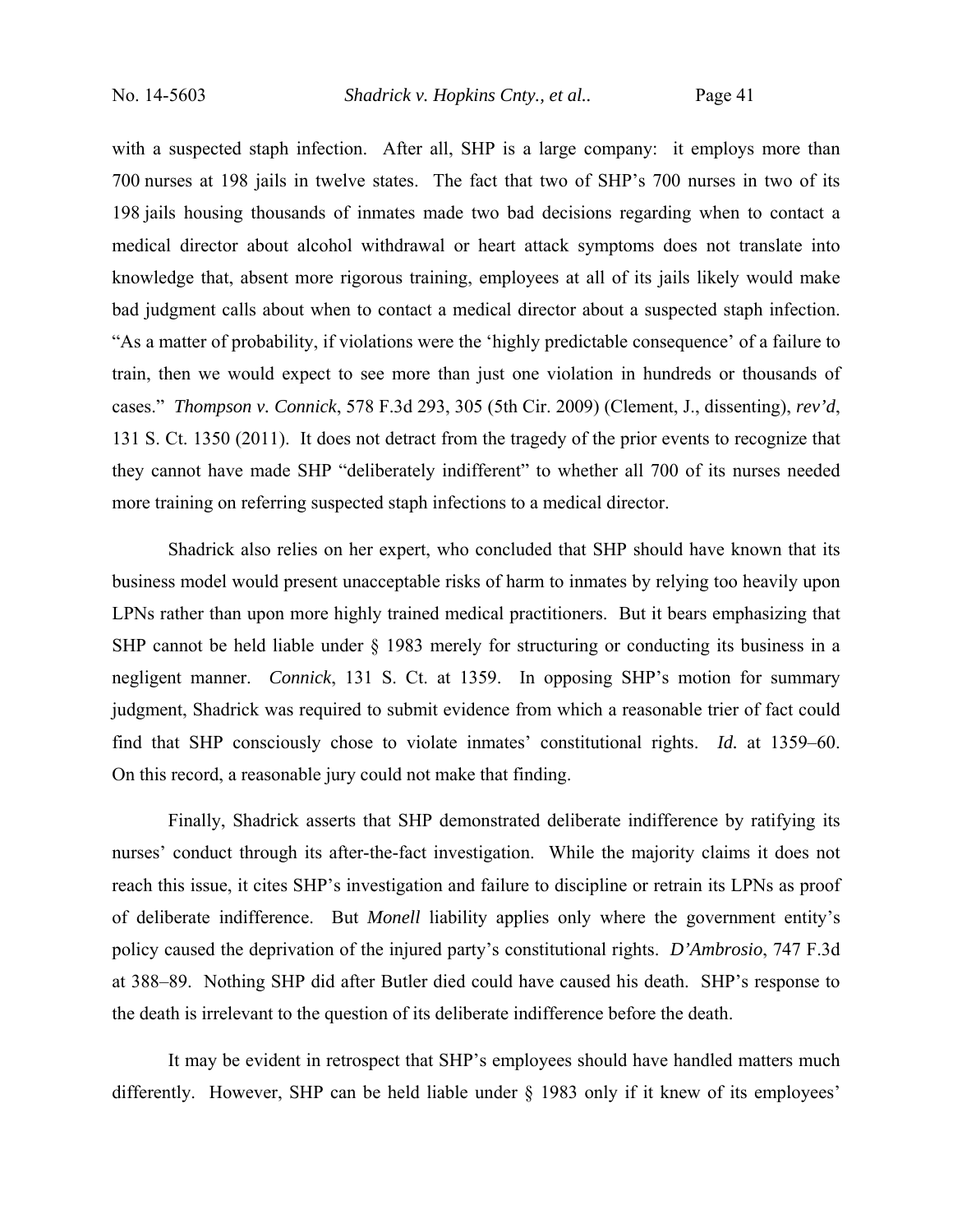specific training deficits before Butler died in its care. Shadrick has not offered proof of that knowledge. The district court properly resisted the impulse to presume foreknowledge from hindsight clarity. I would affirm summary judgment on Shadrick's *Monell* claim against SHP.

II.

 The majority also reverses summary judgment in favor of SHP on Shadrick's state-law negligence claim, holding that SHP is not entitled to governmental immunity. In my view, the majority opinion overlooks Kentucky precedent affording qualified official immunity to private entities that contract with a Kentucky county to provide medical services to county jail inmates. *See Jerauld*, 353 S.W.3d at 641. Based on *Jerauld*, I would affirm the district court's ruling that SHP is entitled to qualified official immunity regarding Shadrick's state-law negligence claim.

Under Kentucky law, qualified official immunity is derivative of governmental (or "official") immunity. *Autry*, 219 S.W.3d at 717. Governmental immunity protects a government entity where "the entity exercises a governmental function," which is "a 'function integral to state government.'" *Comair, Inc. v. Lexington-Fayette Urban Cnty. Airport Corp.*, 295 S.W.3d 91, 99 (Ky. 2009) (quoting *Ky. Ctr. for the Arts Corp. v. Berns*, 801 S.W.2d 327, 332 (Ky. 1990)). Governmental immunity extends not only to the actions of the entity, but also to the official acts of the entity's employees, agents, and alter egos. *Autry*, 219 S.W.3d at 717, 719.

When agents performing state functions are sued in their official capacities, they are absolutely immune from the claims. *Id.* at 718. When sued in their individual capacities, however, they may invoke only the doctrine of qualified official immunity, "which affords protection from damages liability for good faith judgment calls made in a legally uncertain environment." *Yanero v. Davis*, 65 S.W.3d 510, 522 (Ky. 2001). Qualified official immunity is appropriate if the agent's conduct (1) is a discretionary, rather than a ministerial act—*i.e.*, one "involving the exercise of discretion and judgment, or personal deliberation, decision, and judgment"; (2) is made in good faith; and (3) is within the scope of the agent's authority. *Id.*

There is no dispute that, under Kentucky law, qualified official immunity extends to private medical providers who contract with government entities to provide medical care to inmates. *See Jerauld*, 353 S.W.3d at 641. This is so because the application of qualified official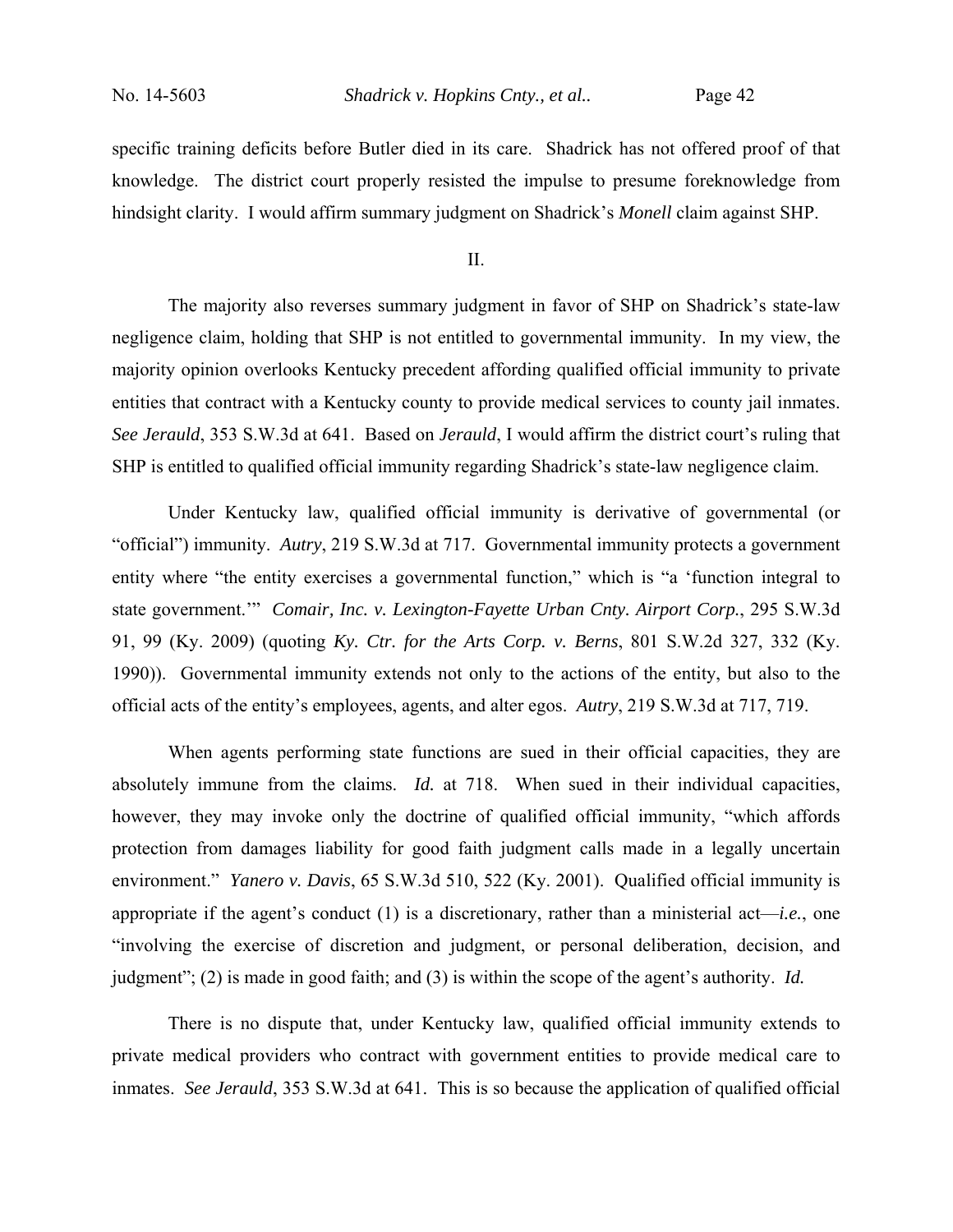immunity does not depend upon the particular titular or employment characterization of the individual who is performing the governmental function on the government entity's behalf, but instead "rests . . . on the function performed." *Id.*; *see also Yanero*, 65 S.W.3d at 521. In other words, the question is whether the medical provider has stepped into the shoes of the state; if it has, it is entitled to the state's immunity protection.

In this regard, the Kentucky Court of Appeals' decision in *Jerauld* is dispositive. There, the court explicitly recognized that a private psychologist was entitled to qualified official immunity, despite the fact that he was not an employee of a county jail but was simply contracted to provide medical services there. *Jerauld*, 353 S.W.3d at 641*.* The determining factor was that the psychologist—regardless of his specific employment relationship with the county—was performing a government function on the government entity's behalf. *Id.* 

*Jerauld* squarely forecloses plaintiff's claim that SHP is not entitled to qualified official immunity under Kentucky law. *Jerauld* holds that private entities that have contracted with a Kentucky county to provide medical services to inmates in the county jail are eligible for qualified official immunity. *Id.* SHP—a private entity that has contracted with a Kentucky county to provide medical services to inmates in the county jail—is therefore eligible for qualified official immunity under Kentucky law.

The majority attempts to distinguish *Jerauld* in two different ways. Neither is persuasive.

First, the majority asserts that immunity extends to private corporations only if they were created by the state government—which SHP clearly was not. Contrary to the position of the majority, *Comair* did not erect an inflexible two-pronged test in which the threshold question is whether a private entity was created by a state agency as opposed to having been birthed in the free market. To begin with, *Comair*'s observation that an entity's origins could be relevant to the immunity analysis came not in the context of a comparison between state-created entities and private entities, but between state-created entities and municipality-created entities. 295 S.W.3d at 99–100. In general, entities created by a state or county are entitled to share in the state's sovereign immunity if they exercise a state function. However, entities created by a municipal corporation are generally not entitled to immunity because Kentucky state sovereign immunity does not extend to local municipalities. *Id.*; *see id.* at 94–95. *See also Coppage Constr. Co. v.*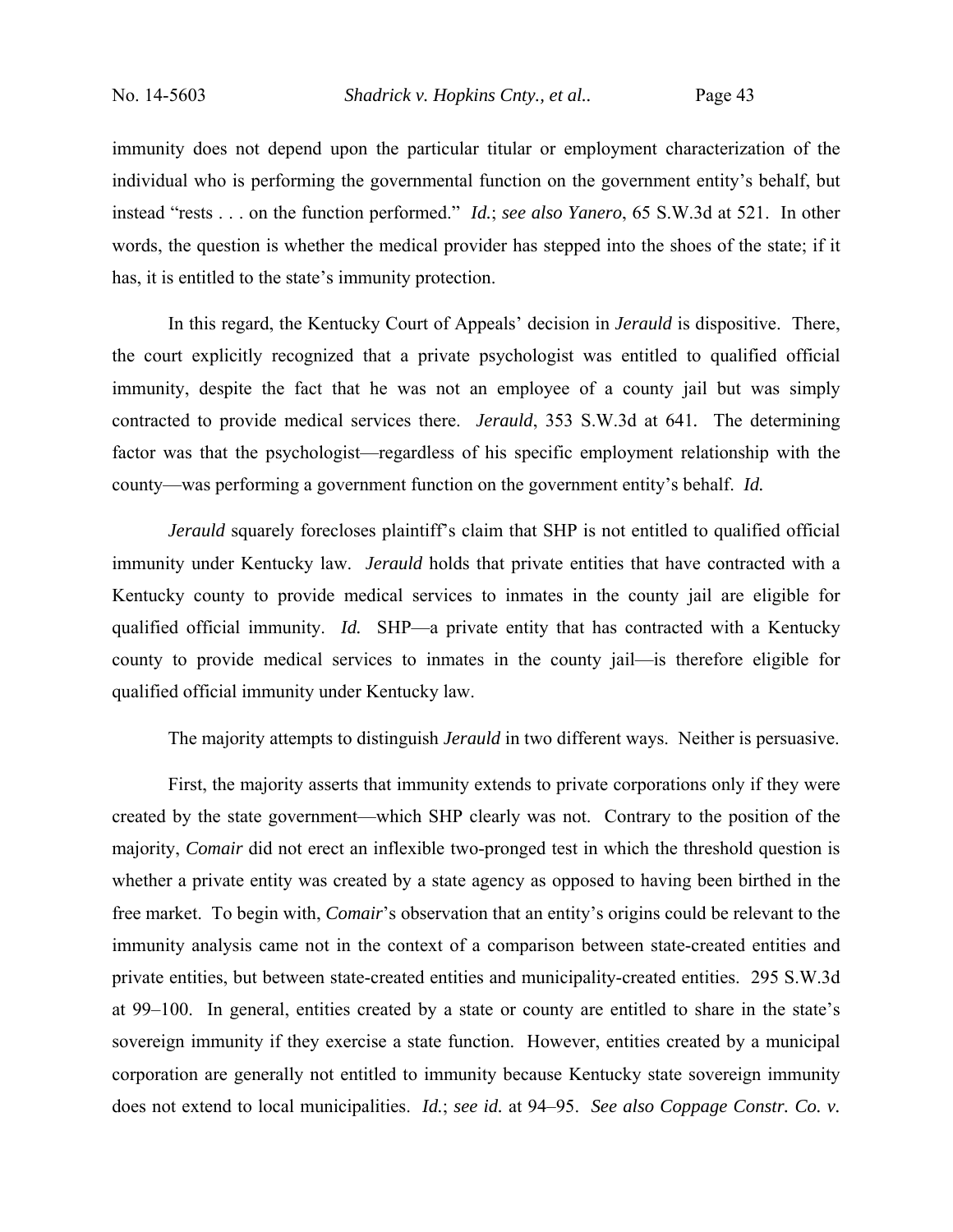*Sanitation Dist. No. 1*, 459 S.W.3d 855, 860 (Ky. 2015) ("*Comair* set forth the aforementioned analytical framework that focuses on whether the entity in question was created by the state or a county, *as opposed to a city*, and then whether the functions the entity performs are integral to state government." (emphasis added)). Under *Comair*, "the origins of the entity" may figure into the analysis only because the etiology of the entity might answer whether the function that it performs implicates state-level concerns as opposed to merely local ones. *Comair*, 295 S.W.3d at 99; *see also Coppage Constr. Co.*, 459 S.W.3d at 861–62. But if the source and nature of the function is otherwise clear—because, for example, the private entity has contracted with the state or county to perform one of its quintessentially governmental functions—there is no need to retrace the entity's genesis. That explains why—in a decision post-dating *Comair*—the court in *Jerauld* found no need to interrogate the particular corporate form under which the psychologist was providing services to the prison; it was enough that he had contracted to perform a state rather than a local—function. 353 S.W.3d at 641.

In addition, it strains credulity to assert that *Comair* constructed a new, inflexible, twopronged official-immunity test when much of its analysis is dedicated to rejecting the court's previous two-pronged official-immunity test as "overly simple, failing to allow for subtlety, and too limiting." *Comair*, 295 S.W.3d at 99 (limiting *Berns*, 801 S.W.2d at 332). In fact, *Comair* explicitly disclaimed any assertion that it was imposing a bright-line test, noting that the question of official immunity must instead be resolved on a "case by case analysis." *Id.* According to the court, an inquiry into "the origins of the entity" claiming immunity should not be "reduce[d] ... to a simple test" but should instead "be treated as a guiding principle." *Id.*

The recent decision from the Kentucky Court of Appeals in *Kentucky River* does not suggest otherwise. *See Ky. River Foothills Dev. Council, Inc. v. Phirman*, No. 2013-CA-001858-MR, 2015 WL 1746483 (Ky. Ct. App. Apr. 17, 2015). In *Kentucky River*, the court grappled with whether private organizations that merely received grants from the state were entitled to qualified official immunity. The court reasoned that they were not, observing that they had not been created by the state and that "[a] line must be drawn somewhere before the concept of governmental immunity is expanded far beyond any reasonable parameter." *Id.* at \*9.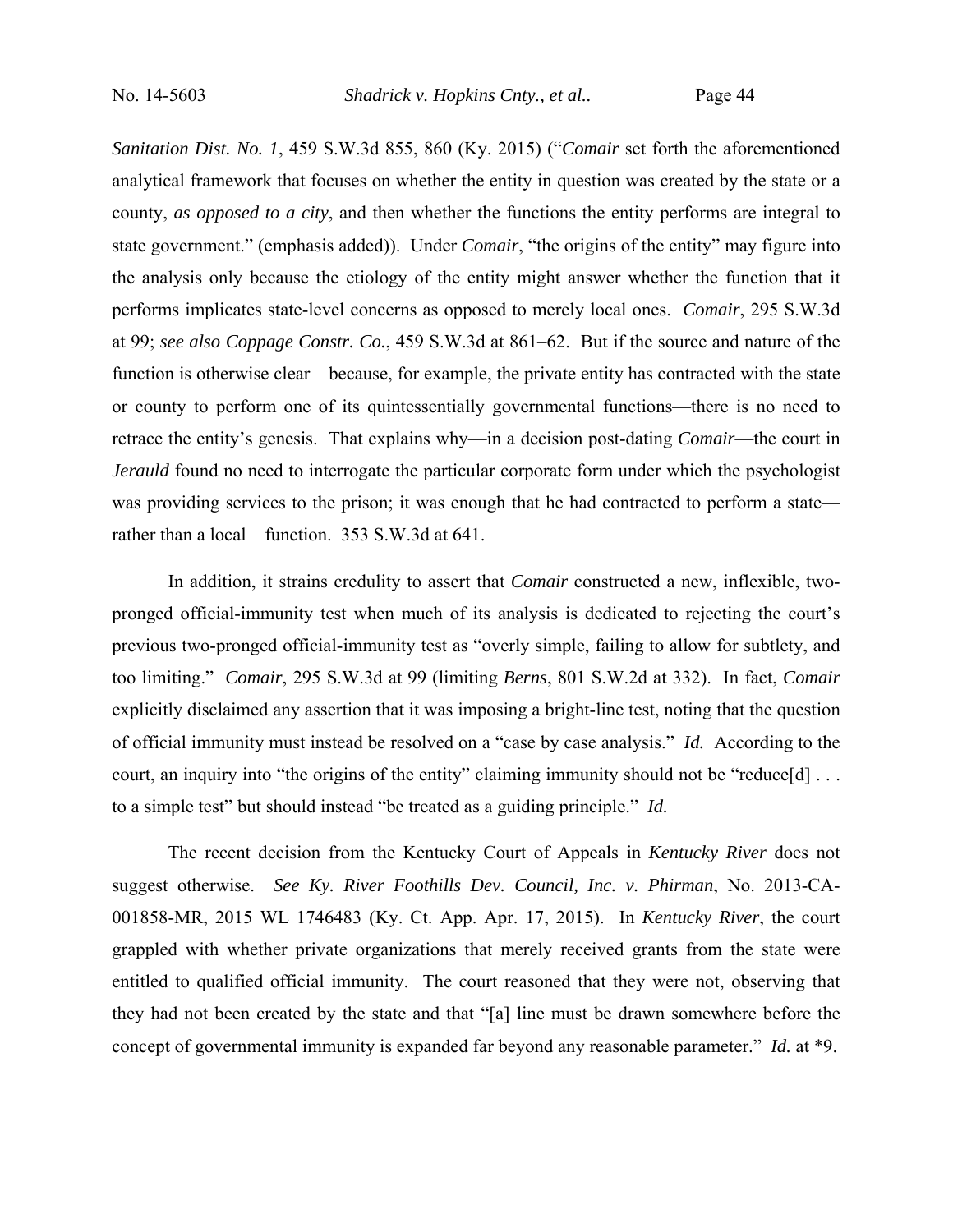SHP's circumstances are, of course, not those of an entity that simply receives a governmental grant. Grants to private organizations are typically used to encourage private actors to engage in conduct the state deems beneficial for the general citizenry; grants are not ordinarily used to outsource a government's own core functions. *Kentucky River* therefore speaks only to situations where a grant is used to incentivize private entities to perform conduct "traditionally associated with government," such as furthering beneficial progress in "poverty, education, housing, medical research, or other similar concerns." *Id.* It does not control cases like this one, where the conduct outsourced to the private sector—providing medical care for inmates—is not merely something that traditionally the state has encouraged but is something that traditionally the state alone has performed. The best way to understand *Kentucky River*, in other words, is as creating another distinction based upon the function performed. If the private entity is pursuing ends that are simply consonant with the state's interests, then it is not eligible for qualified official immunity, regardless of its source of funding. *See Coppage Constr. Co.*, 459 S.W.3d at 862 ("[N]ot every 'public purpose' qualifies as an 'integral state function.'"). But if the private entity's activity actually supplants the state's performance of an activity traditionally within the state's bailiwick—such as running a prison—then the doctrine is available to the private entity that is performing the traditional state function on the state's behalf. *See id.* at 864 (listing, as examples of "traditional and necessary state function[s]," "those functions performed by the state police, our public schools, *the corrections system*, and public highways and airways." (emphasis added)).

To the extent *Kentucky River* characterized *Comair* as providing for a two-part test, we are constrained to follow precedent from the Supreme Court of Kentucky where it diverges from that of the lower courts. *Compare Kentucky River*, 2015 WL 1746483, at \*6 ("The test for whether an entity qualifies for governmental immunity is two-pronged.") *with Comair*, 295 S.W.3d at 99 (the inquiry into "the origins of the entity" claiming immunity should not be "reduce[d] . . . to a simple test"). *See also Furtula v. Univ. of Ky.*, 438 S.W.3d 303, 305 n.1 (Ky. 2014) (suggesting that *Comair* was most focused on the performance of a government function).

The majority also attempts to distinguish *Jerauld* by asserting that Kentucky extends the doctrine of qualified official immunity to individuals only, not to corporations. Again, *Jerauld*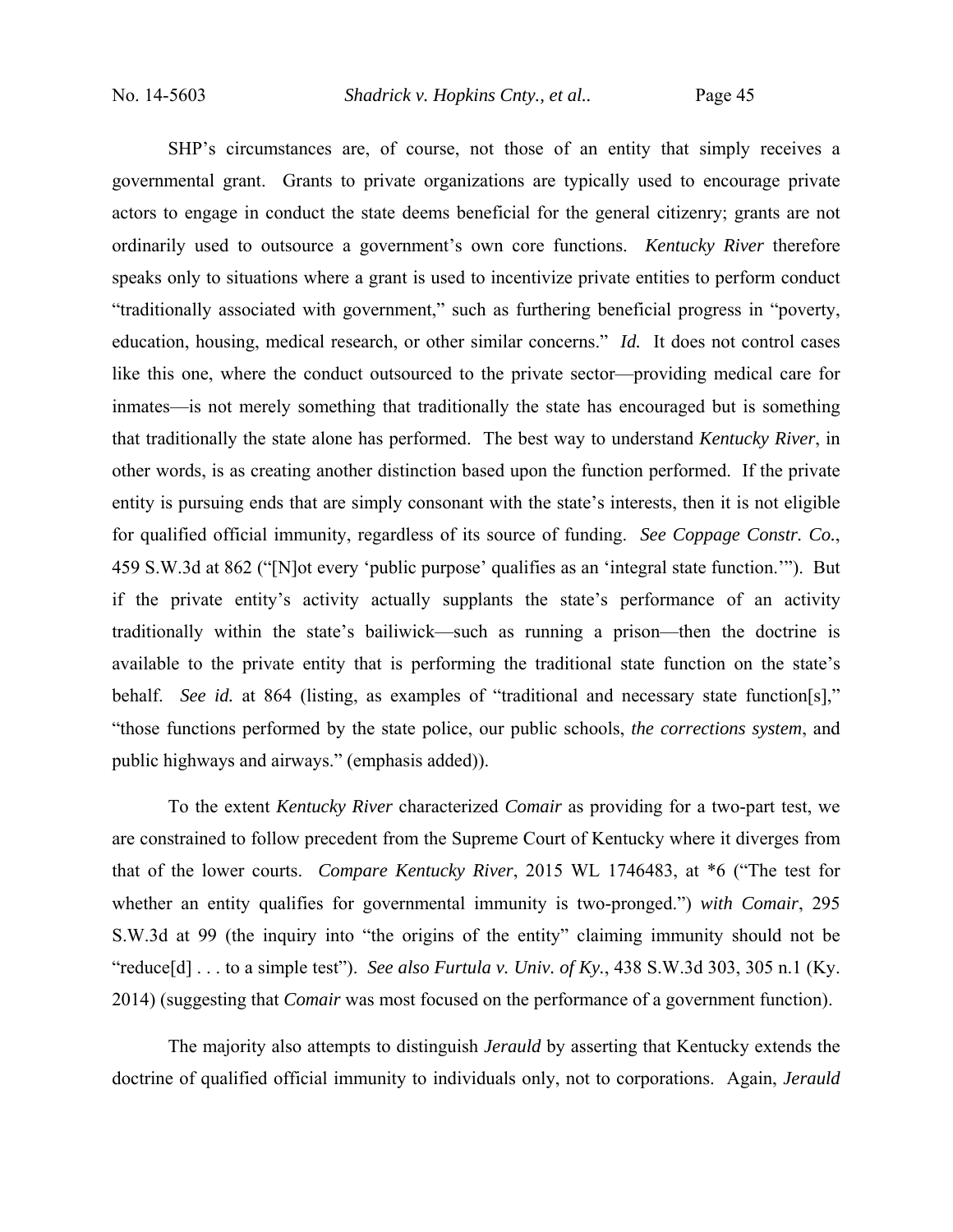unequivocally holds that qualified official immunity extends to a private medical provider if he contracts as an individual to provide medical services to a county jail. *See Jerauld*, 353 S.W.3d at 641. Yet, under the majority's view of Kentucky law, qualified official immunity would not extend to the same medical provider if he provided identical services but chose to organize his business as a limited liability corporation instead of a limited liability partnership.

The flaw with this position is that Kentucky has never held that the form of a defendant's business is a determinative factor for qualified official immunity purposes. *Jerauld* gives no hint that the defendant's business form was relevant to the defense; in fact, it explicitly reiterated that formalities such as the "status" of an agent were irrelevant to the issue and that the crucial inquiry centered upon "the function performed." *Id.* And Kentucky courts have repeatedly rejected the notion that a private entity performing a governmental function is not entitled to qualified official immunity merely because it is a private corporation taking on the performance of a state function by contract. *See Bryant v. Pulaski Cty. Det. Ctr.*, 330 S.W.3d 461, 465 (Ky. 2011); *Autry*, 219 S.W.3d at 719; *Yanero*, 65 S.W.3d at 529–30. In the same vein, the majority's assertion that SHP's status as an independent contractor matters to the question of qualified official immunity cannot be reconciled with Kentucky's repeated admonition that application of qualified official immunity "rests not on the status or title of the officer or employee, but on the function performed." *Jerauld*, 353 S.W.3d at 641. "[S]tatements by the entity [seeking immunity]," whether made in a contract or otherwise, "are not controlling." *Comair*, 295 S.W.3d at 102.

To reach its conclusion, the majority finds it necessary to downplay portions of Supreme Court of Kentucky decisions as dicta and as "incorrect[ ]" in order to reconcile them with its preferred interpretation of decisions from the Kentucky Court of Appeals. But a far simpler way to resolve the purported conflict is to recognize there is none. The individual-corporation binary the majority posits in this context is illusory. The majority appears to conflate the concepts of "individual capacity," "individual persons," and "natural (as opposed to corporate) persons." In any event, Kentucky qualified official immunity does not depend upon the distinctions of corporate form or the specifics of corporate genealogy. The "important aspect" of the official